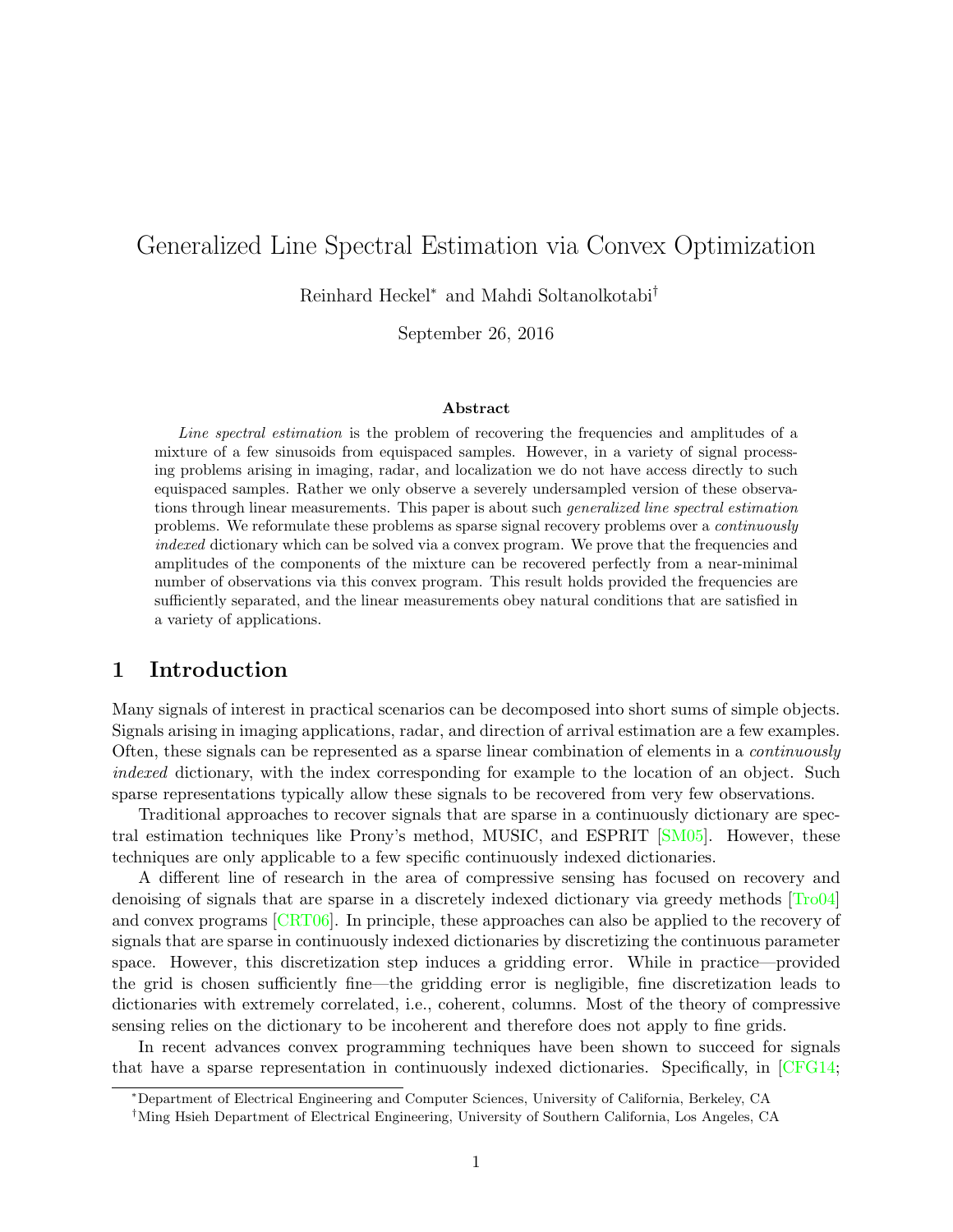$CFG13$ ;  $FG16$  it is shown that the frequencies of a weighted superposition of complex sinusoids can be recovered perfectly from evenly spaced samples by solving a convex total-variation norm minimization program. This result holds provided that the frequencies of the sinusoids in the mixture are sufficiently separated. A similar statement continues to hold when only a random subset of the uniformly spaced samples are available  $[Tan+13]$ . Related convex programs have been studied for denoising [\[BTR13\]](#page-26-3), signal recovery from short-time Fourier measurements [\[ASB15\]](#page-26-4), deducing time-frequency components of a signal with applications in super-resolution radar [\[HMS16\]](#page-27-1), and line spectral estimation from multiple measurements [\[LC16\]](#page-28-3).

The goal of this paper is to characterize an even larger class of continuously indexed dictionaries, for which such convex programs provably succeed. This class includes several practically relevant dictionaries, such as those arising in super-resolution radar and multiple-input multiple-output (MIMO) radar. While our analytical results are for the noiseless case, we provide simulations showing that our approach is robust to noise. We want to highlight that a major advantage of the convex optimization based approach we use in this paper is its wide and straightforward applicability. Indeed, for a number of applications such as super-resolution MIMO radar, we are not aware of any other algorithm that provably succeeds under mild conditions.

#### 1.1 The generalized line spectral estimation problem

In this section we formally introduce the problem considered in this paper. To this aim, consider a discrete vector  $\mathbf{z} \in \mathbb{C}^{2N+1}$  consisting of equispaced sampled of a mixture of complex sinusoids

$$
\mathbf{z} = \sum_{k=1}^{S} b_k \mathbf{f}(\nu_k), \quad \text{with} \quad \mathbf{f}(\nu) \coloneqq \left[ e^{-i2\pi N\nu}, e^{-i2\pi (N-1)\nu}, \dots, e^{i2\pi N\nu} \right]^T. \tag{1}
$$

Here,  ${b_k}$  are complex-valued coefficients,  ${\{\nu_k\}}$  are frequency parameters that can take any value in  $[0, 1]$ , and S is the (unknown) number of components in the mixture. In this paper, the goal is to deduce these coefficients and frequency parameters from linear observations of this mixture. More specifically, we consider the problem of recovering  ${b_k}$  and  ${\nu_k}$  from measurements of the form

<span id="page-1-1"></span><span id="page-1-0"></span>
$$
y = Az \in \mathbb{C}^M,\tag{2}
$$

where  $\mathbf{A} \in \mathbb{C}^{M \times L}$  is a sensing matrix and  $L := 2N + 1$ . The focus of this paper is on the regime where  $M < L$ ; thus **A** is not invertible. If **A** were invertible, recovery of the unknowns from **y** reduces to recovery from z. The latter is known as a *line spectral estimation* problem. We thus refer to the more general problem of recovering the parameters  $\{(b_k, \nu_k)\}\$  from  $\mathbf{y} = \mathbf{A}\mathbf{z}$  as the *generalized* line spectral estimation problem.

Line spectral estimation is a classical signal processing problem that can be efficiently solved with standard techniques such as Prony's method, MUSIC, and ESPRIT [\[SM05\]](#page-28-0). However, these standard spectral estimation techniques are in general not applicable to the generalized line spectral estimation problem, in particular not when  $M < L$ . Recently, there has been a surge of interest in using ideas based on convex optimization for solving the classical line spectral estimation problem and variants thereof. Specifically, [\[CFG14\]](#page-26-1) show that a convex optimization scheme provably recovers the mixture coefficients and frequencies from **z** provided the frequencies are sufficiently separated. As mentioned before, related convex programs have also been studied for diverse problems arising in applications from denoising to radar [\[Tan+13;](#page-28-2) [BTR13;](#page-26-3) [ASB15;](#page-26-4) [HMS16;](#page-27-1) [Cai+16\]](#page-26-5).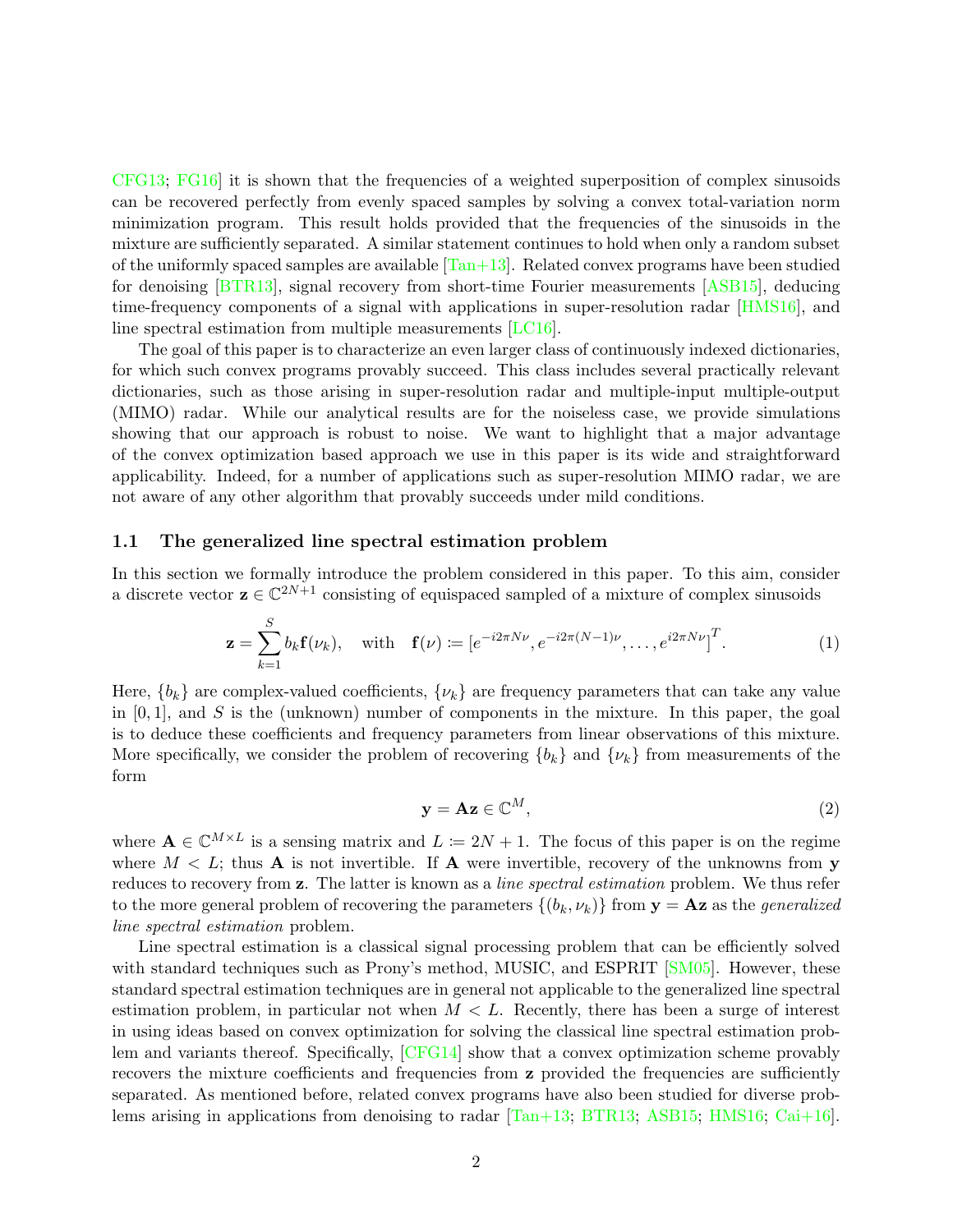All these problems are special instances of the generalized line spectral estimation problem or the higher dimensional versions thereoff, each corresponding to a specific matrix  $\bf{A}$  in [\(2\)](#page-1-0). We wish to emphasize that in particular many relevant problems in radar and localization correspond to the high dimensional version (see Equation  $(7)$  in Section [1.4\)](#page-5-1) of the one-dimensional relation  $(2)$ .

Note that the generalized line spectral estimation problem is a sparse signal recovery problem: due to  $\mathbf{y} = \sum_{k=1}^{S} b_k \mathbf{A} \mathbf{f}(\nu_k)$ , recovery of the parameters  $\{(b_k, \nu_k)\}$  corresponds to the recovery of a signal that is sparse in the continuously indexed dictionary  ${A\mathbf{f}(v), v \in [0,1]}$ . As it turns out, many practically relevant continuously indexed dictionaries that occur in applications such as localization and radar are of the form  $\{Af(\nu), \nu \in [0, 1]\}.$ 

The main goal of this paper is to show that for a large class of measurement matrices A, and therefore for a large class of continuously indexed dictionaries, a convex program provably recovers the coefficients  ${b_k}$  and frequencies  ${\{\nu_k\}}$  from the measurements y. Our results encompass those in [\[Tan+13;](#page-28-2) [ASB15;](#page-26-4) [HMS16\]](#page-27-1), but allow for many new measurement models which are of interest in diverse applications such as MIMO radar.

#### 1.2 What mixtures?

Throughout we assume that the frequencies of the components of the mixture are sufficiently separated. Specifically, we require that

<span id="page-2-0"></span>
$$
|\nu_k - \nu_{k'}| \ge \frac{2}{N}, \quad \text{ for all } k, k' \in \{1, \dots, S\}, k \ne k'.
$$
 (3)

Here, and throughout,  $|\nu_k - \nu_{k'}|$  is the wrap-around distance on the unit circle. For example,  $|3/4 - 1/2| = 1/4$  but  $|5/6 - 1/6| = 1/3 \neq 2/3$ . We note that some form of separation between the frequencies is necessary for stable recovery. This follows from identification of the mixture components being extremely ill conditioned when the frequencies are clustered closely together, even when  $A = I$ . Specifically, if there are S' components with frequencies  $\nu_k$  in an interval of length smaller than  $\frac{2\tilde{S}'}{L}$  $\frac{S'}{L}$ , and S' is large, then in the presence of even a tiny amount of noise, stable recovery from **z** is not possible (e.g. see  $[Don92, Thm. 1.1]$  $[Don92, Thm. 1.1]$  and  $[CFG14, Sec. 1.7]$  $[CFG14, Sec. 1.7]$ ). Condition [\(3\)](#page-2-0) allows us to have  $0.5 S'$  time-frequency shifts in an interval of length  $\frac{2S'}{L}$  $\frac{dS'}{L}$ , which is optimal up to the constant 0.5.

#### <span id="page-2-1"></span>1.3 What measurements?

From  $(1)$  we know that the signal z can be written as a sparse linear combination of at most S atoms  $f(\nu)$  in the set  $\mathcal{A} := \{f(\nu), \nu \in [0,1]\}.$  Clearly, one can not hope to solve the generalized line spectral estimation for all measurement matrices even when there are many measurements. For instance, if all the measurement vectors (rows of  $\bf{A}$ ) are orthogonal to the elements of  $\cal{A}$  then these measurements contain no information about the signal and one can not possibly hope to do spectral estimation.

We next describe a large class of measurement matrices  $A$  that allow to recover the parameters  $\{(b_k, \nu_k)\}\$ from y. For  $r = 0, 1, ..., M - 1$ , let  $\mathbf{a}_r \in \mathbb{C}^L$  denote the rows of  $\mathbf{A}$  (a.k.a. the measurement vectors). We assume that the measurement vectors are drawn i.i.d. according to a distribution F obeying two natural conditions, specifically the isotropy and incoherence properties discussed below. We note that we do not actually require the rows of the measurement matrix  $\bf{A}$  to be i.i.d. Indeed, our results continue to hold if the empirical distribution of the rows of A obeys the isotropy property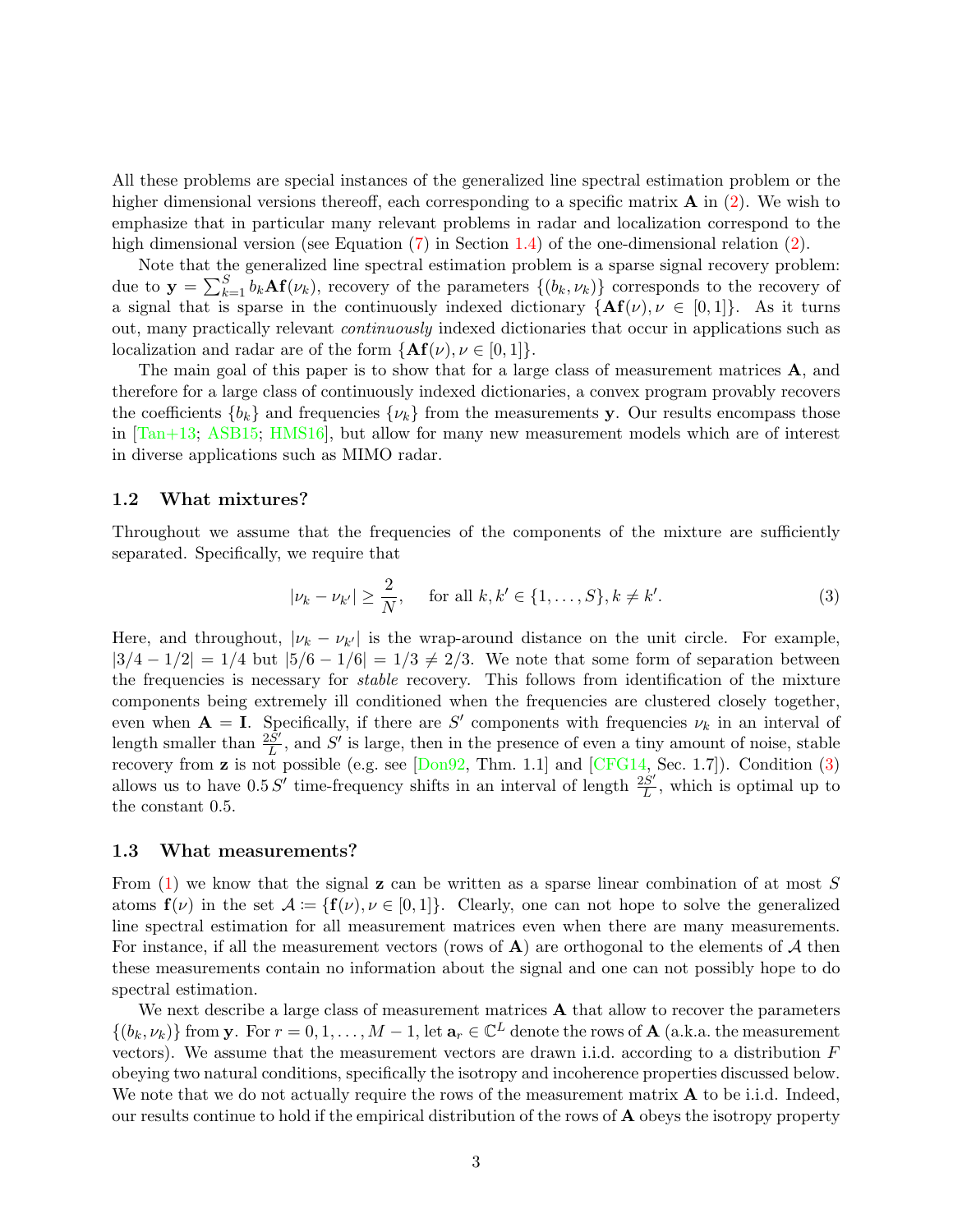and incoherence properties stated below. It is therefore sufficient if F corresponds to a distribution that picks a vector  $\mathbf{a} \in \mathbb{C}^L$  uniformly at random from the rows of **A**.

**Isotropy property:** The distribution  $F$  obeys the isotropy property if the measurement vectors  $\mathbf{a} \sim F$  obey

<span id="page-3-0"></span>
$$
\mathbb{E}_{\mathbf{a} \sim F}[\mathbf{a} \mathbf{a}^H] = \frac{1}{R} \mathbf{I}.
$$
 (4)

This condition ensures diversity in the measurements. Indeed, if all the measurement vectors are skewed towards certain directions, i.e.,  $a_r \approx a$  for some vector a then an increase in the number of measurements does not reveal additional information about the signal. In this paper we assume that the isotropy condition holds. We note however that our results hold more generally with the identity matrix replaced with any invertible covariance matrix.

**Incoherence property:** The distribution F obeys the incoherence property with parameter  $\mu$  if for all  $\mathbf{a} \sim F$  we have

$$
\sup_{\mathbf{f}\in\mathbb{C}^L\colon \|\mathbf{f}\|_{\infty}\leq 1} |\langle \mathbf{f}, \mathbf{a}\rangle|^2 = \|\mathbf{a}\|_{\ell_1}^2 \leq \frac{L}{M}\mu. \tag{5}
$$

Small values of  $\mu$  imply that the sensing vector **a** is incoherent with all atoms in the set

$$
\mathcal{A} = \{ \mathbf{f}(\nu), \nu \in [0,1] \} \subset \{ \mathbf{f} \in \mathbb{C}^L \colon \| \mathbf{f} \|_\infty \leq 1 \}.
$$

We note that the incoherence condition can be relaxed in the sense that  $(5)$  does not need to hold deterministically and it is sufficient that it holds with high probability. In Section [1.3.3,](#page-5-2) we discuss sensing matrices that are incoherent in a probabilistic sense. We note that  $\mu \geq 1$  as by the isotropy condition we have

$$
\mathbb{E}\left[\sup_{\mathbf{f}\in\mathbb{C}^L\colon\|\mathbf{f}\|_{\infty}\leq 1}|\langle\mathbf{f},\mathbf{a}\rangle|^2\right] = \mathbb{E}\left[\|\mathbf{a}\|_1^2\right] \geq \mathbb{E}\left[\|\mathbf{a}\|_2^2\right] = \text{trace}\left(\mathbb{E}\left[\mathbf{a}\mathbf{a}^H\right]\right) = \frac{\text{trace}(\mathbf{I})}{M} = \frac{L}{M},
$$

which in turn implies  $\mu \geq 1$ .

Our first result (Theorem [1](#page-9-0) stated in Section [3\)](#page-8-0) guarantees that with high probability, the vector **z** (and in fact the coefficient/frequency pairs  $\{(b_k, \nu_k)\}\$  of [\(1\)](#page-1-1)) can be recovered from M linear measurements of the form  $y = Az \in \mathbb{C}^M$  by solving a convex program. This result holds provided that the minimum separation condition  $(3)$  holds, and provided that the empirical distribution F of the rows of the measurement matrix A obeys the isotropy and incoherence property with number of measurements satisfying

$$
M \ge c\mu S \log^2(L),
$$

with c a fixed numerical constant.

Our result states that the more incoherent the sensing vectors are to the atoms in  $A$ , the fewer samples we need for signal recovery. This results is optimal up to logarithmic factors, since the minimum number of measurements required for any method to succeed is at least on the order of S. Our result parallels well known results pertaining to  $\ell_1$ -minimization for signal recovery for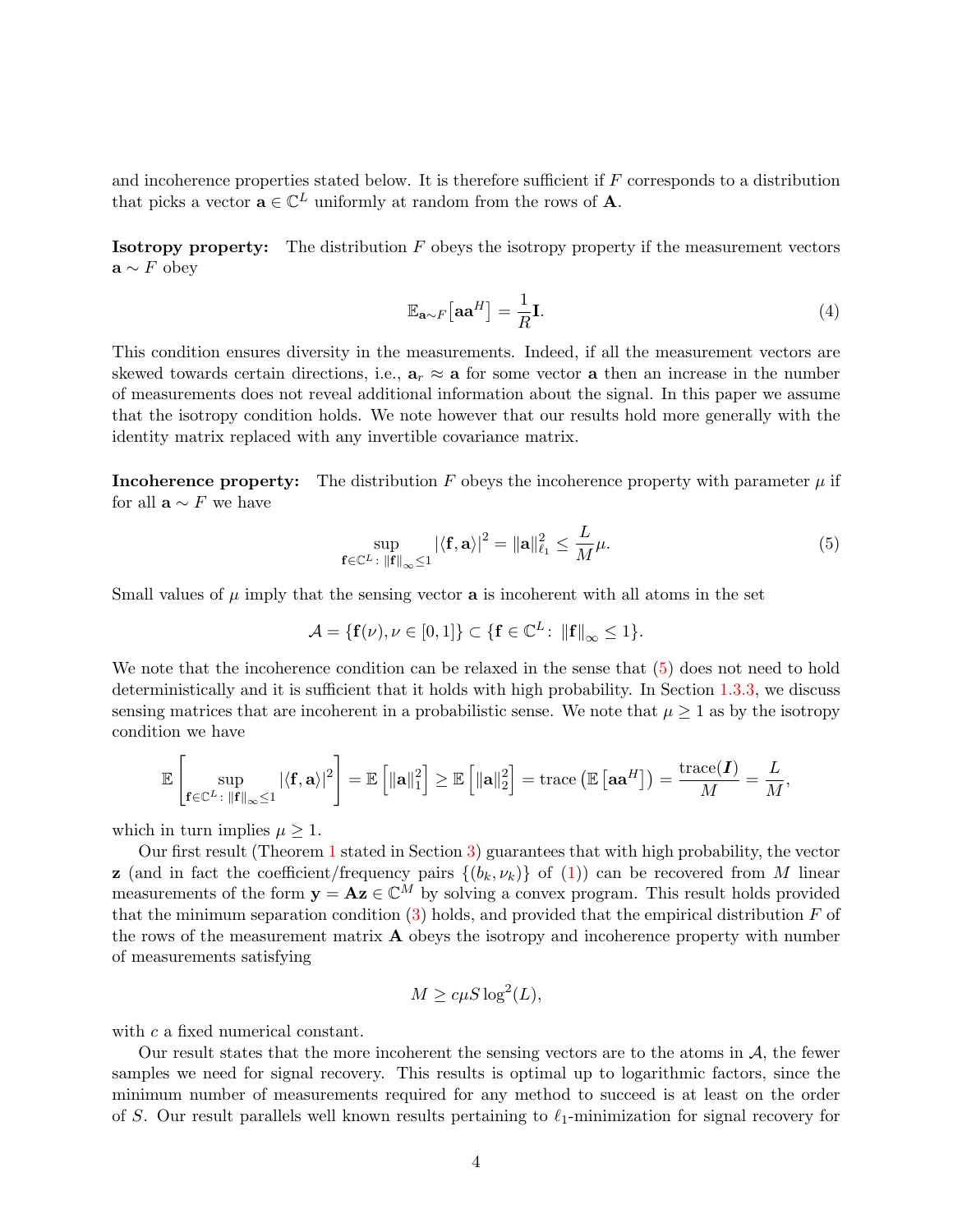the case where A is a basis for  $\mathbb{C}^L$ , see [\[CRT06;](#page-26-0) [CP11\]](#page-27-3), and [\[FR13,](#page-27-4) Ch. 12]. Remarkable about our result is that the intuition developed in  $[CRT06; CPI1]$  $[CRT06; CPI1]$  carries over, even though A is not a basis and contains infinitely many points. The only additional condition that we need compared to [\[CRT06;](#page-26-0) [CP11\]](#page-27-3), [\[FR13,](#page-27-4) Ch. 12] is the minimum separation condition. We next discuss three particular classes of measurement modalities which obey the isotropy and incoherence properties.

#### 1.3.1 Subsampled orthogonal matrices

Let U be an orthogonal basis obeying  $\mathbf{U}^H \mathbf{U} = \frac{L}{M} \mathbf{I}$  and let F be the distribution that drawn the sensing vectors independently and uniformly at random from the rows of U. In this case the distribution F is isotropic and incoherent with incoherence parameter  $\mu = \max_k \frac{M}{L}$  $\frac{M}{L}\left\Vert \mathbf{u}_{k}\right\Vert _{1}^{2}$  $1<sub>1</sub>$ , where  $\mathbf{u}_k$  is the k-th row of U. As a more specific example, assume  $\mathbf{U} = \sqrt{\frac{L}{M}}\mathbf{I}$ , where I is the identity matrix. In this case,  $\mu = 1$ . This corresponds to the "compressive sensing off the grid" [\[Tan+13\]](#page-28-2) measurement model, which is the continuous version of the classic compressive sensing problem studied in the seminal work of Candès, Romberg and Tao [\[CRT06\]](#page-26-0).

#### 1.3.2 Random sampling of sparse trigonometric polynomials

Let us consider another example, not covered by previous results in the literature. Assume we have a continuous signal  $z(t) = \sum_{k=1}^{S} b_k e^{i2\pi \nu_k t}$ , and suppose we take M independent measurement of z by sampling z at locations  $t_r$  chosen uniformly at random in the interval  $[0, L - 1]$ . This is equivalent to sampling from a distribution  $F$  where the r-th sensing vector is equal to

$$
\mathbf{a}_r = \frac{1}{\sqrt{M}} \mathbf{F}^H \mathbf{f}(t_r/L),
$$

with  $t_r$  drawn independently and uniformly from [0, L – 1]. Here,  $\mathbf{F} \in \mathbb{C}^{L \times L}$  is the Discrete Fourier Transform (DFT) matrix with entries  $[\mathbf{F}]_{p,\ell} = \frac{1}{\sqrt{\ell}}$  $\frac{1}{L}e^{-i2\pi p\ell/L}$ , and the entries of  $\mathbf{f}(t_r/L)$  are given by  $[\mathbf{f}(t_r/L)]_p = e^{i2\pi p \frac{t_r}{L}}$  with  $p = -N, \dots, N$ . Note that

$$
\mathbb{E}\left[\mathbf{a}_r\mathbf{a}_r^H\right] = \frac{1}{M}\mathbf{F}^H\mathbb{E}\left[\mathbf{f}(t_r/L)\mathbf{f}^H(t_r/L)\right]\mathbf{F} = \frac{1}{M}\mathbf{F}^H\mathbf{F} = \frac{1}{M}\mathbf{I},
$$

so that the distribution  $F$  is isotropic. Moreover, the distribution is incoherent with coherence parameter  $c \log^2(L)$ , where c is a numerical constant. To see that latter, first note that

$$
\|\mathbf{a}_r\|_1 = \sqrt{\frac{L}{M}} \sum_{\ell=-N}^N \left| \frac{1}{L} \sum_{p=-N}^N e^{-i2\pi p \frac{\ell - t_r}{L}} \right|.
$$

The term in the absolute value is the Dirichlet kernel evaluated at  $\frac{\ell-t_r}{L}$ . Since the L<sub>1</sub>-norm of the Dirichlet kernel is upper bounded by  $\tilde{c}\log(L)$ , the incoherence parameter can be bounded by  $\mu = c \log^2(L)$ . It then follows from our result (i.e. Theorem [1\)](#page-9-0) that, with high probability, the frequencies  $\nu_k$  can be perfectly recovered from the samples  $y_r = z(t_r)$  for  $r = 0, \ldots, M-1$ , provided that  $M \ge Sc' \log^4(L)$ , and the minimum separation condition holds. This generalizes the main result in  $\text{Rau07}$ , which assumes the frequencies  $\nu_k$  lie on a grid with spacing  $1/L$ .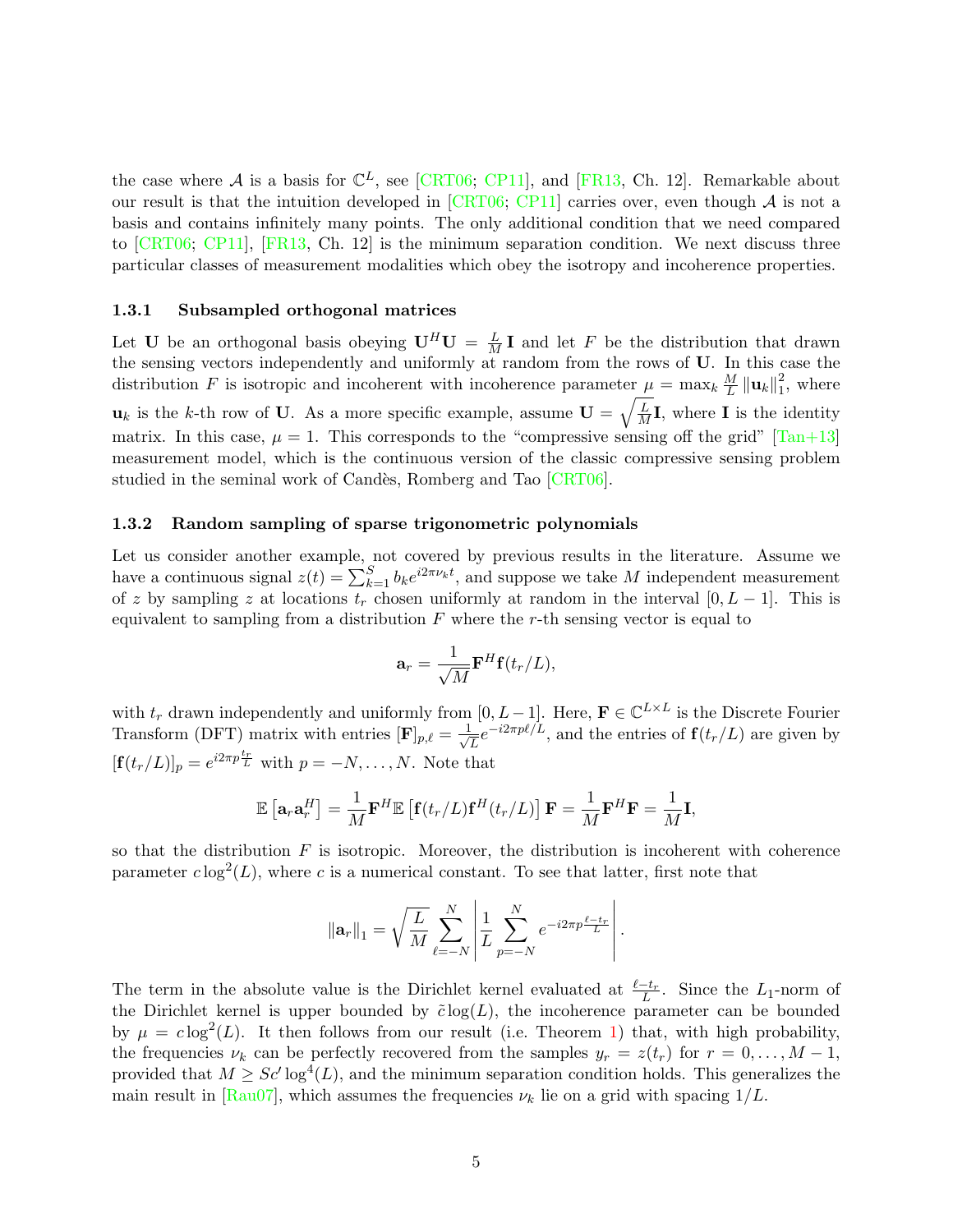#### <span id="page-5-2"></span>1.3.3 Random projection matrices

We next note that our results also hold for a large class of random projection matrices, including matrices with i.i.d. sub-Gaussian<sup>[1](#page-5-3)</sup> entries [\[FR13,](#page-27-4) Lem. 9.8]. For instance, matrices with i.i.d. Gaussian entries and i.i.d. entries that are uniformly distributed on  $\{-1/\sqrt{M}, 1/\sqrt{M}\}\$ . While those matrices are not deterministically incoherent in the sense of of definition  $(14)$ , they are in a probabilistic sense incoherent with respect to any vector and in particular with respect to the vectors  $\{ \mathbf{f} \in \mathbb{C}^L \colon \| \mathbf{f} \|_{\infty} \leq 1 \}.$ 

We can also guarantee exact signal recovery when using such matrices (see Theorem [2](#page-9-2) in Section [3](#page-8-0) for a formal statement). Specifically, our result guarantee that with high probability, the pairs  $\{(b_k, \nu_k)\}\$  and in turn the signal **z** in [\(1\)](#page-1-1) can be perfectly recovered by a convex program, provided that the minimum separation condition  $(3)$  holds and the number of measurements satisfies

$$
M \ge cS \log\left(L\right),\,
$$

where c is a fixed numerical constant.

#### <span id="page-5-1"></span>1.4 Extensions to higher dimensions

The results in Section [1.3](#page-2-1) generalize to higher dimensions. This is particularly important, as many applications are two or three dimensional generalized line spectral estimation problems. Specifically, consider the signal

<span id="page-5-5"></span>
$$
\mathbf{z} = \sum_{k=1}^{S} b_k \mathbf{f}(\mathbf{r}_k),\tag{6}
$$

where the complex valued coefficients  ${b_k}$  and the vectors  ${\lbrace \mathbf{r}_k \rbrace}$  in  $[0, 1]^d$  containing continuous frequencies are the parameters we wish to estimate. Here, the entries of  $f(r)$  are given by  $[f(r)]_p =$  $e^{i2\pi\langle \mathbf{p}, \mathbf{r} \rangle}$  where **p** an integer vector with  $\ell$ -th entry,  $\ell = 1, \ldots, d$ , given by  $[\mathbf{p}]_\ell = -N, \ldots, N$ . We observe measurements of the form

<span id="page-5-4"></span><span id="page-5-0"></span>
$$
y = Az \in \mathbb{C}^M,\tag{7}
$$

where  $\mathbf{A} \in \mathbb{C}^{M \times L^d}$  is the measurement matrix with  $L = 2N + 1$ , as before. In the d-dimensional case, we require the minimum separation condition

$$
\max_{\ell=1,\ldots,d} |[\mathbf{r}_k]_{\ell} - [\mathbf{r}_{k'}]_{\ell}| \ge \frac{c(d)}{N},\tag{8}
$$

with  $c(d)$  a constant only depending on the dimension d, to hold. We note that the minimum separation condition [\(8\)](#page-5-4) only requires the  $r_k$  to be separated in one coordinate, but not in all coordinates simultaneously. Motivated by applications such as MIMO radar in this paper we only focus on  $d \leq 3$ . In these cases one can assume  $c(d) = 5$ . However, our results easily extend to higher dimensions  $(d > 3)$ . A variety of signal processing problems arising in imaging, radar, and localization can be phrased as a generalized line spectral estimation problem in higher dimensions. We next discuss two particular radar examples.

<span id="page-5-3"></span><sup>&</sup>lt;sup>1</sup>A random variable x is sub-Gaussian [\[FR13,](#page-27-4) Sec. 7.4] if its tail probability satisfies  $\mathbb{P}[|x| > t] \leq c_1 e^{-c_2 t^2}$  for constants  $c_1, c_2 > 0$ .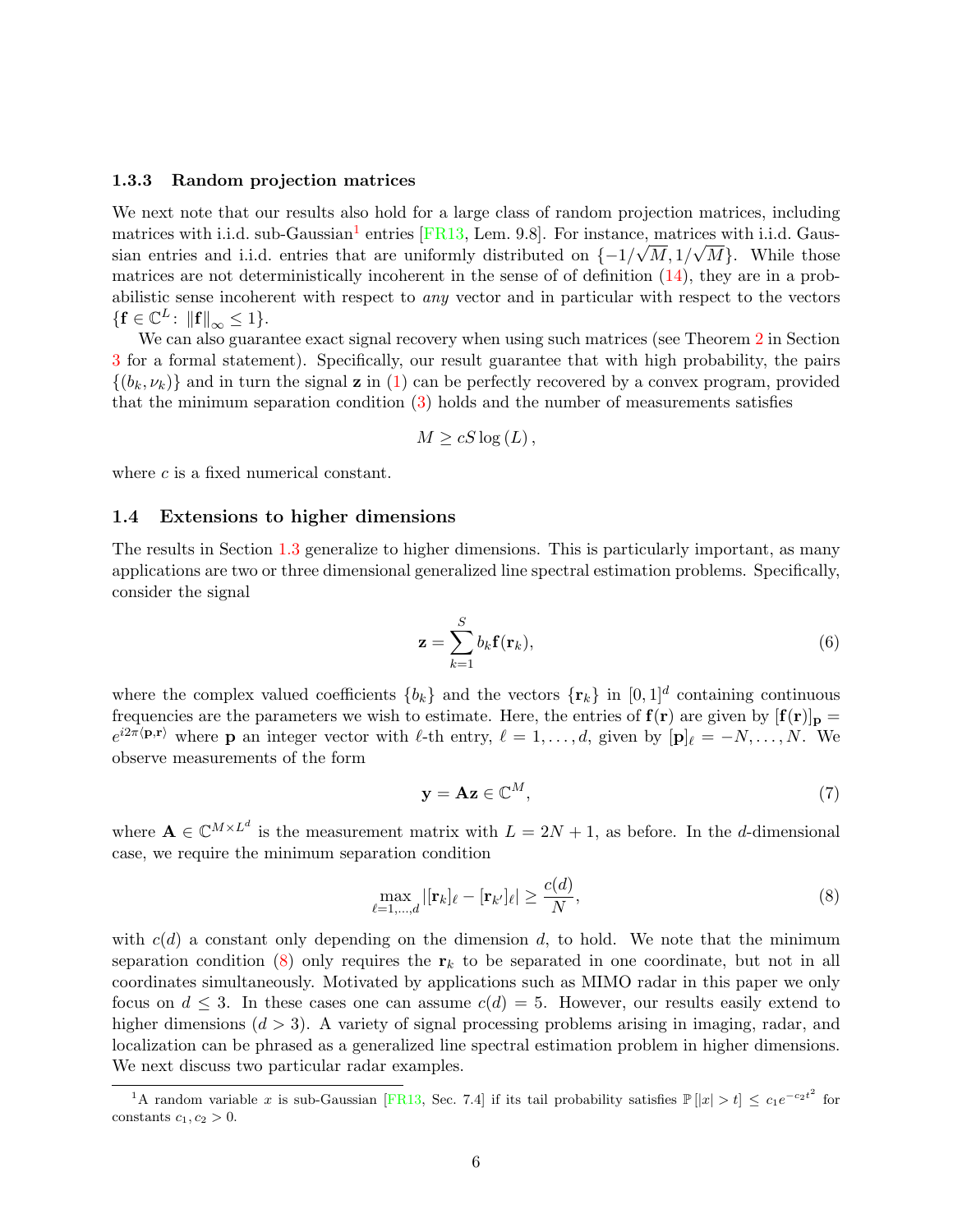#### 1.4.1 Super-resolution radar

A radar aims to identify the relative velocities and distances of moving targets, often modeled as point scatterers. To this end, the radar transmits a suitably chosen probing signal, and in response receives a weighted superposition of delayed and Doppler shifted versions of the probing signal. Estimating the delays and Doppler shifts corresponding to the different targets from the response signal at the receiver yields the relative distances and velocities of the targets. As shown in [\[HMS16\]](#page-27-1), the response to a band-limited probing signal observed within a certain time interval is described by the input-output relation

<span id="page-6-3"></span><span id="page-6-2"></span><span id="page-6-1"></span>
$$
\mathbf{y} = \sum_{k=1}^{S} b_k \mathcal{F}_{\nu_k} \mathcal{T}_{\tau_k} \mathbf{x},\tag{9}
$$

where  $\mathbf{x} \in \mathbb{C}^L$  is the probing signal and  $\mathcal{F}_{\nu}$  and  $\mathcal{T}_{\tau}$  are time and frequency shift operators<sup>[2](#page-6-0)</sup>. As shown in [\[HMS16,](#page-27-1) Sec. 6]

$$
\mathcal{F}_{\nu}\mathcal{T}_{\tau}\mathbf{x} = \mathbf{G}_{\mathbf{x}}\mathbf{F}^{H}\mathbf{f}(\mathbf{r}), \quad \mathbf{r} = [\tau, \nu]^{T}, \tag{10}
$$

where  $\mathbf{G}_{\mathbf{x}} \in \mathbb{C}^{L \times L^2}$  is the Gabor matrix defined by

$$
[\mathbf{G}_{\mathbf{x}}]_{p,(k,\ell)} \coloneqq x_{p-\ell} e^{i2\pi \frac{kp}{L}}, \quad k,\ell,p = -N,\ldots,N,
$$
\n(11)

and  $\mathbf{F}^H$  is the inverse 2D discrete Fourier transform matrix with the entry in the  $(k, \ell)$ -th row and  $(r, q)$ -th column given by  $[\mathbf{F}^H]_{(k, \ell), (r,q)} := \frac{1}{L^2} e^{i2\pi \frac{q k + r\ell}{L}}$ . Note that the entries  $x_\ell$  of the vector **x** in [\(11\)](#page-6-1) are assumed to be L-periodic, therefore  $x_{\ell} = x_{(\ell \mod L)}$ . Thus, [\(9\)](#page-6-2) is of the form  $y = Az$ with  $\mathbf{A} = \mathbf{G_x} \mathbf{F}^H$ . It is shown in [\[HMS16\]](#page-27-1) that for a Gaussian probing signal x, the triplets  $(b_k, \tau_k, \nu_k)$  can be recovered perfectly with high probability, provided the  $[\tau_k, \nu_k]$  obey the minimum separation condition [\(8\)](#page-5-4) and the number of measurements satisfies  $L \ge cS \log^3(L)$ . While the matrix  $\mathbf{A} = \mathbf{G_x} \mathbf{F}^H$  does not obey the exact conditions in Section [1.3,](#page-2-1) the result in [\[HMS16\]](#page-27-1) can be derived from the mathematical framework developed in this paper (in particular from Lemma [1](#page-17-0) in Section  $6$ ).

We finally remark that previous works have considered the case where the  $[\tau_k, \nu_k]$  lie on a coarse grid  $[HS09; HB13]$  $[HS09; HB13]$  $[HS09; HB13]$  (specifically a grid with spacing  $(1/L, 1/L)$ ). Theorem 1 in [\[KMR14\]](#page-27-7) guarantees that in this case,  $\ell_1$ -minimization provably succeeds.

#### 1.4.2 Super-resolution MIMO radar

A standard or Single-Input Single-Output (SISO) radar can determine the relative distances and velocities of the targets by estimating the induced delays and Doppler shifts. A SISO radar is however incapable of determining the actual positions of the objects with a single transmit/receive antenna. MIMO radar systems [\[BF03;](#page-26-6) [LS07\]](#page-27-8) use multiple antennas to transmit multiple probing signals simultaneously and record the reflections from the targets with multiple receive antennas. As a result a MIMO radar can resolve the relative angles along with the relative distances and

<span id="page-6-0"></span><sup>&</sup>lt;sup>2</sup>The time and frequency shift operators are formally defined as  $[\mathcal{F}_{\nu} \mathbf{x}_p]_p = x_p e^{i2\pi p\nu}$  and  $\mathcal{T}_{\tau} = \mathbf{F}^H \mathcal{F}_{\tau} \mathbf{F}$  where **F** is a one dimensional Discrete Fourier Transform (DFT) matrix, with the entry in the k-th row and r-th column given by  $[\mathbf{F}]_{k,r} \coloneqq \frac{1}{\sqrt{L}} e^{-i2\pi \frac{kr}{L}}, k, r = 0, \dots, L - 1.$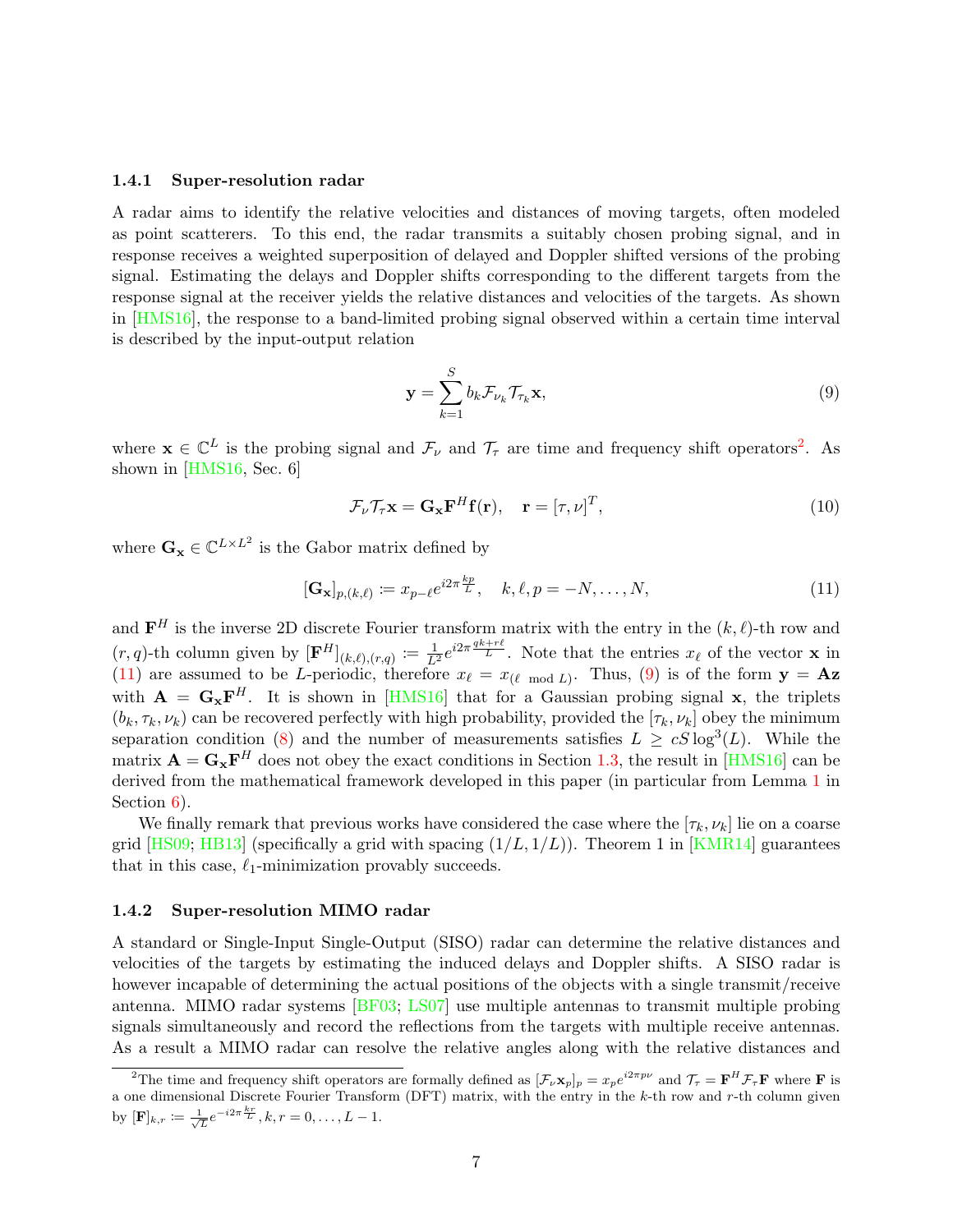velocities of targets. Let  $x_j$  be the samples of the probing signal transmitted by the j-th transmit antenna, with  $j = 0, \ldots, N_T - 1$ , where  $N_T$  is the number of transmit antennas. As explained in more detail in [\[Hec16\]](#page-27-9), the response to those probing signals, recorded at the r-th antenna,  $r = 0, \ldots, N_R - 1$ , where  $N_R$  is the number of receive antennas, is given by

<span id="page-7-0"></span>
$$
\mathbf{y}_r = \sum_{k=1}^S b'_k e^{i2\pi r N_T \beta_k} \sum_{j=0}^{N_T - 1} e^{i2\pi j \beta_k} \mathcal{F}_{\nu_k} \mathcal{T}_{\tau_k} \mathbf{x}_j,\tag{12}
$$

where the parameters  $\tau_k, \nu_k, \beta_k \in [0, 1]$  correspond to delays, Doppler shifts, and angle. Again, by setting  $\mathbf{y} \coloneqq \left[\mathbf{y}_0^T,\ldots,\mathbf{y}_{M-1}^T\right]^T$  and defining  $\mathbf{A} \in \mathbb{C}^{N_R L \times N_R N_T L^2}$  appropriately, the input-output relation [\(12\)](#page-7-0) obeys [\(6\)](#page-5-5) with  $d = 3$ , as detailed in Section [6.3](#page-20-0) (here, we assume for notational simplicity that  $N_R N_T = L$ ). In this paper, we prove that with high probability the parameters  $(\beta_k, \tau_k, \nu_k)$  can be recovered perfectly, provided the minimum separation condition [\(8\)](#page-5-4) holds, from a near-minimal number of measurements.

#### 1.5 Outline

In Section [2](#page-7-1) we present an algorithm for the generalized line spectral estimation problem, and Section [3](#page-8-0) contains the corresponding formal recovery guarantees. In Section [4](#page-12-0) we prove results demonstrating that if the frequencies lie on an arbitrarily fine grid,  $\ell_1$ -minimization techniques provably succeed for generalized line spectral estimation. We illustrate the effectiveness of our methods with various numerical experiments in Section [5.](#page-13-0) Finally, we prove our results in Sections [6](#page-14-0) and [7.](#page-24-0)

#### 1.6 Notation

We provide a brief summery of some of the notation used throughout the paper. The superscripts  $T$  and  $H$  stand for transposition and Hermitian transposition, respectively. For the vector **x**,  $[\mathbf{x}]_q$  denotes its q-th entry,  $\|\mathbf{x}\|_2$  and  $\|\mathbf{x}\|_1$  its  $\ell_2$ - and  $\ell_1$ -norm, and  $\|\mathbf{x}\|_{\infty} = \max_q |x_q|$ its largest entry. For the matrix **A**,  $[\mathbf{A}]_{ij}$  designates the entry in its *i*-th row and *j*-th column,  $\|\mathbf{A}\| := \max_{\|\mathbf{v}\|_2=1} \|\mathbf{A}\mathbf{v}\|_2$  its spectral norm, and  $\|\mathbf{A}\|_F := (\sum_{i,j} |[\mathbf{A}]_{ij}|^2)^{1/2}$  its Frobenius norm. The identity matrix is denoted by I. For convenience, we will frequently use a twoor three-dimensional index for vectors and matrices, e.g., we write  $[g]_{(k,\ell)}, k, \ell = -N, \ldots, N$  for  $\mathbf{g} = [g_{(-N,-N)}, g_{(-N,-N+1)}, \dots, g_{(-N,N)}, g_{(-N+1,-N)}, \dots, g_{(N,N)}]^T$ . For the set  $\mathcal{S}, |\mathcal{S}|$  designates its cardinality and  $\mathcal{S}^c$  is its complement. Finally,  $c, \tilde{c}, c', c_1, c_2, \ldots$  are numerical constants that can take on different values at different occurrences.

# <span id="page-7-1"></span>2 Generalized line spectral estimation via atomic norm minimization

In this section, we present the recovery algorithm considered in this paper. We consider the ddimensional case, and state formal results for  $d \leq 3$ . Recall that recovery of the coefficients  $\{b_k\}$ and frequencies  $\{r_k\}$  from **z** in [\(6\)](#page-5-5) is a d-dimensional line spectral estimation problem that can be solved with standard spectral estimation techniques such as Prony's method [\[SM05\]](#page-28-0), [\[GS05,](#page-27-10) Ch. 2]. Therefore, it suffices to recover  $\mathbf{z} \in \mathbb{C}^{L^d}$  from the linear measurements  $\mathbf{y} = \mathbf{A}\mathbf{z} \in \mathbb{C}^M$ . To this aim,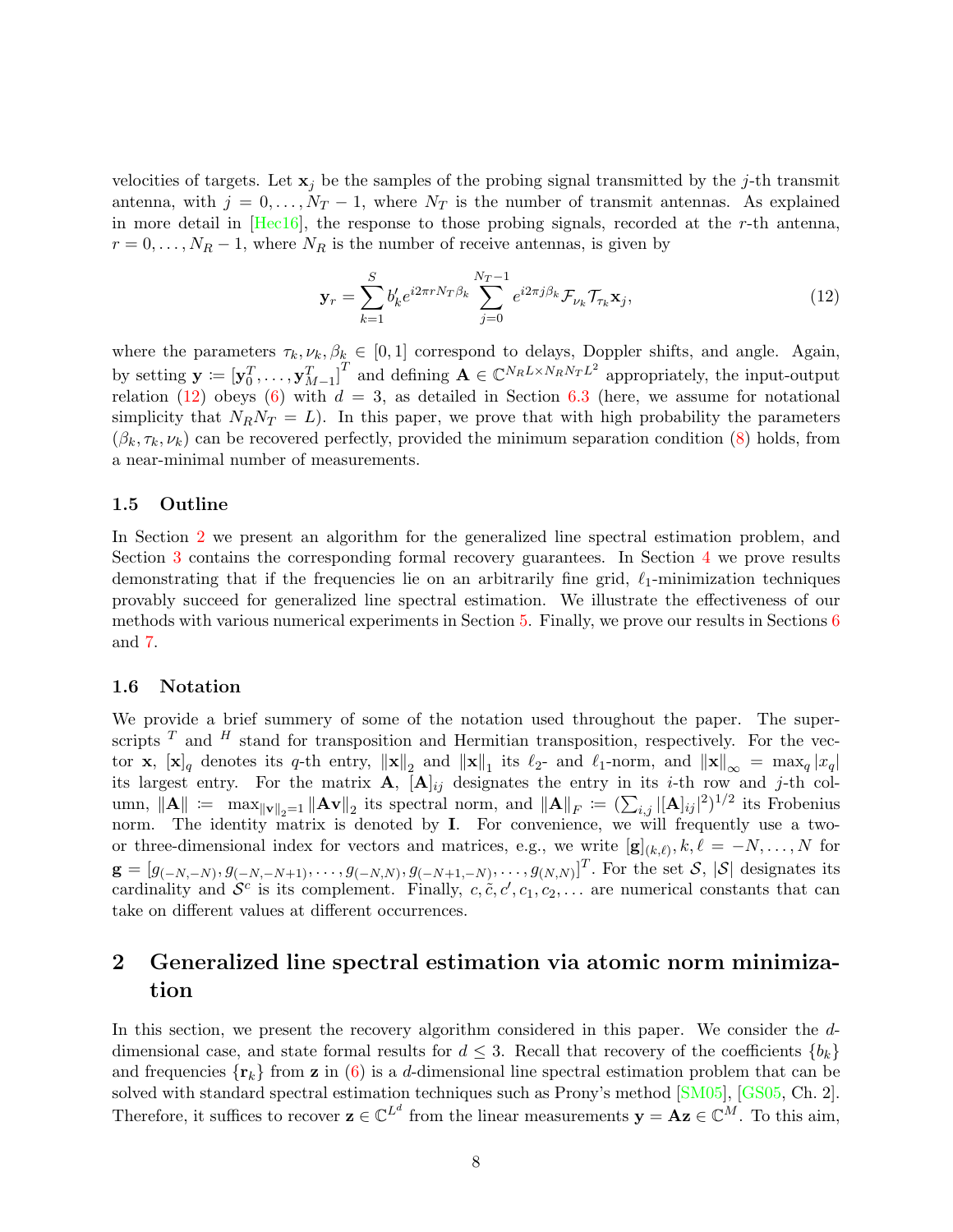we use the fact that **z** is a sparse linear combination of atoms from the set  $A := \{f(r), r \in [0, 1]^d\}.$ A regularizer that promotes such a sparse linear combination is the atomic norm induced by these signals  $[Cha+12]$ , defined as

$$
\|\mathbf{z}\|_{\mathcal{A}} \coloneqq \inf_{b_k \in \mathbb{C}, \mathbf{r}_k \in [0,1]^d} \left\{ \sum_k |b_k| \colon \mathbf{z} = \sum_k b_k \mathbf{f}(\mathbf{r}_k) \right\}.
$$

We estimate **z** by solving the basis pursuit type atomic norm minimization problem

<span id="page-8-1"></span>
$$
AN(\mathbf{y}): \ \ \underset{\tilde{\mathbf{z}}}{\text{minimize}} \left\| \tilde{\mathbf{z}} \right\|_{\mathcal{A}} \ \ \text{subject to} \ \ \mathbf{y} = \mathbf{A}\tilde{\mathbf{z}}. \tag{13}
$$

To summarize, we estimate  $\{(b_k, \mathbf{r}_k)\}\$ from y by

- 1. solving  $AN(y)$  in order to obtain z,
- 2. estimating  $\{r_k\}$  from z by solving the corresponding line spectral estimation problem, and
- 3. solving the linear system of equations  $\mathbf{y} = \sum_{k=1}^{S} b_k \mathbf{A} \mathbf{f}(\mathbf{r}_k)$  for the  $b_k$ .

We remark that the  $\{r_k\}$  may be obtained more directly from a solution to the dual of [\(13\)](#page-8-1); see [\[BTR13,](#page-26-3) Sec. 3.1], [\[CFG14,](#page-26-1) Sec. 4],  $\overline{Tan+13}$ , Sec. 2.2], and  $\overline{HMS16}$ , Sec. 6] for details on this approach applied to related problems. This approach does, however, require identification of the zeros of a d-dimensional trigonometric polynomial.

Since computation of the atomic norm involves taking the infimum over infinitely many parameters, finding a solution to  $AN(y)$  may appear to be daunting. For the 1D case (i.e.,  $d = 1$ ), the atomic norm can be characterized in terms of linear matrix inequalities (LMIs) [\[Tan+13,](#page-28-2) Prop. 2.1]. This characterization is based on the Vandermonde decomposition lemma for Toeplitz matrices, and allows to formulate the atomic norm minimization program as a semidefinite program that can be solved in polynomial time. While this lemma generalizes to higher dimensions [\[YXS16,](#page-28-5) Thm. 1], there is no polynomial bound on the dimension of the corresponding LMIs. Nevertheless, using  $[YXS16, Thm. 1]$  $[YXS16, Thm. 1]$  one can obtain a convex relaxation of  $AN(y)$ , which is a Semidefinite Program (SDP) and can be solved in polynomial time. Similarly, a solution of the dual of  $AN(y)$  can be found with a SDP relaxation.

Since the computational complexity of those SDPs is often prohibitive in practice, in particular for  $d > 1$ , we do not detail these SDPs. Instead, we show in Section [4](#page-12-0) that the frequencies  $\{r_k\}$  of the mixtures can be recovered on an arbitrarily fine grid via  $\ell_1$ -minimization. While this approach introduces a gridding error, the grid may be chosen sufficiently fine for the gridding error to be negligible compared to the error induced by additive noise (in practice, there is typically additive noise).

### <span id="page-8-0"></span>3 Main results

In this section we state our main results which show that under mild conditions, the solution to  $AN(y)$  in [\(13\)](#page-8-1) yields the unknown signal z. As discussed in the previous section, from z we can then extract the coefficients and frequency parameters  $\{(b_k, \mathbf{r}_k)\}\$ . In the introduction, we informally stated our results for the 1D case. As mentioned in the introduction, those results continue to hold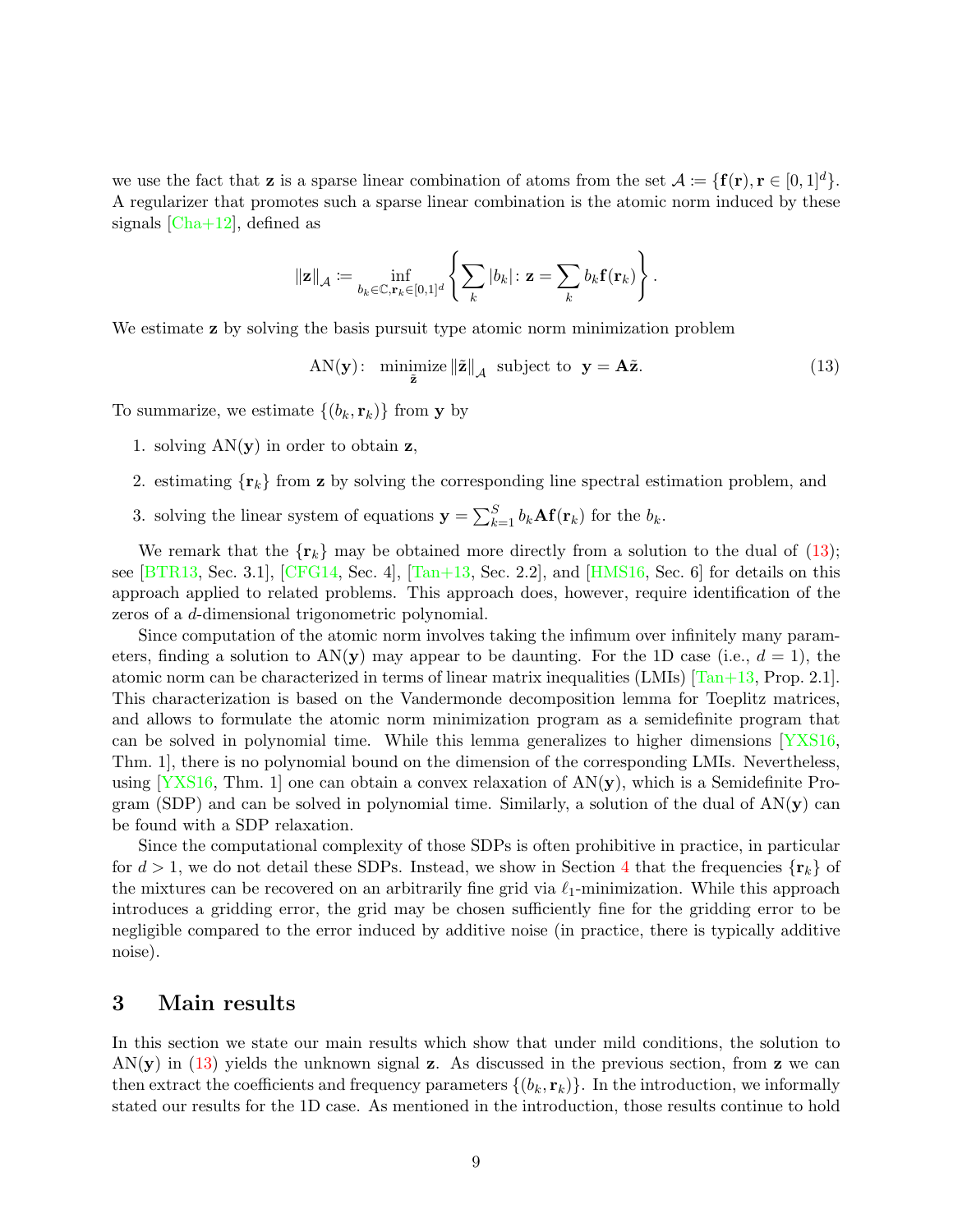for higher dimensions. In an effort to minimize redundancy and for the sake of concreteness, we state and prove our results for isotropic and incoherent matrices for the 3D case. We choose the 3D case since the MIMO radar problem is a three dimensional problem, and therefore the corresponding proof requires deriving technical results for the 3D case. We state results for three different classes of random matrices.

#### 3.1 Isotropic and incoherent matrices

We start by stating our main result for a matrix **A** obeying isotropy and incoherence conditions.

**Theorem 1.** Let  $A \in \mathbb{C}^{M \times L^3}$  with  $L \ge 1024$ , be a random matrix with rows  $a_r$  chosen independently from a distribution obeying the isotropy and incoherence properties

$$
\mathbb{E}\left[\mathbf{a}_r \mathbf{a}_r^H\right] = \frac{1}{M} \mathbf{I} \quad and \quad \sup_{\mathbf{f} \in \mathbb{C}^{L^3} : \|\mathbf{f}\|_{\infty} \le 1} |\langle \mathbf{f}, \mathbf{a}_r \rangle|^2 \le \frac{L^3}{M} \mu,
$$
\n(14)

for some fixed  $\mu \geq 1$ . Furthermore, assume we have M measurements  $y = Az$  from an unknown signal of the form  $\mathbf{z} = \sum_{k=1}^{S} b_k \mathbf{f}(\mathbf{r}_k)$ . Also assume that the signs  $\text{sign}(b_k)$  of the coefficients  $b_k \in \mathbb{C}$ are chosen independently from symmetric distributions on the complex unit circle, and the vectors  $\mathbf{r}_k = (\beta_k, \tau_k, \nu_k) \in [0, 1]^3$  obey the minimum separation condition

$$
\max(|\beta_k - \beta_{k'}|, |\tau_k - \tau_{k'}|, |\nu_k - \nu_{k'}|) \ge \frac{5}{N} \text{ for all } k, k' \text{ with } k \ne k'.
$$
 (15)

Then as long as

<span id="page-9-3"></span><span id="page-9-1"></span><span id="page-9-0"></span>
$$
M \ge c\mu S \log^2(L/\delta),\tag{16}
$$

with c a fixed numerical constant, **z** is the unique minimizer of  $AN(y)$  in [\(13\)](#page-8-1) with probability at least  $1 - \delta$ .

Our main results states that when the measurement matrix obeys the isotropy and incoherence conditions and the frequencies of the mixture are sufficiently separated then we can recover the signal **z** via atomic norm minimization, and in turn recover the parameters  $\{(b_k, \mathbf{r}_k)\}\$ . We note that any algorithm (regardless of tractibility) requires at least  $M \gtrsim S \log(L/S)$  measurements for stable recovery, and  $M \geq S$  measurements for recovery in general, so that our results are optimal up to the additional logarithmic factor.

#### 3.2 Random projection matrices

Our next class of matrices are random projection matrices that preserve Euclidean norms. These matrices are not covered directly by Theorem [1](#page-9-0) as they are not deterministically incoherent in the sense of definition [\(14\)](#page-9-1). However, these matrices are still incoherent in a probabilistic sense with respect to any vector and in particular with respect to the vectors  $\{ \mathbf{f} \in \mathbb{C}^L : ||\mathbf{f}||_{\infty} \leq 1 \}.$ 

For simplicity we state our result for a Gaussian random matrix.

<span id="page-9-2"></span>**Theorem 2.** Let  $A \in \mathbb{C}^{M \times L}$  be a random projection matrix with i.i.d.  $\mathcal{N}(0, 1/M)$  entries. Furthermore, assume we have M measurements  $y = Az$  from an unknown signal of the form  $z =$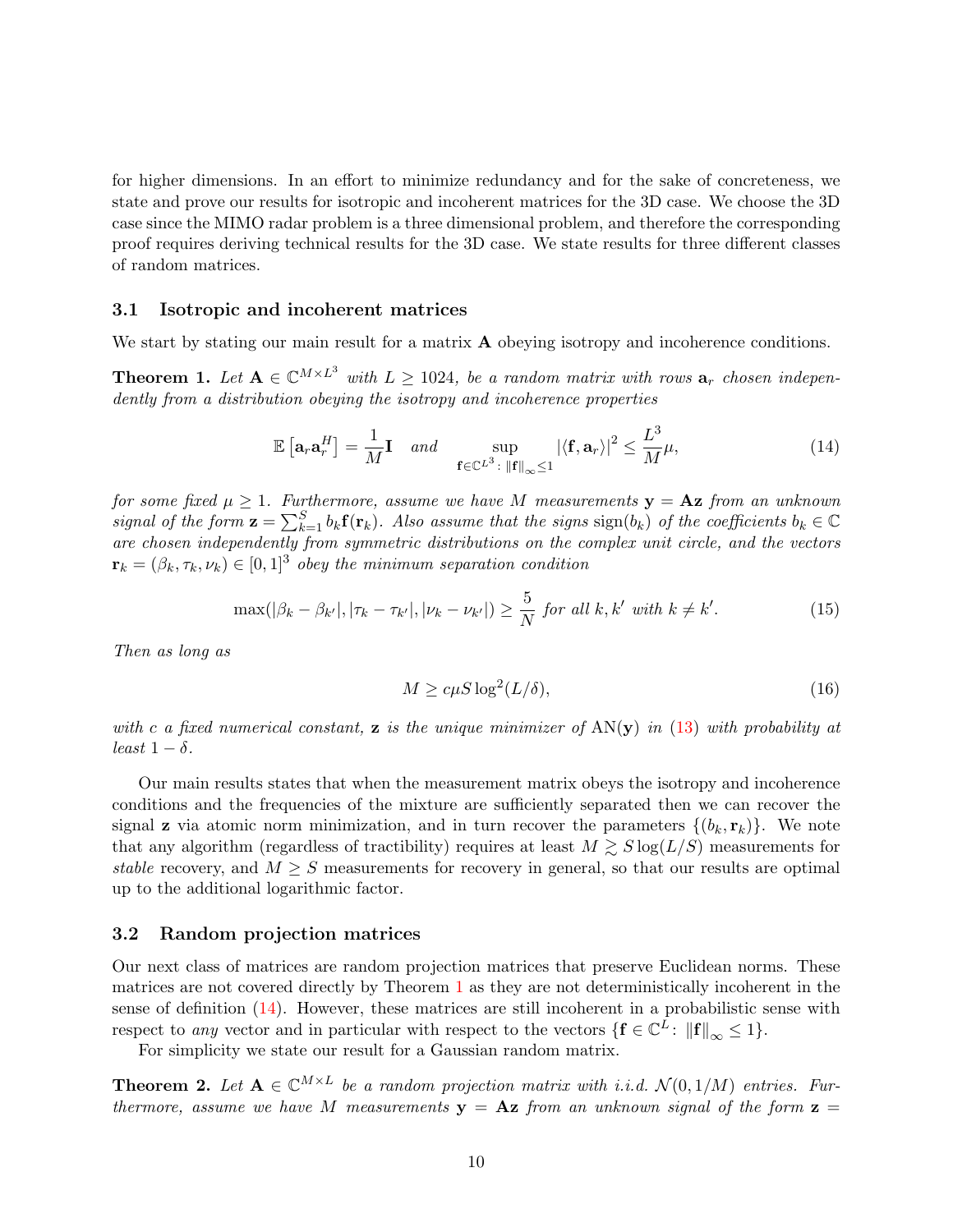$\sum_{k=1}^{S} b_k \mathbf{f}(\nu_k)$ ,  $L \geq 512$ . Also assume that the frequencies  $\nu_k \in [0,1]$  obey the minimum separation condition [\(3\)](#page-2-0). Then as long as

<span id="page-10-1"></span>
$$
M \ge cS \log(L),\tag{17}
$$

with c a fixed numerical constant, **z** is the unique minimizer of  $AN(y)$  in [\(13\)](#page-8-1) with probability at  $least e^{-(M-2)/8}.$ 

Note that this statement is superior to our previous statements in that it does not require the sign of the coefficients  $sign(b_k)$  to be random. The proof in Section [7](#page-24-0) reveals that the result follows from Gordon's Lemma [\[Gor88;](#page-27-12) [Gor85\]](#page-27-13) carefully applied to this problem. Indeed, this result holds more broadly for all matrices that preserve Euclidean norms of vectors over a general set (i.e., matrices obeying Gordon's Lemma), for instance sub-Gaussian random matrices and certain more structured random projection matrices defined below. The corresponding proof is analogous to that for a Gaussian matrix presented in Section [7](#page-24-0) by using results in [\[Dir15\]](#page-27-14) and [\[ORS15a,](#page-28-6) Thm. 3.3] ensuring that the corresponding random matrices behave like Gaussian random matrices in terms of dimensionality reduction.

Isotropic sub-Gaussian matrices: The first is the class of isotropic sub-Gaussian matrices [\[ORS15b\]](#page-28-7). A matrix  $\mathbf{A} \in \mathbb{C}^{M \times L}$  is  $\Delta$ -sub-Gaussian if its rows are independent of each other and for all  $r = 0, \ldots, M - 1$ , the r-th row  $\mathbf{a}_r^H$  satisfies

$$
\mathbb{E}\left[\mathbf{a}_r\right] = \mathbf{0}, \quad \mathbb{E}\left[\mathbf{a}_r \mathbf{a}_r^H\right] = \mathbf{I},^3 \quad \text{ and for any vector } \mathbf{v}, \, \mathbb{P}\left[\left|\langle \mathbf{v}, \mathbf{a}_r\rangle\right| \geq t\left\|\mathbf{v}\right\|_2\right] \leq e^{-\frac{t^2}{\Delta^2}}.
$$

Theorem [2](#page-9-2) continues to hold with condition [\(17\)](#page-10-1) replaced by  $M \geq cS \log(L)/\Delta^2$ .

Subsampled Orthogonal with Random Sign (SORS): The second class of matrices to which Theorem [2](#page-9-2) can be extend to is the class of SORS matrices [\[ORS15a\]](#page-28-6). Let  $\mathbf{U} \in \mathbb{R}^{L \times L}$  denote an orthonormal matrix obeying

$$
\mathbf{U}^H \mathbf{U} = \mathbf{I} \quad \text{and} \quad \max_{i,j} |\mathbf{F}_{ij}| \le \frac{\Delta}{\sqrt{n}}.
$$
 (18)

Define the random subsampled matrix  $\mathbf{H} \in \mathbb{R}^{M \times L}$  with i.i.d. rows chosen uniformly at random from the rows of U. A SORS matrix is defined as  $\mathbf{A} = \mathbf{HD}$ , where  $\mathbf{D} \in \mathbb{R}^{L \times L}$  is a random diagonal matrix with the diagonal entries i.i.d.  $\pm 1$  with equal probability. Theorem [2](#page-9-2) extends to SORS matrices with condition [\(17\)](#page-10-1) replaced by  $M \geq c \frac{S \log^4(L)}{\Delta^2}$ . Note that such random matrices include the fast random projection matrices in [\[AL13;](#page-26-7) [KW11\]](#page-27-15). Specifically, with **H** the Hadamard matrix, the random projection  $\mathbf{A} = \mathbf{HD}$  can be applied in time  $O(L \log L)$  as opposed to time  $O(ML)$  for the realizations of general sub-Gaussian random matrices.

<span id="page-10-0"></span><sup>&</sup>lt;sup>3</sup>The assumption that the population covariance matrix is identity is not necessary. In fact our result generalizes to any covariance matrix. The only change is that the required number of measurements will now scale with the condition number of the covariance matrix.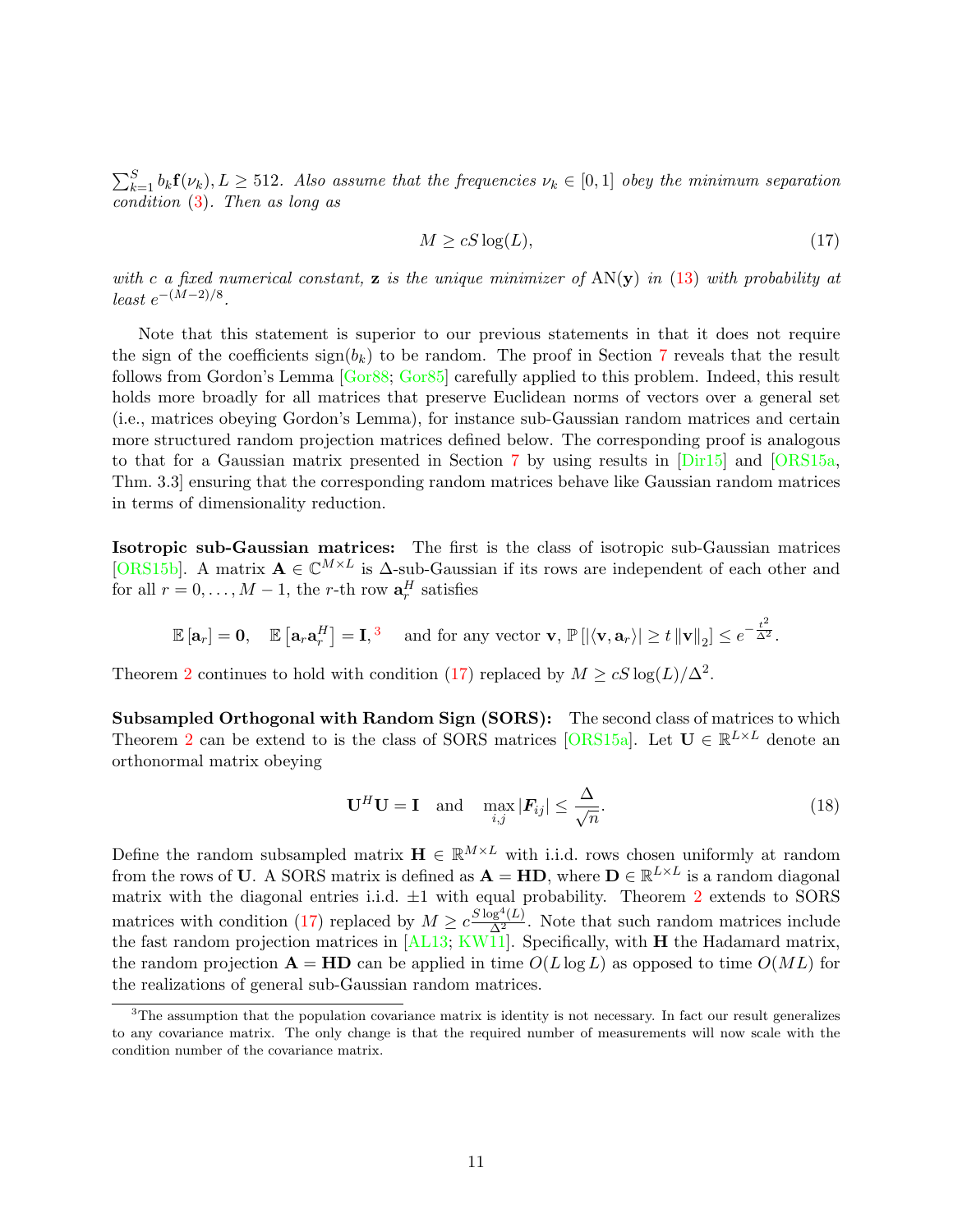#### 3.3 Superresolution MIMO radar matrices

We next state our main result for random matrices appearing in MIMO radar problems. A simple calculation shows (see Section  $6.3$ ) that the MIMO radar input-output relation  $(12)$  can be viewed as taking  $N_R L$  linear measurements

<span id="page-11-0"></span>
$$
\mathbf{y} = \begin{bmatrix} \mathbf{y}_0 \\ \mathbf{y}_1 \\ \vdots \\ \mathbf{y}_{N_R - 1} \end{bmatrix} = \mathbf{Az},\tag{19}
$$

from a vector **z** of the form [\(6\)](#page-5-5) with  $d = 3$ . Here,  $\mathbf{A} \in \mathbb{C}^{N_R L \times N_R N_T L^2}$  is a function of the transmitted signals  $x_j$  and is given by

$$
\mathbf{A} := \begin{bmatrix} \mathbf{B} & & \\ & \ddots & \\ & & \mathbf{B} \end{bmatrix}, \quad \mathbf{B} := [\mathbf{G}_{\mathbf{x}_0} \mathbf{F}^H \dots \mathbf{G}_{\mathbf{x}_{N_T-1}} \mathbf{F}^H] \in \mathbb{C}^{L \times L^2 N_T}, \tag{20}
$$

where  $\mathbf{G}_{\mathbf{x}}\mathbf{F}^H$  is the matrix in [\(10\)](#page-6-3) that appeared in the super-resolution radar problem before.

<span id="page-11-1"></span>**Theorem 3.** Assume that the probing signals  $\mathbf{x}_0, \mathbf{x}_2, \ldots, \mathbf{x}_{N_T-1} \in \mathbb{R}^L$  are i.i.d.  $\mathcal{N}(\mathbf{0}, \frac{1}{N_T})$  $\frac{1}{N_T L} I)$ random vectors with  $L = 2N + 1 \ge 1024$  and  $N_T N_R \ge 1024$ . Let  $y = Az$  with A defined in [\(20\)](#page-11-0) and  $\mathbf{z} = \sum_{k=1}^{S} b_k \mathbf{f}(\mathbf{r}_k)$ . Also, assume that the signs  $\text{sign}(b_k)$  of the coefficients  $b_k \in \mathbb{C}$ are chosen independently from symmetric distributions on the complex unit circle, and the vectors  $\mathbf{r}_k = (\beta_k, \tau_k, \nu_k) \in [0, 1]^3$  obey the minimum separation condition

$$
|\beta_k - \beta_{k'}| \ge \frac{10}{N_T N_R - 1} \quad or \quad |\tau_k - \tau_{k'}| \ge \frac{5}{N} \quad or \quad |\nu_k - \nu_{k'}| \ge \frac{5}{N}, \quad for all \ k, k' : k \ne k'. \tag{21}
$$

Then as long as

<span id="page-11-2"></span>
$$
\min(L, N_T N_R) \ge Sc \log^3(L/\delta),\tag{22}
$$

with c a fixed numerical constant, **z** is the unique minimizer of  $AN(y)$  in [\(13\)](#page-8-1) with probability at least  $1 - \delta$ .

Even though this result does not allow  $S$  to be near linear in the total number of measurements  $N_R L$ , it is optimal up to log-factors. Indeed,  $S \le \min(L, N_T N_R)$  is in general a necessary condition to uniquely recover the  $b_k$  even when the frequencies of the mixture components  $(\beta_k, \tau_k, \nu_k)$  are known [\[Hec16\]](#page-27-9).

We note that Theorems [1](#page-9-0) and [3](#page-11-1) assume that the coefficients  ${b_k}$  have random sign. In the radar model, where the  $b_k$  describe the attenuation factors, this is a common and well justified assumption [\[Bel63\]](#page-26-8). While this assumption is reasonable for several applications, we believe that it is not necessary for our results to hold. Indeed, Theorem [2](#page-9-2) does not require this assumption. We hope to remove this assumption in future publications.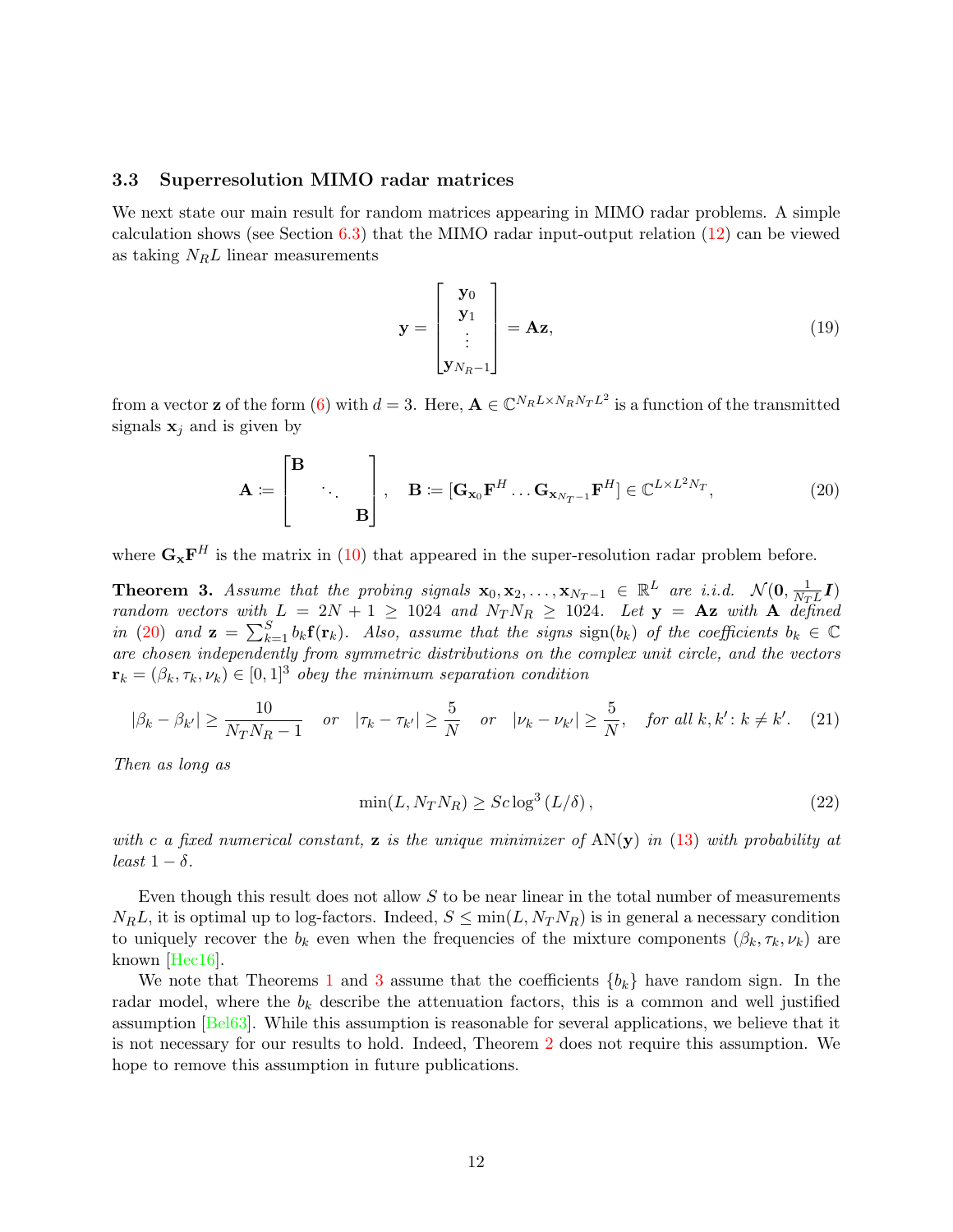

<span id="page-12-1"></span>Figure 1: Illustration of the (fine) grid in two dimensions. In this example, the non-zeros, marked by blue dots, violate the minimum separation condition [\(24\)](#page-13-1).

### <span id="page-12-0"></span>4 Recovery on a fine grid

A natural approach for estimating the parameters  $\{r_k\}$  from  $y = Az$ , with z defined in [\(6\)](#page-5-5), is to assume the parameters  $\{r_k\}$  lie on a *fine* grid, and solve the generalized line spectral estimation problem on that grid. When the frequencies do not lie on a grid this of course leads to a "gridding error". However, this error is negligible when the grid is very fine. When the frequencies do lie on a grid the generalized line spectral estimation problem can be be formulated as a discrete sparse signal recovery problem, albeit with a very coherent dictionary. In this section we discuss this approach in detail focusing on the 3D-case.

Suppose the vectors  $\mathbf{r}_k = (\beta_k, \tau_k, \nu_k)$  lie on a grid with spacing  $(1/K_1, 1/K_2, 1/K_3)$ , where  $K_1, K_2, K_3$  $K_1, K_2, K_3$  $K_1, K_2, K_3$  are integers obeying  $K_1, K_2, K_3 \geq L = 2N + 1$ , see Figure 1 for an illustration. With this assumption, recovery of the parameters  $\{(b_k, \mathbf{r}_k)\}\$  from y reduces to the recovery of the sparse (discrete) signal  $\mathbf{s} \in \mathbb{C}^{K_1 K_2 K_3}$  from the measurement

<span id="page-12-3"></span>
$$
\mathbf{y} = \mathbf{A} \mathbf{F}_{\text{grid}} \mathbf{s},
$$

where  $\mathbf{F}_{\text{grid}} \in \mathbb{C}^{L^3 \times K_1 K_2 K_3}$  is the matrix with  $(n_1, n_2, n_3)$ -th column given by  $\mathbf{f}(n_1/K_1, n_2/K_2, n_3/K_3)$ . The non-zeros of **s** and its indices correspond to the  ${b_k}$  and the  ${\mathbf{r}_k}$  on the grid, respectively. A standard approach for recovering the sparse signal s from the underdetermined linear system of equations  $y = AF<sub>grid</sub>s$  is to solve the following convex program:

$$
L1(y): \ \underset{\tilde{s}}{\text{minimize}} \ \|\tilde{s}\|_1 \ \text{subject to} \ \mathbf{y} = \mathbf{A}\mathbf{F}_{\text{grid}}\tilde{s}.\tag{23}
$$

The following theorems discuss our main results for recovery on the fine grid. For brevity we only state the discrete analagoue to Theorems [1](#page-9-0) and [3.](#page-11-1) A similar result holds for Theorem [2.](#page-9-2) Our first result is the discrete analogue of Theorem [1.](#page-9-0)

<span id="page-12-2"></span>**Theorem 4.** Let s be an S-sparse vector with non-zeros indexed by the support set  $S \subseteq [K_1] \times$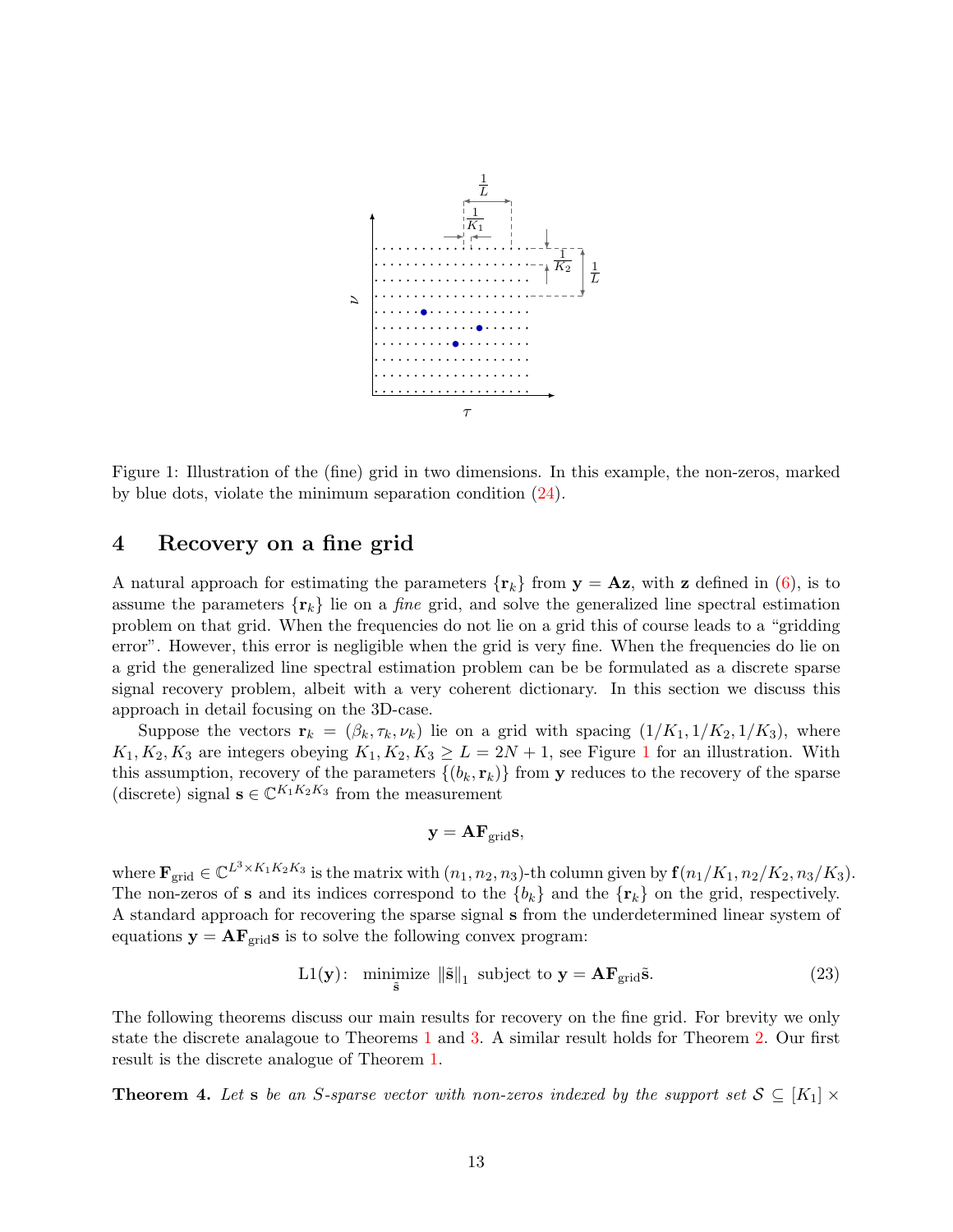$[K_2] \times [K_3], [K] := \{0, \ldots K - 1\}$ , obeying the minimum separation condition

$$
\max_{\ell \in \{1,2,3\}} \frac{|n_{\ell} - n'_{\ell}|}{K_{\ell}} \ge \frac{5}{N}, \quad \text{for all triplets } [n_1, n_2, n_3], [n'_1, n'_2, n'_3] \in \mathcal{S}. \tag{24}
$$

Furthermore, assume that the signs of the non-zeros of s are chosen independently from symmetric distributions on the complex unit circle. Also assume we have M linear measurements  $\mathbf{A} \in \mathbb{C}^{M \times L^3}$ with  $L \ge 1024$  of the form  $y = AF_{grid}s$  with the matrix A obeying the conditions of Theorem [1,](#page-9-0) in particular the isotropy and incoherence conditions. Then as long as

<span id="page-13-1"></span>
$$
M \ge c\mu S \log^2(L/\delta),
$$

with c a fixed numerical constant, s is the unique minimizer of  $L_1(y)$  with probability at least  $1-\delta$ .

Our second result is the discrete analogue of Theorem [3.](#page-11-1)

<span id="page-13-2"></span>**Theorem 5.** Let s be a S-sparse vector with non-zeros indexed by the support set  $S \subseteq [K_1] \times [K_2] \times$ [K<sub>3</sub>], obeying the minimum separation condition, for all triplets  $[n_1, n_2, n_3]$ ,  $[n'_1, n'_2, n'_3] \in S$ ,

$$
\frac{|n_1 - n'_1|}{K_1} \ge \frac{10}{N_T N_R - 1} \quad or \quad \frac{|n_2 - n'_2|}{K_1} \ge \frac{5}{N} \quad or \quad \frac{|n_3 - n'_3|}{K_1} \ge \frac{5}{N}.
$$

Furthermore, assume that the signs of the non-zeros of s are chosen independently from symmetric distributions on the complex unit circle. Suppose that **A** satisfies the conditions of Theorem [3](#page-11-1) and assume [\(22\)](#page-11-2) holds for some fixed  $\delta > 0$ . Then, with probability at least  $1 - \delta$ , s is the unique minimizer of  $L1(y)$ .

Note that Theorems [4](#page-12-2) and [5](#page-13-2) do not impose any restrictions on  $K_1, K_2$ , and  $K_3$ , in particular they can be arbitrarily large. The proof of those results, presented in Appendix [B,](#page-39-0) is closely linked to that of Theorems [1](#page-9-0) and [3.](#page-11-1) Specifically, the existence of a certain dual certificate guarantees that s is the unique minimizer of  $L1(y)$  in [\(23\)](#page-12-3). These dual certificates are obtained directly from the dual polynomials for the continuos case in the proofs of Theorems [1](#page-9-0) and [3.](#page-11-1) See Appendix [B](#page-39-0) for further details.

### <span id="page-13-0"></span>5 Numerical results

In this section, we perform some numerical experiments to evaluate the resolution obtained by our approach, to demonstrate that it is robust to noise, and also to compare it to a competing algorithm. We focus on the MIMO radar problem, as results for the other matrices covered by our theory are similar. We set  $N_T = 3, N_R = 3, L = 41$ , and draw  $S = 5$  target locations  $(\beta_k, \tau_k, \nu_k)$ and corresponding attenuation factors  $b_k$  uniformly at random from  $[0,1] \times [0, 2/\sqrt{L}]^2$  and from the complex unit disc, respectively. Moreover, we choose  $K_1 = \text{SRF} \cdot N_T N_R$ ,  $K_2 = \text{SRF} \cdot L$ , and  $K_3 = \text{SRF} \cdot L$ , where  $\text{SRF} \geq 1$  can be interpreted as a super-resolution factor determining by how much the  $(1/K_1, 1/K_2, 1/K_3)$  grid is finer than the "coarse" grid  $(1/(N_T N_R), 1/L, 1/L)$ . To account for additive noise, we solve the following modification of  $L1(y)$  in [\(23\)](#page-12-3)

<span id="page-13-3"></span>L1-ERR: minimize 
$$
\|\tilde{\mathbf{s}}\|_1
$$
 subject to  $\|\mathbf{y} - \mathbf{R}\tilde{\mathbf{s}}\|_2^2 \le \eta$ , (25)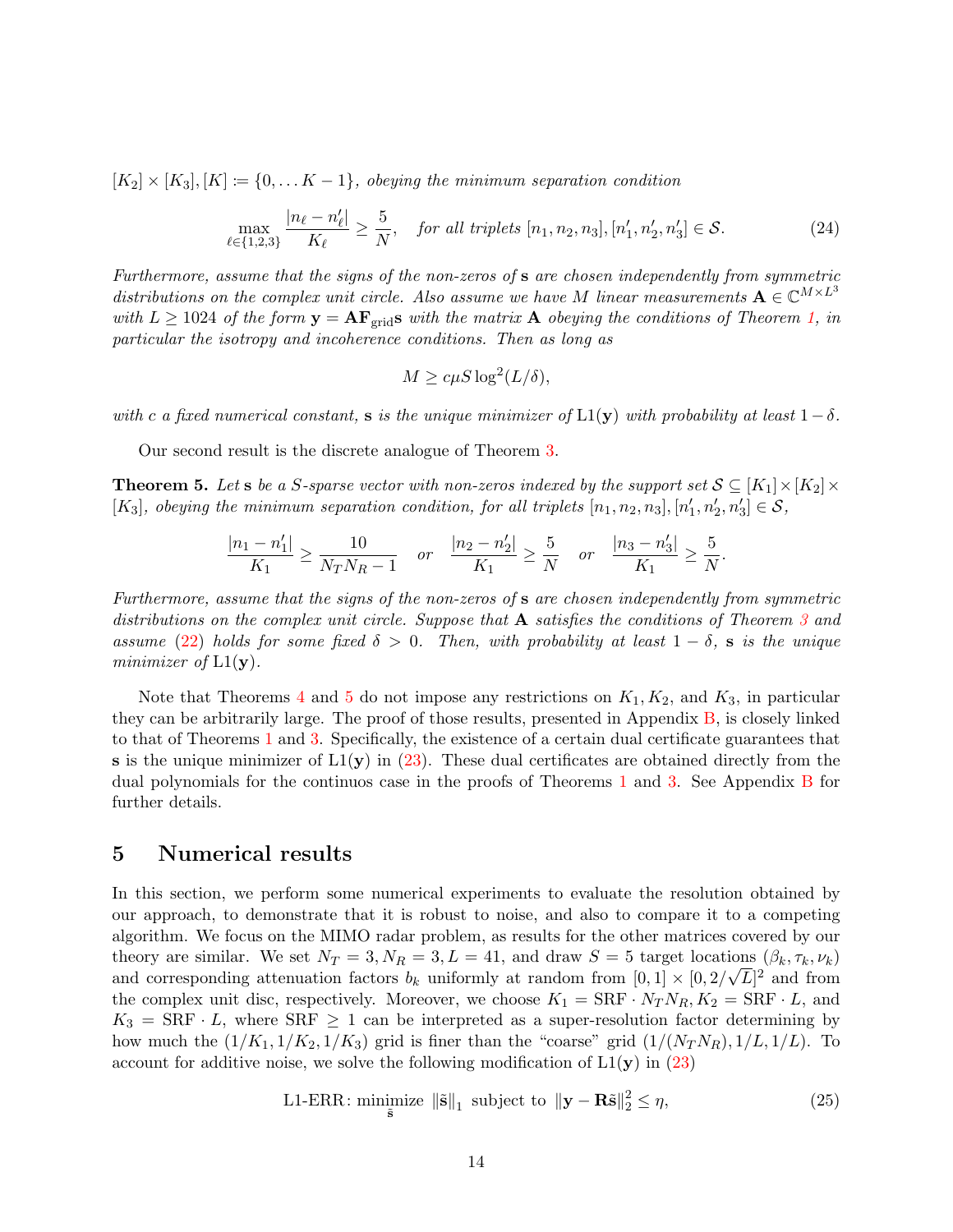

<span id="page-14-1"></span>Figure 2: Resolution error for the recovery of  $S = 5$  targets from the samples y with and without additive Gaussian noise **n** of a certain signal-to-noise ratio  $SNR = ||y||_2^2/||n||_2^2$ , for varying superresolution factors (SRFs). The resolution error is defined as the average over  $(N_T^2 N_R^2 (\hat{\beta}_k - \beta_k)^2 +$  $L^2(\hat{\tau}_k-\tau_k)^2+L^2(\hat{\nu}_k-\nu_k)^2)^{1/2}, k=1,\ldots,S$ , where  $(\hat{\beta}_k,\hat{\tau}_k,\hat{\nu}_k)$  are the locations obtained by solving L1-ERR.

with  $\eta$  chosen on the order of the noise variance. There are two error sources incurred by this approach: the gridding error obtained by assuming the points lie on a grid with spacing  $(1/K_1, 1/K_2, 1/K_3)$ , and the additive noise error. The former decreases when SRF increases, while the latter only depends on the noise variance. The results, depicted in Figure [2,](#page-14-1) show that the target resolution of our approach is significantly better than the compressed sensing based approach proposed in  $[DR16; SW15]$  $[DR16; SW15]$  $[DR16; SW15]$  corresponding to recovery on the coarse grid, i.e.,  $SRF = 1$ . Moreover, the results show that our approach is robust to noise.

We now compare our approach to the Iterative Adaptive Approach  $(IAA)$   $[Yar+10]$ , proposed for MIMO radar in [\[Rob+10\]](#page-28-10). IAA is based on weighted least squares and has been proposed in the array processing literature, where typically multiple measurements, i.e., multiple observations y are available. IAA can work well with even one measurement vector y and can therefore be directly applied to the problems considered in this paper. However, to the best of our knowledge no rigorous performance guarantees are available for IAA. We compare the IAA algorithm  $\frac{Yar+10}{x}$ Table II, "The IAA-APES Algorithm"] to L1-ERR in [\(25\)](#page-13-3). We use the same problem parameters as above, but with  $\text{SRF} = 3$  and  $(\beta_k, \tau_k, \nu_k) = (k/(N_R N_t), k/L, k/L), k = 0, \ldots, S-1$ , so that the location parameters lie on the coarse grid and are therefore separated. As before, we draw the corresponding attenuation factors  $b_k$  i.i.d. uniformly at random from the complex unit disc. Our results, depicted in Figure [3,](#page-15-0) show that L1-ERR performs better in this experiment than IAA specially for small signal-to-noise ratios.

## <span id="page-14-0"></span>6 Proofs of Theorems [1](#page-9-0) and [3](#page-11-1)

Theorems [1](#page-9-0) and [3](#page-11-1) are proven by constructing an appropriate dual certificate. The existence of this certificate guarantees that the solution to  $AN(y)$  in [\(13\)](#page-8-1) is z, as formalized by Proposition [1](#page-15-1) below. Proposition [1](#page-15-1) is a consequence of strong duality, and well known for the discrete setting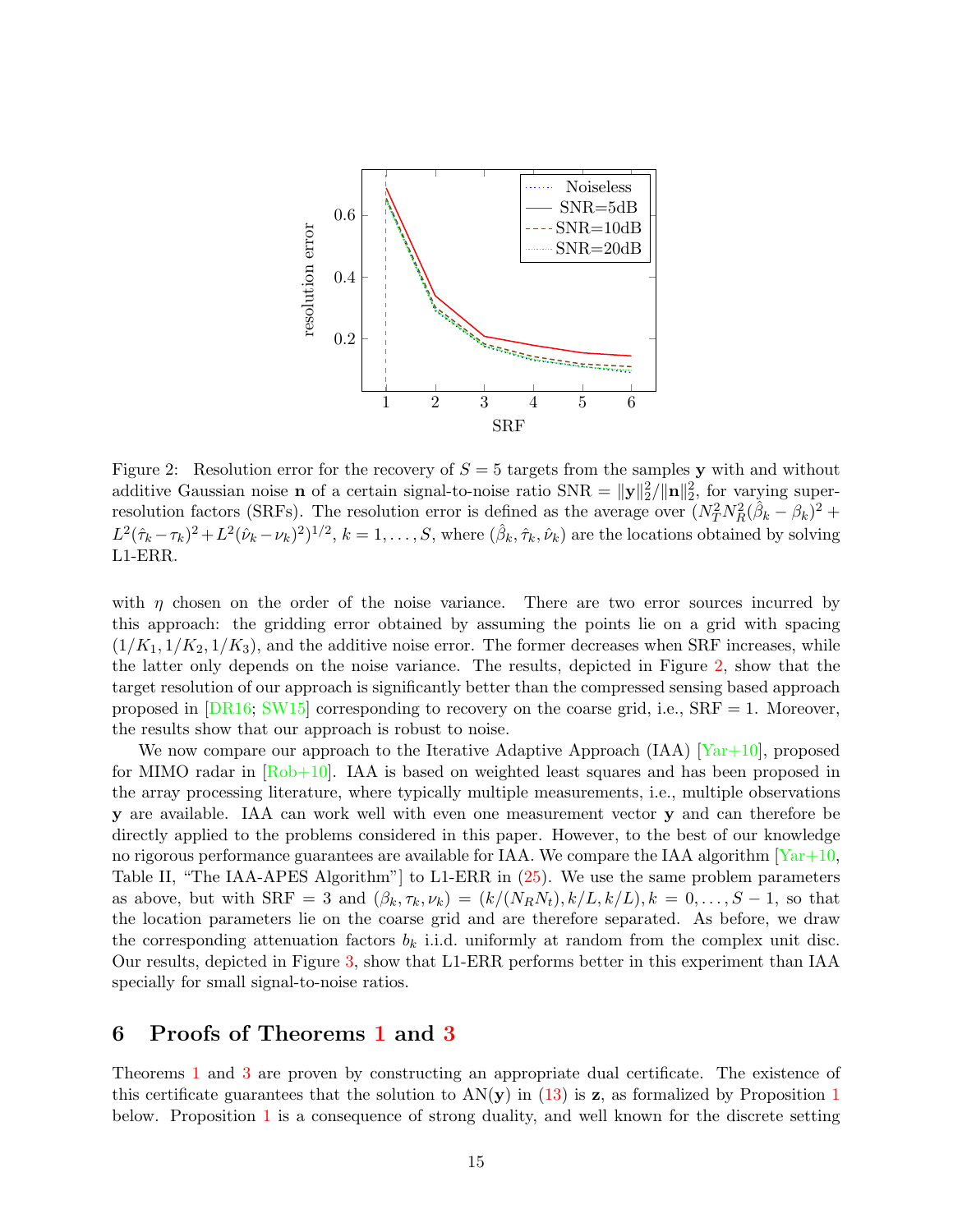

<span id="page-15-0"></span>Figure 3: Resolution error achieved by L1-ERR and by IAA applied to  $y + n$ , where  $n \in \mathbb{C}^R$  is additive Gaussian noise, such that the signal-to-noise ratio is  $SNR := ||y||_2^2$  $_2^2/\left\lVert \mathbf{n} \right\rVert_2^2$  $2^2$ . As before, the resolution error is defined as  $(N_T^2 N_R^2(\hat{\beta}_k - \beta_k)^2 + L^2(\hat{\tau}_k - \tau_k)^2 + L^2(\hat{\nu}_k - \nu_k)^2)^{1/2}$ , where  $(\hat{\beta}_k, \hat{\tau}_k, \hat{\nu}_k)$ are the locations obtained by using L1-ERR or IAA. The resolution error is averaged over 100 trials.

from the compressed sensing literature [\[CRT06\]](#page-26-0). The proof of Proposition [1](#page-15-1) is standard, see for example  $[Tan+13,$  Proof of Prop. 2.4].

**Proposition 1.** Let  $y = Az$  with  $z = \sum_{k=1}^{S} b_k f(r_k)$ . If there exists a dual certificate

<span id="page-15-2"></span><span id="page-15-1"></span>
$$
Q(\mathbf{r}) = \langle \mathbf{A}^H \mathbf{q}, \mathbf{f}(\mathbf{r}) \rangle \tag{26}
$$

with complex coefficients  $\mathbf{q} \in \mathbb{C}^M$  such that

$$
Q(\mathbf{r}_k) = \text{sign}(b_k), \text{ for all } k = 1, \dots, S, \quad \text{and } |Q(\mathbf{r})| < 1 \text{ for all } \mathbf{r} \in [0, 1]^3 \setminus \{\mathbf{r}_1, \dots, \mathbf{r}_S\}, \tag{27}
$$

then  $\mathbf{z}$  is the unique minimizer of  $AN(\mathbf{y})$ .

We now need to show that such a dual certificate exists under appropriate conditions. This is the subject of the next section.

#### <span id="page-15-3"></span>6.1 Sufficient conditions for the existence of dual certificates

In this section we state the main technical result of this paper—Lemma [1](#page-17-0) below—which provides sufficient conditions on A that guarantee the existence of a dual certificate as described in Proposition [1.](#page-15-1) The proofs of Theorems [1](#page-9-0) and [3](#page-11-1) are based on verifying these conditions.

To derive this lemma, we construct the dual certificate Q of Proposition [1](#page-15-1) explicitly. Our construction of  $Q$  is similar to that in  $[HMS16]$ , and is inspired by the construction of related polynomials in  $[CFG14; Tan+13]$  $[CFG14; Tan+13]$  $[CFG14; Tan+13]$ . We briefly outline the construction of  $Q$ , in order to introduce the notation required for stating our key lemma. To this aim, first note that the constraint [\(26\)](#page-15-2) requires Q to be a 3D-trigonometric polynomial with coefficients  $A^H q$ . To build Q we therefore need to construct a 3D-trigonometric polynomial that satisfies the conditions [\(27\)](#page-15-1), and whose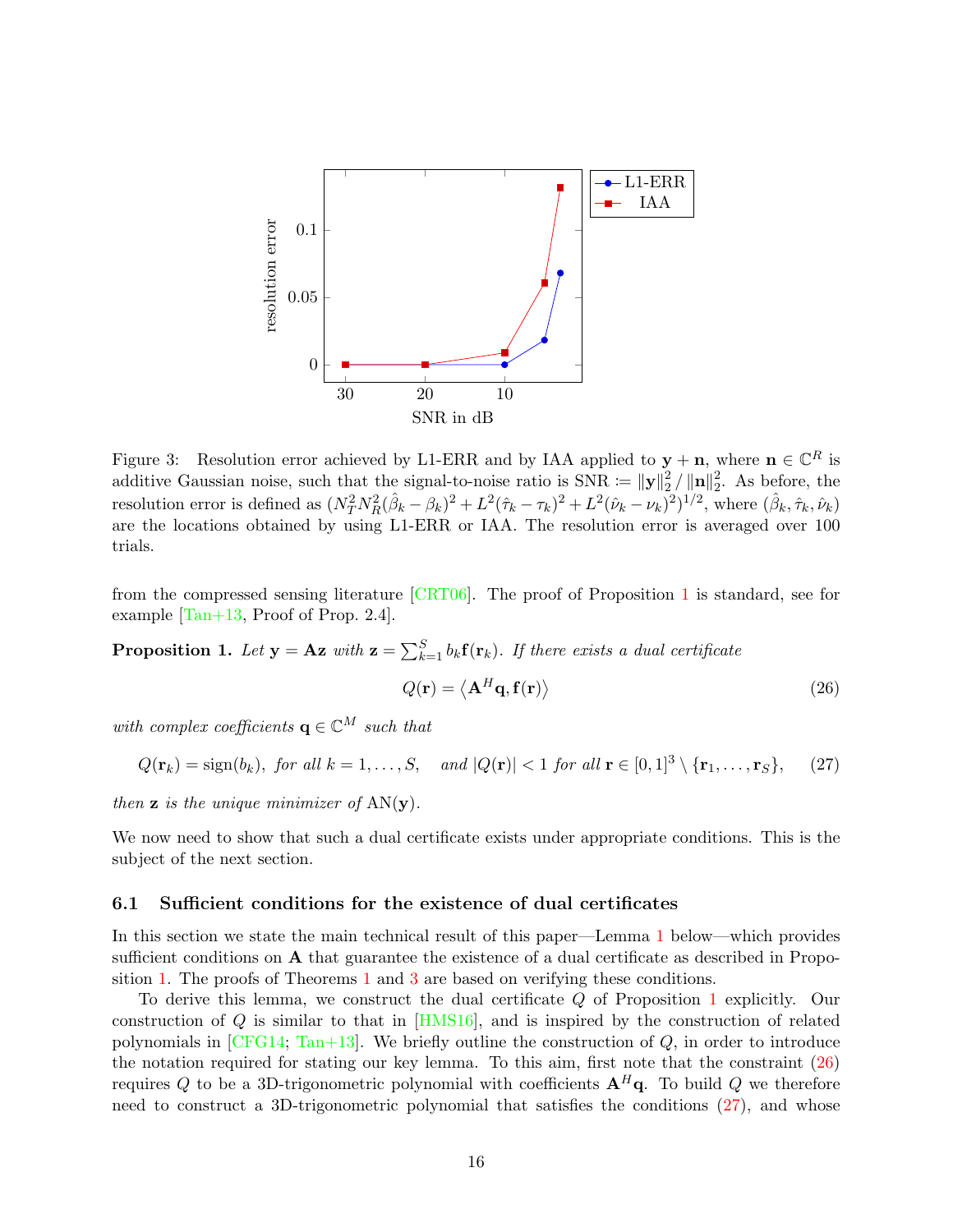coefficients are constraint to be of the form  $A^H q$ , for some  $q \in \mathbb{C}^M$ . Since A is a random matrix, Q is a random trigonometric polynomial.

It is instructive to first consider the construction of a deterministic 3D trigonometric polynomial of the form  $\bar{Q}(\mathbf{r}) = \langle \bar{\mathbf{q}}, \mathbf{f}(\mathbf{r}) \rangle$  with deterministic coefficients  $\bar{\mathbf{q}}$  that satisfies the conditions [\(27\)](#page-15-1), but whose coefficients  $\bar{\mathbf{q}} \in \mathbb{C}^{L^3}$  are not required to be of the form  $\mathbf{A}^H\mathbf{q}$ . Such a construction has been established (provided a minimum separation condition on the  $\mathbf{r}_k$  holds) by [\[CFG14,](#page-26-1) Prop. 2.1, Prop. C.1] for the 1D and 2D case. The 3D result follows in a similar manner, we therefore omit the details. To construct  $Q(\mathbf{r})$ , Candès and Fernandez-Granda [\[CFG14\]](#page-26-1) interpolate the points  $u_k := \text{sign}(b_k)$  with a fast-decaying kernel  $\overline{G}$  (defined below) and slightly adopt this interpolation near the  $\mathbf{r}_k$  with the partial derivatives  $\bar{G}^{(n_1,n_2,n_3)}(\mathbf{r}) := \frac{\partial^{n_1}}{\partial \beta^n}$  $\frac{\partial^{n}1}{\partial\beta^{n_1}}\frac{\partial^{n}2}{\partial\tau^{n_2}}$  $\frac{\partial^{n_2}}{\partial \tau^{n_2}} \overline{\frac{\partial^{n_3}}{\partial \nu^{n_3}}} \bar{G}({\bf r})$  (recall that  $\mathbf{r} = [\beta, \tau, \nu]^T$  to ensure that local maxima are achieved at the  $\mathbf{r}_k$ . Specifically,  $\bar{Q}$  takes the form

$$
\bar{Q}(\mathbf{r}) = \sum_{k=1}^{S} \bar{\alpha}_k \bar{G}(\mathbf{r} - \mathbf{r}_k) + \bar{\alpha}_{1k} \bar{G}^{(1,0,0)}(\mathbf{r} - \mathbf{r}_k) + \bar{\alpha}_{2k} \bar{G}^{(0,1,0)}(\mathbf{r} - \mathbf{r}_k) + \bar{\alpha}_{3k} \bar{G}^{(0,0,1)}(\mathbf{r} - \mathbf{r}_k).
$$
 (28)

Here,  $\bar{G}^{(n_1,n_2,n_3)}(\mathbf{r}) \coloneqq \frac{\partial^{n_1}}{\partial \beta^{n_2}}$  $\frac{\partial^{n_1}}{\partial \beta^{n_1}} \frac{\partial^{n_2}}{\partial \tau^{n_2}}$  $\frac{\partial^{n_2}}{\partial \tau^{n_2}} \frac{\partial^{n_3}}{\partial \nu^{n_3}} \bar{G}(\mathbf{r})$  and  $\bar{G}(\mathbf{r}) \coloneqq F(\tau)F(\nu)F(\beta)$ , where F is the squared Fejér kernel defined as

$$
F(t) := \left(\frac{\sin(R\pi t)}{R\sin(\pi t)}\right)^4, \quad R := \frac{N}{2} + 1.
$$

The Fejer kernel is a trigonometric polynomial of degree  $N/2$  which implies that F is a trigonometric polynomial of degree  $N$ .  $F$  can be written in the form

<span id="page-16-2"></span><span id="page-16-0"></span>
$$
F(t) = \frac{1}{R} \sum_{k=-N}^{N} g_k e^{i2\pi tk},
$$
\n(29)

with coefficients  $g_k$  obeying  $|g_k| \leq 1$ . Observe that shifted versions of F (i.e.,  $F(t-t_0)$ ) and the derivatives of F are also 1D trigonometric polynomials of degree N. Therefore the kernel  $G$ , its partial derivatives, and shifted versions are also 3D trigonometric polynomials of the form  $\langle \bar{q}, f(r) \rangle$ , as desired.

 $\overline{Q}$  is not a valid dual certificate for the generalized line spectral estimation problem as it is not of the form [\(26\)](#page-15-2). However, inspired by the construction of  $\overline{Q}$  we build  $Q$  by interpolating the points  $u_k = \text{sign}(b_k)$  at  $\mathbf{r}_k$  with the functions

<span id="page-16-1"></span>
$$
G_{\mathbf{m}}(\mathbf{r}, \mathbf{r}_k) \coloneqq \langle \mathbf{A} \mathbf{g}_{\mathbf{m}}(\mathbf{r}_k), \mathbf{A} \mathbf{f}(\mathbf{r}) \rangle. \tag{30}
$$

Here,  $\mathbf{g}_{\mathbf{m}}(\mathbf{r}), \mathbf{m} \coloneqq [m_1, m_2, m_3]^T$  is the vector with  $(v, k, p)$ -th coefficient given by

$$
\frac{1}{R^3} g_v g_k g_p (i2\pi v)^{m_1} (i2\pi k)^{m_2} (i2\pi p)^{m_3} e^{-i2\pi (\beta v + \tau k + \nu p)},\tag{31}
$$

where the  $g_k$  are the coefficients of the squared Fejér kernel F in [\(29\)](#page-16-0). Assuming  $\mathbb{E}[\mathbf{A}^H\mathbf{A}] = \mathbf{I}$  we have

$$
\mathbb{E}\left[G_{\mathbf{m}}(\mathbf{r},\mathbf{r}_k)\right] = \frac{\partial^{m_1}}{\partial \beta^{m_1}} \frac{\partial^{m_2}}{\partial \tau^{m_2}} \frac{\partial^{m_3}}{\partial \nu^{m_3}} F(\beta - \beta_k) F(\nu - \nu_k) F(\tau - \tau_k) = \bar{G}^{(\mathbf{m})}(\mathbf{r} - \mathbf{r}_k). \tag{32}
$$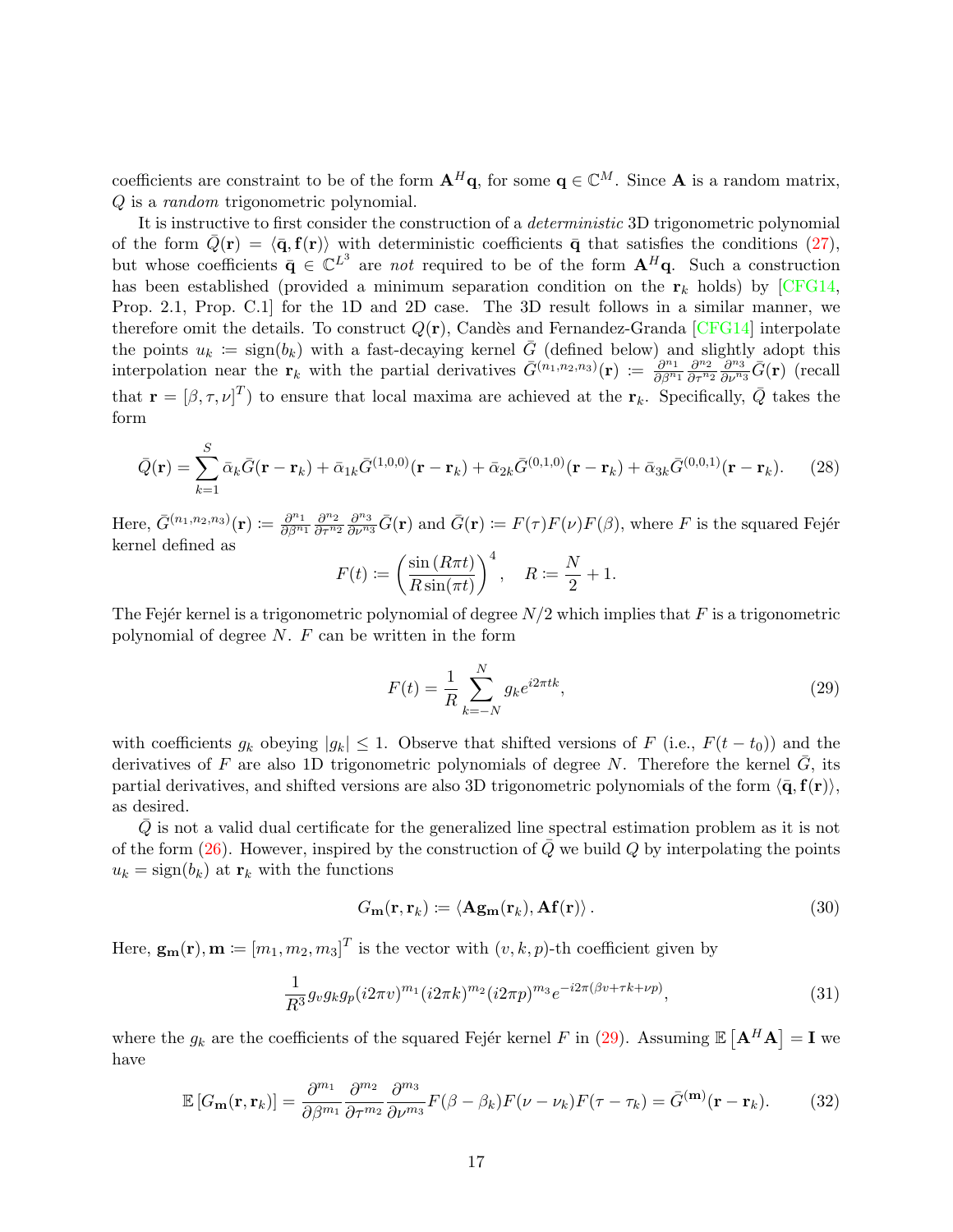We construct Q by interpolating the  $u_k$  at  $\mathbf{r}_k$  with the functions  $G_{(0,0,0)}(\mathbf{r}, \mathbf{r}_k)$ ,  $k = 1, \ldots, S$ , and slightly adopt this interpolation near the  $r_k$  with linear combinations of the functions  $G_{(1,0,0)}(\mathbf{r}, \mathbf{r}_k)$ ,  $G_{(0,1,0)}(\mathbf{r},\mathbf{r}_k)$ , and  $G_{(0,0,1)}(\mathbf{r},\mathbf{r}_k)$ , in order to ensure that local maxima of Q are achieved exactly at the  $\mathbf{r}_k$ :

$$
Q(\mathbf{r}) = \sum_{k=1}^{S} \alpha_k G_{(0,0,0)}(\mathbf{r}, \mathbf{r}_k) + \alpha_{1k} G_{(1,0,0)}(\mathbf{r}, \mathbf{r}_k) + \alpha_{2k} G_{(0,1,0)}(\mathbf{r}, \mathbf{r}_k) + \alpha_{3k} G_{(0,0,1)}(\mathbf{r}, \mathbf{r}_k). \tag{33}
$$

Since  $Q(\mathbf{r})$  is a linear combination of the functions  $G_{\mathbf{m}}(\mathbf{r}, \mathbf{r}_k) = \langle \mathbf{A}^H \mathbf{A} \mathbf{g}_{\mathbf{m}}(\mathbf{r}_k), \mathbf{f}(\mathbf{r}) \rangle$ , it is of the form  $\langle \mathbf{A}^H \mathbf{q}, \mathbf{f}(\mathbf{r}) \rangle$  as required by [\(26\)](#page-15-2).

We are now ready to state our key lemma, whose proof is deferred to Appendix [A,](#page-28-11) providing sufficient conditions on  $A$  ensuring that  $Q$  is indeed an appropriate dual certificate.

<span id="page-17-0"></span>**Lemma 1.** Let  $S = {\mathbf{r}_1, \mathbf{r}_1, ..., \mathbf{r}_S} \subset [0,1]^3$  be an arbitrary set of points obeying the minimum separation condition [\(15\)](#page-9-3). Let  $\mathbf{u} \in \mathbb{C}^S$  be a random vector, whose entries are chosen independently from symmetric distributions on the complex unit circle. Pick  $\delta > 0$ , and let A be a random matrix that obeys

$$
\mathbb{P}\left[\frac{1}{\kappa^{\|\mathbf{m}+\mathbf{n}\|_{1}}}\left|\left\langle (\mathbf{A}^{H}\mathbf{A}-\mathbf{I})\mathbf{g}_{\mathbf{m}}(\mathbf{r}_{k}),\mathbf{f}^{\mathbf{n}}(\mathbf{r})\right\rangle\right|\geq\frac{c_{1}}{\sqrt{S\log(L/\delta)}}\right]\leq c_{3}\frac{\delta}{L^{15}},\tag{34a}
$$

for all  $\mathbf{r}_k, \mathbf{r} \in [0,1]^3$ , all  $\mathbf{m}, \mathbf{n} \in \{0,1,2\}^3$  with  $\|\mathbf{m}\|_1$ ,  $\|\mathbf{n}\|_1 \leq 2$ . Here,  $[\mathbf{f}^{\mathbf{n}}(\mathbf{r})]_{(v,k,p)} := (-i2\pi v)^{n_1}(-i2\pi k)^{n_2}(-i2\pi p)^{n_3}e^{-i2\pi(\beta v + \tau k + \nu p)}$  and  $\kappa := \sqrt{|F^{(2)}(0)|}$ . Moreover, suppose that for  $\mathbf{r}_k \in [0,1]^3$ , there is a constant  $\hat{c}$  such that

<span id="page-17-6"></span><span id="page-17-5"></span><span id="page-17-3"></span><span id="page-17-2"></span><span id="page-17-1"></span>
$$
\mathbb{P}\left[\max_{\mathbf{r}\in[0,1]^3} |\langle \mathbf{Ag_0}(\mathbf{r}_k), \mathbf{Af}(\mathbf{r}) \rangle| \ge \frac{\hat{c}}{S} L^3\right] \le \frac{\delta}{8}.\tag{34b}
$$

Then, with probability at least 1– $\delta$ , there exists a trigonometric polynomial  $Q(\mathbf{r}) = \langle \mathbf{A}^H \mathbf{q}, \mathbf{f}(\mathbf{r}) \rangle$ ,  $\mathbf{r} =$  $[\tau, \nu, \beta]^T$ , with complex coefficients  $\mathbf{q} \in \mathbb{C}^M$  obeying

$$
Q(\mathbf{r}_k) = u_k, \text{ for all } \mathbf{r}_k \in \mathcal{S}, \text{ and } |Q(\mathbf{r})| < 1 \text{ for all } \mathbf{r} \in [0,1]^3 \setminus \mathcal{S}. \tag{35}
$$

Theorems [1](#page-9-0) and [3](#page-11-1) are proven in the coming sections by showing that the conditions [\(34a\)](#page-17-1) and [\(34b\)](#page-17-2) are satisfied for the corresponding random matrices A.

#### <span id="page-17-4"></span>6.2 Proof of Theorem [1:](#page-9-0) Isotropic and incoherent matrices

We prove Theorem [1](#page-9-0) by showing that the isotropy and incoherence conditions imply conditions  $(34a)$ and [\(34b\)](#page-17-2) of Lemma [1,](#page-17-0) which in turn implies the existence of an appropriate dual certificate satisfying the conditions of Proposition [1.](#page-15-1)

We start with verifying [\(34a\)](#page-17-1). Note that

$$
\frac{1}{\kappa^{\|\mathbf{m}+\mathbf{n}\|_1}}\left\langle (\mathbf{A}^H\mathbf{A}-\mathbf{I})\mathbf{g}_{\mathbf{m}}(\mathbf{r}_k),\mathbf{f}^{\mathbf{n}}(\mathbf{r})\right\rangle = \sum_{r=0}^{M-1} \frac{1}{\frac{\kappa^{\|\mathbf{m}+\mathbf{n}\|_1}}{\kappa^{\|\mathbf{m}+\mathbf{n}\|_1}} (\mathbf{f}^{\mathbf{n}}(\mathbf{r}))^H \left(\mathbf{a}_r \mathbf{a}_r^H - \frac{1}{M}\mathbf{I}\right) \mathbf{g}_{\mathbf{m}}(\mathbf{r}_k),\tag{36}
$$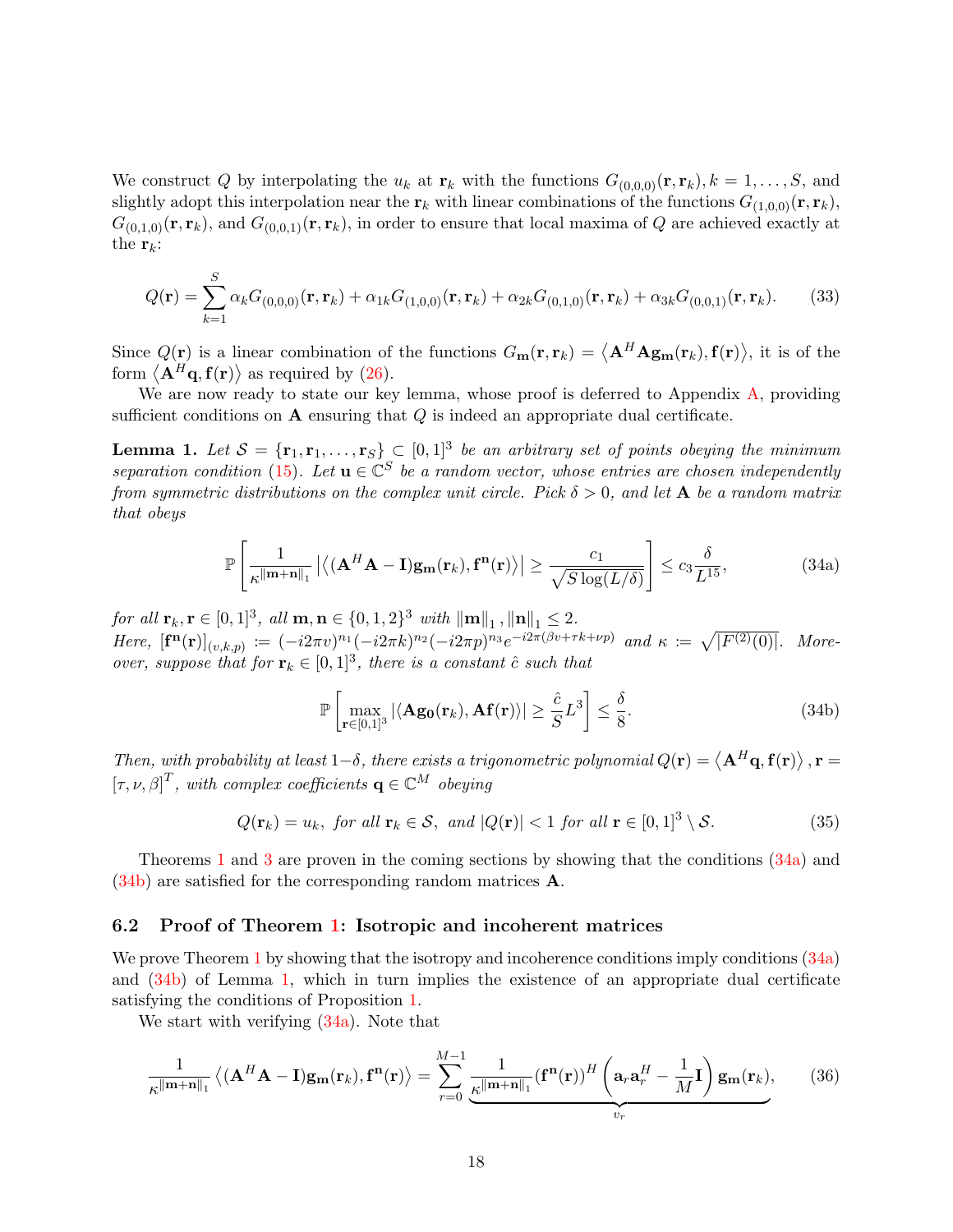where  $\mathbf{a}_r^H$  are the rows of **A**. From the isotropy property  $(\mathbb{E}\left[\mathbf{a}_r\mathbf{a}_r^H\right]=\frac{1}{M}\mathbf{I})$ , we have  $\mathbb{E}\left[v_r\right]=$ 0. Thus,  $(36)$  is a sum of independent zero-mean random variables, and we will use Bernstein's inequality to provide an upper bound. Define  $\tilde{\mathbf{f}} := \frac{1}{\|\mathbf{f}\|_{\mathbf{f}}}$  $\frac{1}{\kappa^{\|\mathbf{n}\|_1}\sqrt{L^3}} \mathbf{f}^{\mathbf{n}}(\mathbf{r}) \text{ and } \tilde{\mathbf{g}}\coloneqq\sqrt{L^3} \frac{1}{\kappa^{\|\mathbf{m}\|_1}}\mathbf{g}_{\mathbf{m}}(\mathbf{r}_k) \text{, for}$ notational convenience. In order to apply Bernstein's inequality we need an upper bound on  $|v_r|$ . To derive this bound, first note that a simple application of Hölder's inequality yields

$$
|v_r| \leq \left| \tilde{\mathbf{f}}^H \mathbf{a}_r \mathbf{a}_r^H \tilde{\mathbf{g}} \right| \leq \left\| \tilde{\mathbf{f}} \right\|_{\infty} \left\| \tilde{\mathbf{g}} \right\|_{\infty} \left\| \mathbf{a}_r \right\|_1^2. \tag{37}
$$

To bound  $|v_r|$  we proceed by bounding each of the terms in [\(37\)](#page-18-0). To this aim, first note that by using the fact that  $\kappa = \sqrt{F''(0)} = \sqrt{\frac{\pi^2}{3}}$  $\frac{\pi^2}{3}(N^2+4N)$  ([\[CFG14,](#page-26-1) Eq. 2.23]) we can conclude that

<span id="page-18-2"></span><span id="page-18-1"></span><span id="page-18-0"></span>
$$
\left(\frac{2\pi N}{\kappa}\right)^{\|\mathbf{m}+\mathbf{n}\|_1} \le c',\tag{38}
$$

holds for **m**, **n** obeying  $\|\mathbf{m}\|_1$ ,  $\|\mathbf{n}\|_1 \leq 2$ . Using the latter inequality we arrive at

$$
\left\|\tilde{\mathbf{f}}\right\|_{\infty}^{2} = \left(\frac{\left\|\mathbf{f}^{\mathbf{n}}(\mathbf{r})\right\|_{\infty}}{\kappa^{\|\mathbf{n}\|_{1}}}\right)^{2} \frac{1}{L^{3}} = \left(\frac{(2\pi N)^{\|\mathbf{n}\|_{1}}}{\kappa^{\|\mathbf{n}\|_{1}}}\right)^{2} \frac{1}{L^{3}} \le \frac{\tilde{c}}{L^{3}}.
$$
\n(39)

Similarly, the definition of  $\mathbf{g}_{\mathbf{m}}(\mathbf{r})$  in [\(31\)](#page-16-1) together with the coefficients  $g_k$  obeying  $|g_k| \leq 1$ , implies that  $\|\mathbf{g}_{\mathbf{m}}(\mathbf{r}_k)\|_{\infty} \leq (2\pi N)^{\|\mathbf{m}\|_1} / R^3$ . Thus, using the latter inequality together with inequality [\(38\)](#page-18-1) and the fact that  $\frac{L}{R} = \frac{2N+1}{N/2+1} \leq 4$  yields

$$
\|\tilde{\mathbf{g}}\|_{\infty}^2 = L^3 \left(\frac{\|\mathbf{g}_{\mathbf{m}}(\mathbf{r}_k)\|_{\infty}}{\kappa \|\mathbf{m}\|_1}\right)^2 \le \frac{4^6}{L^3} \left(\frac{(2\pi N)^{\|\mathbf{m}\|_1}}{\kappa \|\mathbf{m}\|_1}\right)^2 \le \frac{\tilde{c}}{L^3}.
$$
\n(40)

Now utilizing  $(39)$  and  $(40)$  together with the incoherence condition  $(14)$  in  $(37)$  yields

<span id="page-18-4"></span><span id="page-18-3"></span>
$$
|v_r| \le \frac{c}{L^3} \left\| \mathbf{a}_r \right\|_1^2 \le c \frac{\mu}{M} =: B. \tag{41}
$$

In order to apply Bernstein's inequality, we also need an upper bound on  $\sum_{r=0}^{M-1} \mathbb{E}\left[|v_r|^2\right]$ . To obtain such a bound, note that

$$
\sum_{r=0}^{M-1} \mathbb{E} \left[ |v_r|^2 \right] \leq \sum_{r=0}^{M-1} \mathbb{E} \left[ (\tilde{\mathbf{f}}^H \mathbf{a}_r \mathbf{a}_r^H \tilde{\mathbf{g}})^2 \right]
$$
  

$$
\leq \sum_{r=0}^{M-1} \left\| \tilde{\mathbf{f}} \right\|_{\infty} \left\| \tilde{\mathbf{g}} \right\|_{\infty} \mathbb{E} \left[ \left\| \mathbf{a}_r \right\|_1^2 \left| \tilde{\mathbf{f}}^H \mathbf{a}_r \mathbf{a}_r^H \tilde{\mathbf{g}} \right| \right]
$$
(42)

<span id="page-18-5"></span>
$$
\leq M \sqrt{\frac{\tilde{c}}{L^3}} \sqrt{\frac{\bar{c}}{L^3}} \mu \frac{L^3}{M} \mathbb{E}\left[|\tilde{\mathbf{f}}^H \mathbf{a}_r \mathbf{a}_r^H \tilde{\mathbf{g}}|\right] = c' \mu \mathbb{E}\left[|\tilde{\mathbf{f}}^H \mathbf{a}_r \mathbf{a}_r^H \tilde{\mathbf{g}}|\right].\tag{43}
$$

Here,  $(42)$  follows from Hölder's inequality, and for  $(43)$  we used the upper bounds  $(39)$  and  $(40)$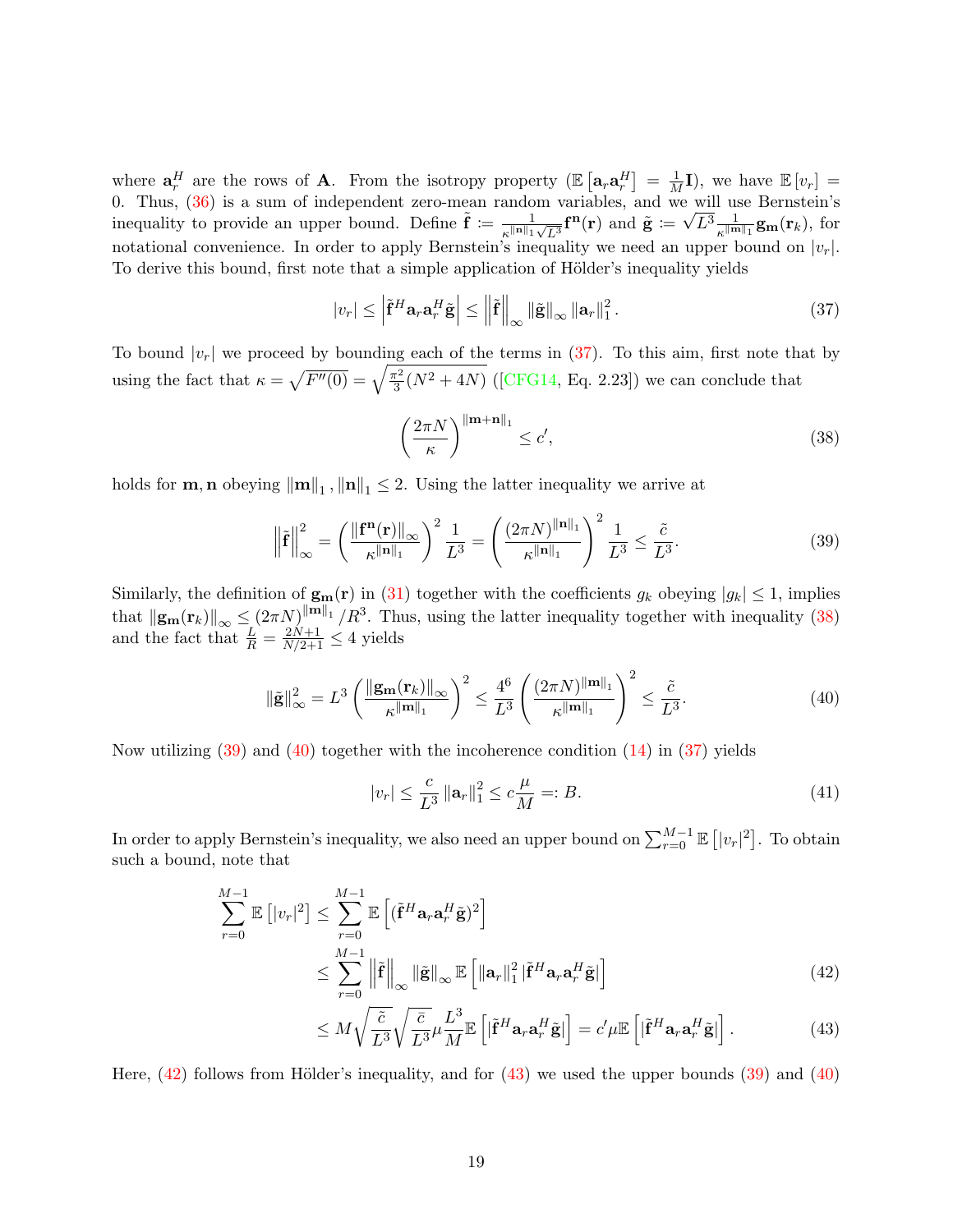together with the incoherence assumption [\(14\)](#page-9-1). Finally note that

$$
\mathbb{E}\left[\left|\tilde{\mathbf{f}}^{H}\mathbf{a}_{r}\mathbf{a}_{r}^{H}\tilde{\mathbf{g}}\right|\right] \leq \mathbb{E}\left[\max\left(\tilde{\mathbf{f}}^{H}\mathbf{a}_{r}\mathbf{a}_{r}^{H}\tilde{\mathbf{f}}, \tilde{\mathbf{g}}^{H}\mathbf{a}_{r}\mathbf{a}_{r}^{H}\tilde{\mathbf{g}}\right)\right]
$$
\n
$$
\leq \mathbb{E}\left[\tilde{\mathbf{f}}^{H}\mathbf{a}_{r}\mathbf{a}_{r}^{H}\tilde{\mathbf{f}} + \tilde{\mathbf{g}}^{H}\mathbf{a}_{r}\mathbf{a}_{r}^{H}\tilde{\mathbf{g}}\right]
$$
\n
$$
\leq \tilde{\mathbf{f}}^{H}\mathbb{E}\left[\mathbf{a}_{r}\mathbf{a}_{r}^{H}\right]\tilde{\mathbf{f}} + \tilde{\mathbf{g}}^{H}\mathbb{E}\left[\mathbf{a}_{r}\mathbf{a}_{r}^{H}\right]\tilde{\mathbf{g}}
$$
\n
$$
= \frac{1}{M}\left(\left\|\tilde{\mathbf{f}}\right\|_{2}^{2} + \left\|\tilde{\mathbf{g}}\right\|_{2}^{2}\right)
$$
\n
$$
< \frac{c}{2}
$$
\n(44)

<span id="page-19-1"></span><span id="page-19-0"></span>
$$
\leq \frac{c}{M}.\tag{45}
$$

Here,  $(44)$  follows from the isotropy assumption, and for  $(45)$  we used the upper bounds  $(39)$  and [\(40\)](#page-18-3) on the maximal value of  $\tilde{f}$  and  $\tilde{g}$  together with  $\left\|\cdot\right\|_2 \leq \sqrt{L^3} \left\|\cdot\right\|_{\infty}$ . Plugging [\(45\)](#page-19-1) in [\(43\)](#page-18-5) yields

$$
\sum_{r=0}^{M-1} \mathbb{E} \left[ |v_r|^2 \right] \le c \frac{\mu}{M} =: \sigma^2.
$$
 (46)

We now have all the elements to apply Bernstein's inequality. Before applying Bernstein's inequality first note that by assumption  $(16)$ , we have

$$
\frac{c_1}{\sqrt{S\log(L/\delta)}} \ge t := \sqrt{c'\frac{\mu}{M}\log(L/\delta)}.
$$
\n(47)

.

Thus an application of Bernstein's inequality yields

$$
\mathbb{P}\left[\frac{1}{\kappa^{\|\mathbf{m}+\mathbf{n}\|_{1}}}\left|\left\langle (\mathbf{A}^{H}\mathbf{A}-\mathbf{I})\mathbf{g}_{\mathbf{m}}(\mathbf{r}_{k}),\mathbf{f}^{\mathbf{n}}(\mathbf{r})\right\rangle\right|\geq\frac{c_{1}}{\sqrt{S\log(L/\delta)}}\right]\leq\mathbb{P}\left[\left|\sum_{r=0}^{M-1}v_{r}\right|\geq t\right]
$$

$$
\leq2\exp\left(-\frac{\frac{1}{2}t^{2}}{\sigma^{2}+\frac{1}{3}Bt}\right)
$$

$$
\leq2e^{-15\log(L/\delta)}
$$

$$
\leq2\frac{\delta}{L^{15}}.
$$

This concludes the proof of condition [\(34a\)](#page-17-1).

We next show that condition [\(34b\)](#page-17-2) holds. Note that

$$
|\langle \mathbf{A}\mathbf{g}_{0}(\mathbf{r}_{k}), \mathbf{A}\mathbf{f}(\mathbf{r})\rangle| \leq \sum_{r=0}^{M-1} \left| \mathbf{f}^{H}(\mathbf{r}) \mathbf{a}_{r} \mathbf{a}_{r}^{H} \mathbf{g}_{0}(\mathbf{r}_{k}) \right|
$$
  

$$
\leq \sum_{r=0}^{M-1} \left\| \tilde{\mathbf{f}} \right\|_{\infty} \left\| \mathbf{a}_{r} \right\|_{1}^{2} \left\| \tilde{\mathbf{g}} \right\|_{\infty} \leq c\mu \leq \frac{M}{S \log^{2}(L/\delta)} \leq \frac{L^{3}}{S}
$$

Here, we used incoherence  $(\|\mathbf{a}_r\|_1^2 \leq \frac{L^3}{M}\mu)$ , the upper bounds [\(39\)](#page-18-2) and [\(40\)](#page-18-3), and finally assumption  $(16)$  and  $M \leq L^3$ . This concludes the proof of  $(34b)$ .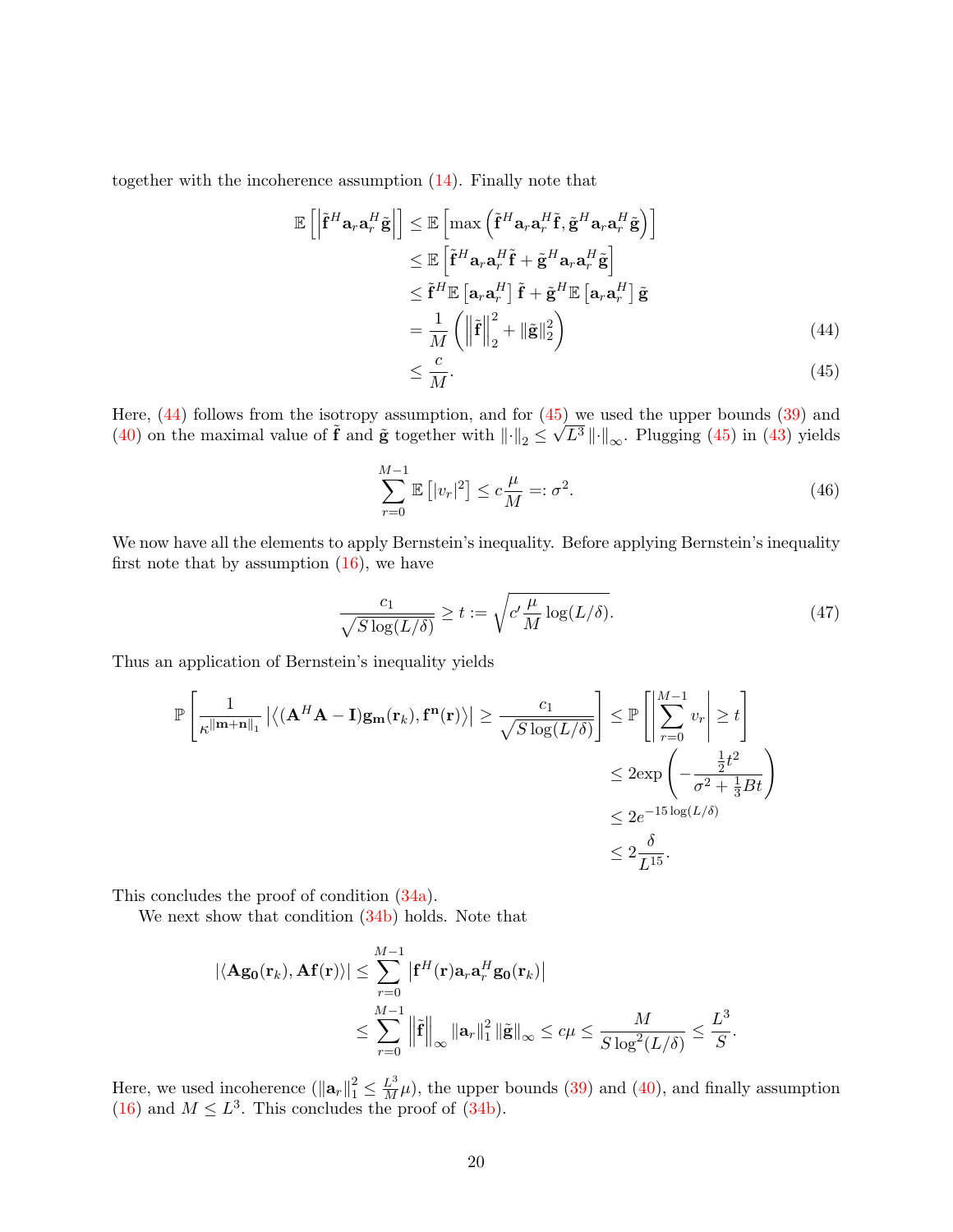#### <span id="page-20-0"></span>6.3 Proof of Theorem [3:](#page-11-1) MIMO radar

We first show that the MIMO-radar input-output relation [\(12\)](#page-7-0) obeys  $\mathbf{y} = \mathbf{A}\mathbf{z}$ , with  $\mathbf{A} \in \mathbb{C}^{N_R L \times N_R N_T L^2}$ defined in [\(20\)](#page-11-0). Recall that we assume that  $L = N_R N_T$ . First note that equation [\(12\)](#page-7-0) can be written as

$$
\mathbf{y} = \begin{bmatrix} \mathbf{y}_0 \\ \vdots \\ \mathbf{y}_{M-1} \end{bmatrix} = \sum_{k=1}^S b'_k \begin{bmatrix} e^{i2\pi 0\beta_k \sum_{j=0}^{N_T-1} e^{i2\pi j\beta} \mathcal{F}_{\nu_k} \mathcal{T}_{\tau_k} \mathbf{x}_j \\ \vdots \\ e^{i2\pi N_T (N_R-1)\beta_k \sum_{j=0}^{N_T-1} e^{i2\pi j\beta_k} \mathcal{F}_{\nu_k} \mathcal{T}_{\tau_k} \mathbf{x}_j \end{bmatrix}
$$
  
\n
$$
= \sum_{k=1}^S \underbrace{b'_k e^{i2\pi \beta_k N}}_{b_k} \begin{bmatrix} \begin{bmatrix} \mathcal{F}_{\nu} \mathcal{T}_{\tau_k} \mathbf{x}_0 \dots \mathcal{F}_{\nu_k} \mathcal{T}_{\tau_k} \mathbf{x}_{N_T-1} \end{bmatrix} \begin{bmatrix} \mathbf{0} & \mathbf{0} \\ \mathbf{0} & \ddots \\ \mathbf{0} & \mathbf{0} \end{bmatrix} \mathbf{f}(\beta), \qquad (48)
$$

where  $[\mathbf{f}(\beta)]_j = e^{i2\pi\beta j}, j = -N, \dots, N$ . With

<span id="page-20-1"></span>
$$
\mathcal{F}_{\nu}\mathcal{T}_{\tau}\mathbf{x} = \mathbf{G}_{\mathbf{x}}\mathbf{F}^{H}\mathbf{f}([\tau,\nu]),
$$

from  $(10)$ , it is seen that equality  $(48)$  becomes

$$
\mathbf{y} = \sum_{k=1}^{S} b_k \mathbf{A} \mathbf{f}(\mathbf{r}), \quad \mathbf{A} := \begin{bmatrix} \mathbf{B} \\ & \ddots \\ & & \mathbf{B} \end{bmatrix} . \tag{49}
$$

This concludes the proof of the MIMO-radar input-output relation [\(12\)](#page-7-0) obeying relation  $y = Az$ with  $z$  defended in  $(6)$ .

The remainder of the proof of Theorem [3](#page-11-1) is again similar to the proof of Theorem [1](#page-9-0) in Section [6.2.](#page-17-4) Specifically, we show that the conditions [\(34a\)](#page-17-1) and [\(34b\)](#page-17-2) of Lemma [1](#page-17-0) are satisfied, which in turn implies the existence of an appropriate dual certificate. For notational convenience, we prove that those conditions are satisfied for the normalized measurement model

$$
\bar{\mathbf{y}} = \bar{\mathbf{A}} \mathbf{z}
$$
, where  $\bar{\mathbf{y}} := \sqrt{L^2 N_T} \mathbf{y}$  and  $\bar{\mathbf{A}} := \sqrt{L^2 N_T} \mathbf{A}$ .

In a nutshell, we first show that  $\langle \bar{A}g_m(r_k), \bar{A}f^n(r) \rangle$  in conditions  $(34a)$  and  $(34b)$  can be expressed as the quadratic form (see Section [6.3.1\)](#page-22-0)

<span id="page-20-3"></span>
$$
\langle \bar{\mathbf{A}}\mathbf{g}_{\mathbf{m}}(\mathbf{r}_k), \bar{\mathbf{A}}\mathbf{f}^{\mathbf{n}}(\mathbf{r}) \rangle = \mathbf{x}^H \mathbf{V}_{\mathbf{m}}^{(\mathbf{n})}(\mathbf{r}, \mathbf{r}_k) \mathbf{x},\tag{50}
$$

where  $V_{m}^{(n)}(r, r_k) \in \mathbb{C}^{LN_T \times LN_T}$  is defined in equation [\(64\)](#page-23-0) in Section [6.3.1](#page-22-0) below, and  $x :=$  $\begin{bmatrix} \mathbf{x}_0^T, \ldots, \mathbf{x}_{N_T-1}^T \end{bmatrix}^T$  is a Gaussian random vector (recall that the probing signals are Gaussian). Conditions [\(34a\)](#page-17-1) and [\(34b\)](#page-17-2) then follow by utilizing the Hanson-Wright inequality stated in the lemma below, which ensures that this quadratic form does not deviate too much from its expectation

<span id="page-20-2"></span>
$$
\mathbb{E}\left[\left\langle \bar{\mathbf{A}}\mathbf{g}_{\mathbf{m}}(\mathbf{r}_k), \bar{\mathbf{A}}\mathbf{f}^{\mathbf{n}}(\mathbf{r}) \right\rangle\right] = \left\langle \mathbf{g}_{\mathbf{m}}(\mathbf{r}_k), \mathbf{f}^{\mathbf{n}}(\mathbf{r}) \right\rangle. \tag{51}
$$

Equality in [\(51\)](#page-20-2) holds by  $\mathbb{E}\left[\bar{\mathbf{A}}^H\bar{\mathbf{A}}\right] = \mathbf{I}$ , which in turn follows from  $\mathbb{E}\left[\mathbf{G}_{\mathbf{x}_k}^H\mathbf{G}_{\mathbf{x}_k}\right] = \frac{1}{N}$  $\frac{1}{N_T}$ I [\[HMS16,](#page-27-1) Sec. 8.1] by noting that

$$
\mathbb{E}\left[\left(\mathbf{G}_{\mathbf{x}_{k}}\mathbf{F}^{H}\right)^{H}\mathbf{G}_{\mathbf{x}_{k}}\mathbf{F}^{H}\right]=\mathbf{F}\,\mathbb{E}\left[\mathbf{G}_{\mathbf{x}_{k}}^{H}\mathbf{G}_{\mathbf{x}_{k}}\right]\mathbf{F}^{H}=\frac{1}{L^{2}N_{T}}\mathbf{I}
$$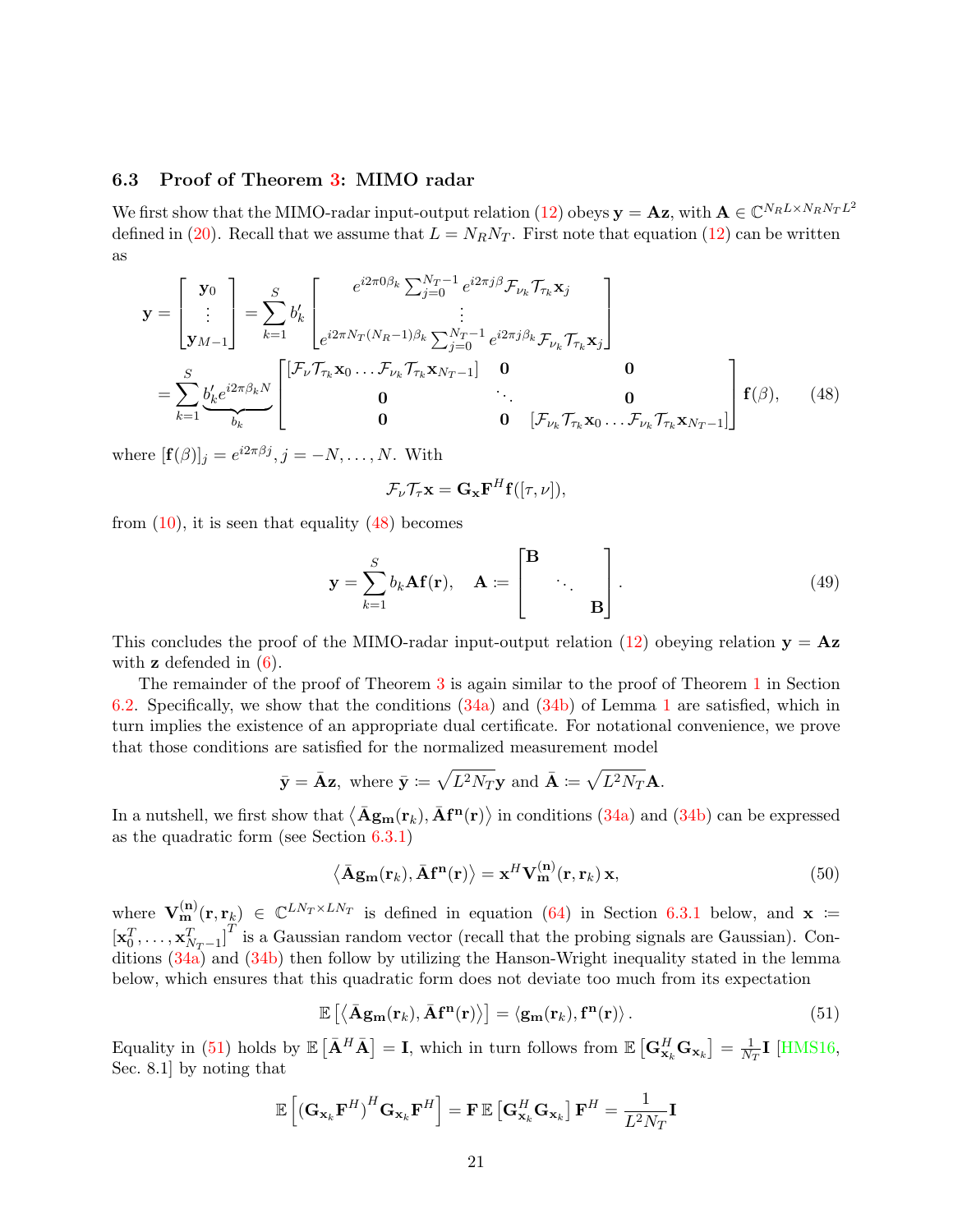and

$$
\mathbb{E}\left[\left(\mathbf{G}_{\mathbf{x}_{k}}\mathbf{F}^{H}\right)^{H}\mathbf{G}_{\mathbf{x}_{k'}}\mathbf{F}^{H}\right]=\mathbf{0},\quad\text{for }k\neq k'.
$$

<span id="page-21-5"></span>**Lemma 2** (Hanson-Wright inequality [\[RV13,](#page-28-12) Thm. 1.1]). Let  $\mathbf{x} \in \mathbb{R}^{LN_T}$  be a random vector with independent zero-mean K-sub-Gaussian entries (i.e., the entries obey  $\sup_{p\geq 1} p^{-1}(\mathbb{E}[|x_{\ell}|^p])^{1/p} \leq K$ ), and let **V** be an  $LN_T \times LN_T$  matrix. Then, for all  $t \geq 0$ ,

$$
\mathbb{P}\left[\left|\mathbf{x}^T\mathbf{V}\mathbf{x}-\mathbb{E}\left[\mathbf{x}^T\mathbf{V}\mathbf{x}\right]\right|>t\right]\leq 2\exp\left(-\tilde{c}\min\left(\frac{t^2}{K^4\|\mathbf{V}\|_F^2},\frac{t}{K^2\|\mathbf{V}\|}\right)\right),
$$

where  $\tilde{c}$  is a numerical constant.

We next detail how conditions  $(34a)$  and  $(34b)$  follow from the Hanson-Wright inequality. In order to evaluate the RHS of the Hanson-Wright inequality, we need the following upper bound on the norm of  $\mathbf{V}_{\mathbf{m}}^{(\mathbf{n})}(\mathbf{r},\mathbf{r}_k)$ , proven in Section [6.3.2](#page-23-1) below.

<span id="page-21-8"></span>**Lemma 3.** For all  $\mathbf{r}, \mathbf{r}_k \in [0, 1]^3$ , and for all positive integer vectors  $\mathbf{n}, \mathbf{m}$  with  $\|\mathbf{n} + \mathbf{m}\|_1 \leq 4$ , we have

<span id="page-21-3"></span><span id="page-21-1"></span><span id="page-21-0"></span>
$$
\left\| \mathbf{V}_{\mathbf{m}}^{(\mathbf{n})}(\mathbf{r}, \mathbf{r}_k) \right\|_F \le c_4 (2\pi N)^{\|\mathbf{m} + \mathbf{n}\|_1} N_T \sqrt{L}.
$$
\n(52)

We are now ready to establish [\(34a\)](#page-17-1) by applying the Hanson-Wright inequality. Setting  $V =$  $\mathbf{V}_{\mathbf{m}}^{(\mathbf{n})}(\mathbf{r},\mathbf{r}_k)$  for ease of presentation, it follows that

$$
\mathbb{P}\left[\frac{1}{\kappa^{\|\mathbf{m}+\mathbf{n}\|_{1}}}\left|\left\langle\left(\bar{\mathbf{A}}^{H}\bar{\mathbf{A}}-\mathbf{I}\right)\mathbf{g}_{\mathbf{m}}(\mathbf{r}_{k}),\mathbf{f}^{\mathbf{n}}(\mathbf{r})\right\rangle\right| > \frac{c_{1}}{\sqrt{S\log(L/\delta)}}\right]
$$
\n
$$
\leq \mathbb{P}\left[\frac{1}{\kappa^{\|\mathbf{m}+\mathbf{n}\|_{1}}}\left|\left\langle\left(\bar{\mathbf{A}}^{H}\bar{\mathbf{A}}-\mathbf{I}\right)\mathbf{g}_{\mathbf{m}}(\mathbf{r}_{k}),\mathbf{f}^{\mathbf{n}}(\mathbf{r})\right\rangle\right| > c_{4}c'\frac{\alpha}{\sqrt{L}}\right]
$$
\n(53)

$$
\leq \mathbb{P}\left[\left|\left\langle\left(\bar{\mathbf{A}}^H\bar{\mathbf{A}} - \mathbf{I}\right)\mathbf{g}_{\mathbf{m}}(\mathbf{r}_k), \mathbf{f}^{\mathbf{n}}(\mathbf{r})\right\rangle\right| > c_4 (2\pi N)^{\|\mathbf{m} + \mathbf{n}\|_1} \frac{\alpha}{\sqrt{L}}\right]
$$
(54)

<span id="page-21-2"></span>
$$
\leq \mathbb{P}\left[\left|\mathbf{x}^T \mathbf{V} \mathbf{x} - \mathbb{E}\left[\mathbf{x}^T \mathbf{V} \mathbf{x}\right]\right| > \|\mathbf{V}\|_F \frac{\alpha}{LN_T}\right] \tag{55}
$$

<span id="page-21-4"></span>
$$
\leq 2 \exp\left(-\tilde{c} \min\left(\frac{\|\mathbf{V}\|_{F}^{2} \alpha^{2}}{(LN_{T})^{2} K^{4} \|\mathbf{V}\|_{F}^{2}}, \frac{\|\mathbf{V}\|_{F} \alpha}{LN_{T} K^{2} \|\mathbf{V}\|}\right)\right) \tag{56}
$$

$$
\leq 2 \exp\left(-\tilde{c} \min\left(\frac{\alpha^2}{c_5^4}, \frac{\alpha}{c_5^2}\right)\right). \tag{57}
$$

$$
\leq c_3 \frac{\delta}{L^{15}}\tag{58}
$$

Here,  $(53)$  follows by assumption  $(22)$ :

<span id="page-21-7"></span><span id="page-21-6"></span>
$$
\frac{c_1}{\sqrt{S\log(L/\delta)}} \ge \frac{c_1}{\sqrt{\log(L/\delta)}} \frac{\sqrt{c\log^3(L/\delta)}}{\sqrt{L}} \ge c_4 c' \frac{\alpha}{\sqrt{L}},\tag{59}
$$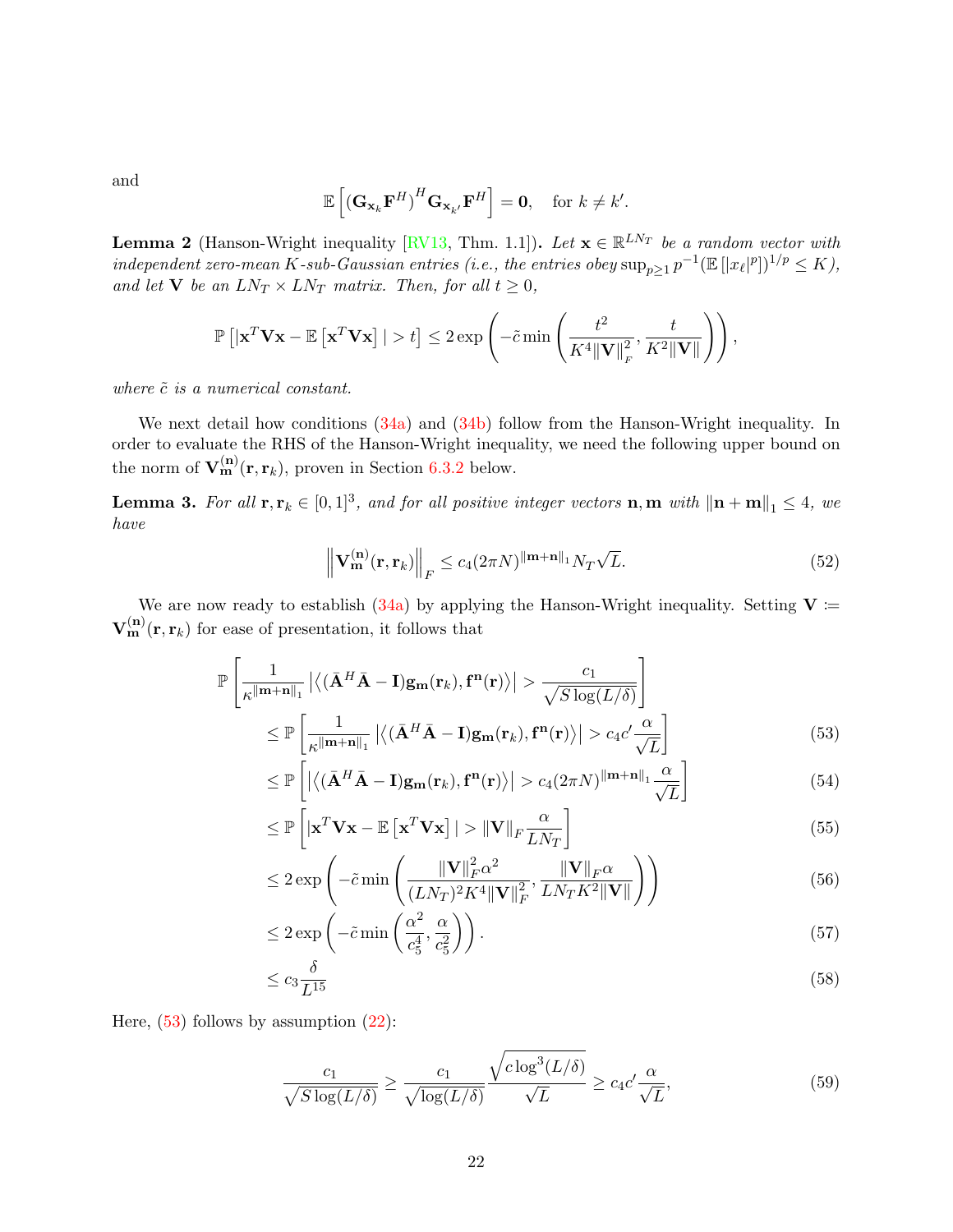where we set  $\alpha = \frac{c_5^2}{\tilde{c}} \log \left( L^{15}/(2c_3\delta) \right)$ . Equation [\(54\)](#page-21-1) follows from  $(2\pi N)^{\|\mathbf{m}+\mathbf{n}\|_1} \leq c' \kappa^{\|\mathbf{m}+\mathbf{n}\|_1}$ , by  $(38)$ . Moreover,  $(55)$  follows from  $(50)$ ,  $(51)$ , and  $(52)$ . To obtain  $(56)$ , we used Lemma [2](#page-21-5) with  $t = \|\mathbf{V}\|_F \frac{\alpha}{LN}$  $\frac{\alpha}{LN}$ . Equation [\(57\)](#page-21-6) holds because the sub-Gaussian parameter K of the random variable  $[\mathbf{x}]_\ell \sim \mathcal{N}(0, 1/(LN_T))$  is given by  $K = c_5/\sqrt{LN_T}$  (see e.g., [\[Ver12,](#page-28-13) Ex. 5.8]) and  $||\mathbf{V}||_F/||\mathbf{V}|| \ge 1$ . Finally, [\(58\)](#page-21-7) follows by using the fact that for  $\alpha \geq c_5^2$ , we have min  $\left(\frac{\alpha^2}{c_*^4}\right)$  $\frac{\alpha^2}{c_5^4}, \frac{\alpha}{c_5^2}$  $\overline{c_5^2}$  $=\frac{\alpha}{a^2}$  $\frac{\alpha}{c_5^2}$ .

We next verify [\(34b\)](#page-17-2). We have

$$
\mathbb{P}\left[\max_{\mathbf{r}\in[0,1]^3} |\langle \bar{\mathbf{A}}\mathbf{g_0}(\mathbf{r}_k), \bar{\mathbf{A}}\mathbf{f}(\mathbf{r}) \rangle| \ge \frac{\hat{c}}{S} L^3\right] = \mathbb{P}\left[\max_{\mathbf{r}\in[0,1]^3} \left|\mathbf{x}^H \mathbf{V}_0^{(0)}(\mathbf{r}, \mathbf{r}_k)\mathbf{x}\right| \ge \frac{\hat{c}}{S} L^3\right]
$$
  
\n
$$
\le \mathbb{P}\left[\left\|\mathbf{V}_0^{(0)}(\mathbf{r}, \mathbf{r}_k)\right\| \|\mathbf{x}\|_2^2 \ge \frac{\hat{c}}{S} L^3\right]
$$
  
\n
$$
\le \mathbb{P}\left[c_4 N_T \sqrt{L} \|\mathbf{x}\|_2^2 \ge \frac{\hat{c}}{S} L^3\right]
$$
(60)

<span id="page-22-2"></span><span id="page-22-1"></span>
$$
\leq \mathbb{P}\left[c_4 N_T \sqrt{L} \left\|\mathbf{x}\right\|_2^2 \geq \frac{\hat{c} \, c \log^3(L/\delta)}{L} L^3\right] \tag{61}
$$

<span id="page-22-3"></span>
$$
\leq \mathbb{P}\left[\|\mathbf{x}\|_{2}^{2} \geq c_{5} \log^{3}(L/\delta)\sqrt{L}\right]
$$
  

$$
\leq \frac{\delta}{8}.
$$
 (62)

Here [\(60\)](#page-22-1) follows from [\(52\)](#page-21-3) and  $\|\cdot\| \le \|\cdot\|_F$ , and [\(61\)](#page-22-2) follows by the assumption [\(22\)](#page-11-2). Finally, [\(62\)](#page-22-3) follows from a standard concentration bound of a  $\chi^2$ -random variable.

#### <span id="page-22-0"></span>6.3.1 Proof of Equation [\(50\)](#page-20-3)

In this section we prove that  $\langle \bar{A}g_m(r_k), \bar{A}f^n(r) \rangle$  can be expressed as the quadratic form in **x**. To this end, we note that the vector  $\mathbf{g}_{\mathbf{m}}(\mathbf{r}_k)$  defined in [\(31\)](#page-16-1) can be written as

$$
\mathbf{g}_{\mathbf{m}}(\mathbf{r}_k) = \mathbf{g}_{m_1}(\beta_k) \otimes \mathbf{g}_{m_3}(\nu_k) \otimes \mathbf{g}_{m_2}(\tau_k) \in \mathbb{C}^{L^3}, \quad \mathbf{r}_k = [\tau_k, \nu_k, \beta_k]^T,
$$

where ⊗ denotes the Kronecker product, and

<span id="page-22-4"></span>
$$
[\mathbf{g}_m(\tau)]_r \coloneqq \frac{1}{R} g_r e^{-i2\pi\tau r} (i2\pi r)^m, \quad r = -N, \dots, N.
$$

As shown the paper [\[HMS16,](#page-27-1) p. 25])

$$
[L\mathbf{G}_{\mathbf{x}_{j}}\mathbf{F}^{H}\mathbf{g}_{m_{3}}(\nu)\otimes \mathbf{g}_{m_{2}}(\tau)]_{p}
$$
\n
$$
= \frac{1}{L} \sum_{k,\ell=-N}^{N} \left( \sum_{r,q=-N}^{N} g_{r}g_{q}e^{-i2\pi(\tau r + \nu q)}(i2\pi r)^{m_{2}}(i2\pi q)^{m_{3}}e^{i2\pi\frac{qk+r\ell}{L}} \right) [\mathbf{x}_{j}]_{p-\ell}e^{i2\pi\frac{kp}{L}}
$$
\n
$$
= \sum_{\ell=-N}^{N} [\mathbf{x}_{j}]_{\ell} \sum_{r=-N}^{N} e^{i2\pi\frac{r(p-\ell)}{L}} g_{r}g_{p}e^{-i2\pi(\tau r - \nu p)}(i2\pi r)^{m_{2}}(-i2\pi p)^{m_{3}}, \qquad (63)
$$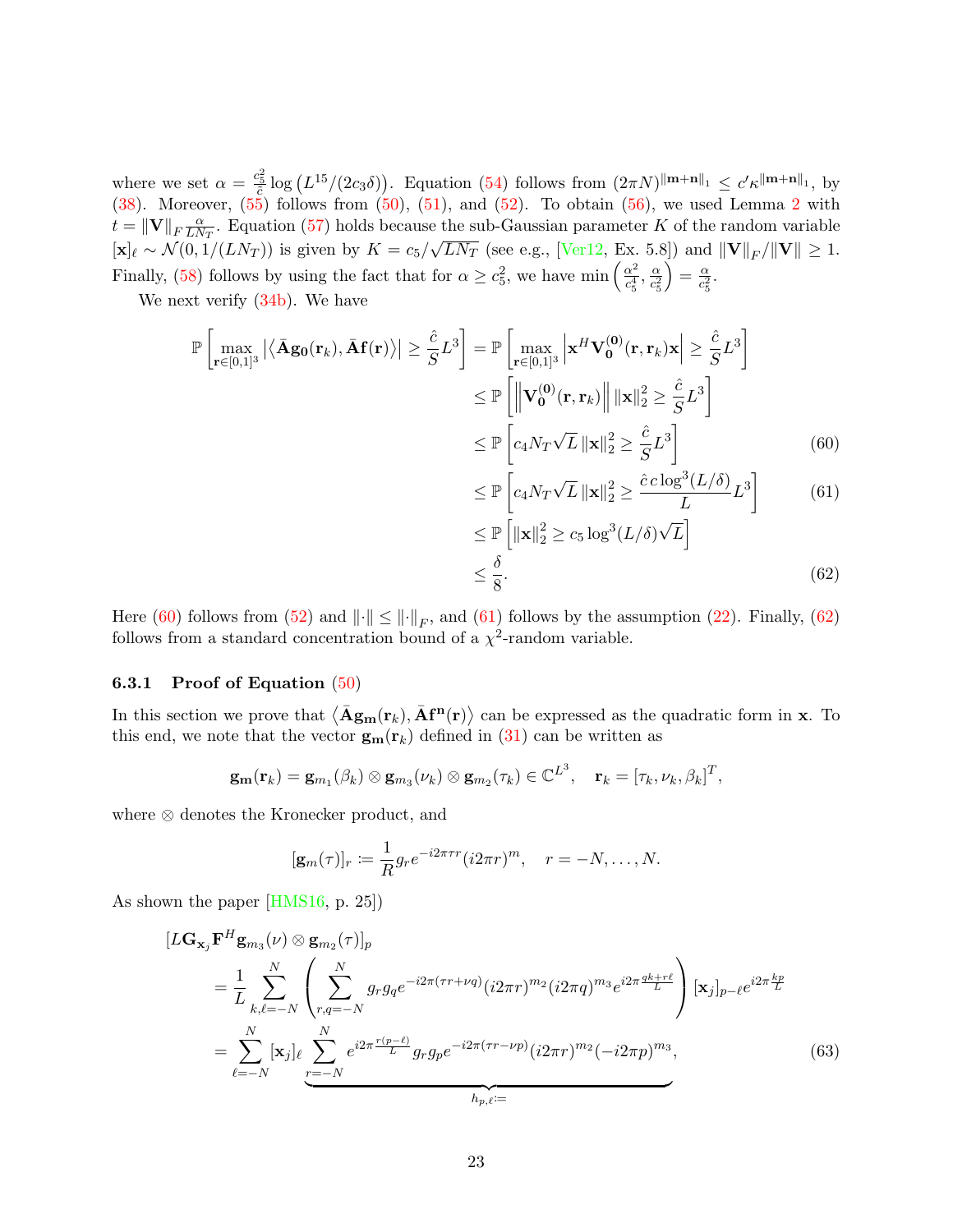where we used that  $\frac{1}{L} \sum_{k=-N}^{N} e^{i2\pi \frac{k(p+q)}{L}}$  is equal to 1 if  $p = -q$  and equal to 0 otherwise, together with the fact that  $[\mathbf{x}_j]_\ell$  is L-periodic in  $\ell$ . We next write [\(63\)](#page-22-4) in matrix-vector form according to

$$
L\mathbf{G}_{\mathbf{x}_j}\mathbf{F}^H(\mathbf{g}_{m_3}(\nu)\otimes\mathbf{g}_{m_2}(\tau))=\mathbf{H}_\mathbf{g}\mathbf{x}_j,
$$

where the  $(p, \ell)$ -th entry of  $\mathbf{H_g} \in \mathbb{C}^{L \times L}$  is given by  $h_{p,\ell}$  (note that  $\mathbf{H_g}$  is a function of  $\mathbf{g}_{m_3}(\nu)$ )  $\mathbf{g}_{m_2}(\tau)$ ). Recall that  $\mathbf{x} = [\mathbf{x}_0^T, \dots, \mathbf{x}_{N_T-1}^T]^T \in \mathbb{C}^{LN_T}$ . With this notation, we have

LAgm(r<sup>j</sup> ) = L [Gx0F <sup>H</sup>, . . . , <sup>G</sup>xNT <sup>−</sup>1<sup>F</sup> H] . . . [Gx0F <sup>H</sup>, . . . , <sup>G</sup>xNT <sup>−</sup>1<sup>F</sup> H] <sup>g</sup>m<sup>1</sup> (β<sup>j</sup> ) ⊗ gm<sup>3</sup> (ν<sup>j</sup> ) ⊗ gm<sup>2</sup> (τ<sup>j</sup> ) = L . . . [. . . GxkF <sup>H</sup>(gm<sup>3</sup> (ν<sup>j</sup> ) ⊗ gm<sup>2</sup> (τ<sup>j</sup> )). . .] . . . gm<sup>1</sup> (β<sup>j</sup> ) = . . . [Hgx0, . . . , HgxN<sup>T</sup> <sup>−</sup>1] . . . gm<sup>1</sup> (β<sup>j</sup> ) = Bgx,

where  $\mathbf{B_g} \in \mathbb{C}^{N_R L \times N_T L}$  is a block matrix where the  $(\ell, k)$ -th block,  $\ell = -\frac{N_R-1}{2}, \ldots, \frac{N_R-1}{2}, k =$  $-\frac{N_T-1}{2}, \ldots, \frac{N_T-1}{2}$ , is given by  $e^{i2\pi\beta(k+\ell N_T)}\mathbf{H_g}$ .

Analogously, we define the matrix  $\mathbf{H}_{\mathbf{f}} \in \mathbb{C}^{L \times L}$  such that

$$
L\mathbf{G}_{\mathbf{x}_j}\mathbf{F}^H\mathbf{f}^{(m_3)}(\nu)\otimes \mathbf{f}^{(m_2)}(\tau)=\mathbf{H}_\mathbf{f}\mathbf{x}_j,
$$

and a block matrix  $\mathbf{B}_{\mathbf{f}} \in \mathbb{C}^{N_R L \times N_T L}$  with  $(\ell, k)$ -th block given by  $e^{i2\pi\beta(k+\ell N_T)}\mathbf{H}_{\mathbf{f}}$ , such that

<span id="page-23-0"></span>
$$
L\mathbf{A} \mathbf{f}^{(\mathbf{n})}(\mathbf{r}) = \mathbf{B}_{\mathbf{f}} \mathbf{x}.
$$

With this notation,

$$
\langle \bar{\mathbf{A}}\mathbf{g}_{\mathbf{m}}(\mathbf{r}_k), \bar{\mathbf{A}}\mathbf{f}^{\mathbf{n}}(\mathbf{r}) \rangle = N_T \langle L\mathbf{A}\mathbf{g}_{\mathbf{m}}(\mathbf{r}_k), L\mathbf{A}\mathbf{f}^{\mathbf{n}}(\mathbf{r}) \rangle = \mathbf{x}^H \mathbf{V}_{\mathbf{m}}^{(\mathbf{n})}(\mathbf{r}, \mathbf{r}_j) \mathbf{x},
$$

with

$$
\mathbf{V}_{\mathbf{m}}^{(\mathbf{n})}(\mathbf{r}, \mathbf{r}_j) \coloneqq N_T \mathbf{B}_{\mathbf{f}}^H \mathbf{B}_{\mathbf{g}}.\tag{64}
$$

This concludes the proof of equation [\(50\)](#page-20-3).

#### <span id="page-23-1"></span>6.3.2 Proof of Lemma [3](#page-21-8)

We are now ready to prove Lemma [3.](#page-21-8) First note that from the previous section,

$$
\mathbf{V}_{\mathbf{m}}^{(\mathbf{n})}(\mathbf{r},\mathbf{r}_j) = \frac{N_T}{R} \mathbf{D} \otimes \frac{1}{R^2} \mathbf{H}_{\mathbf{f}}^H \mathbf{H}_{\mathbf{g}},
$$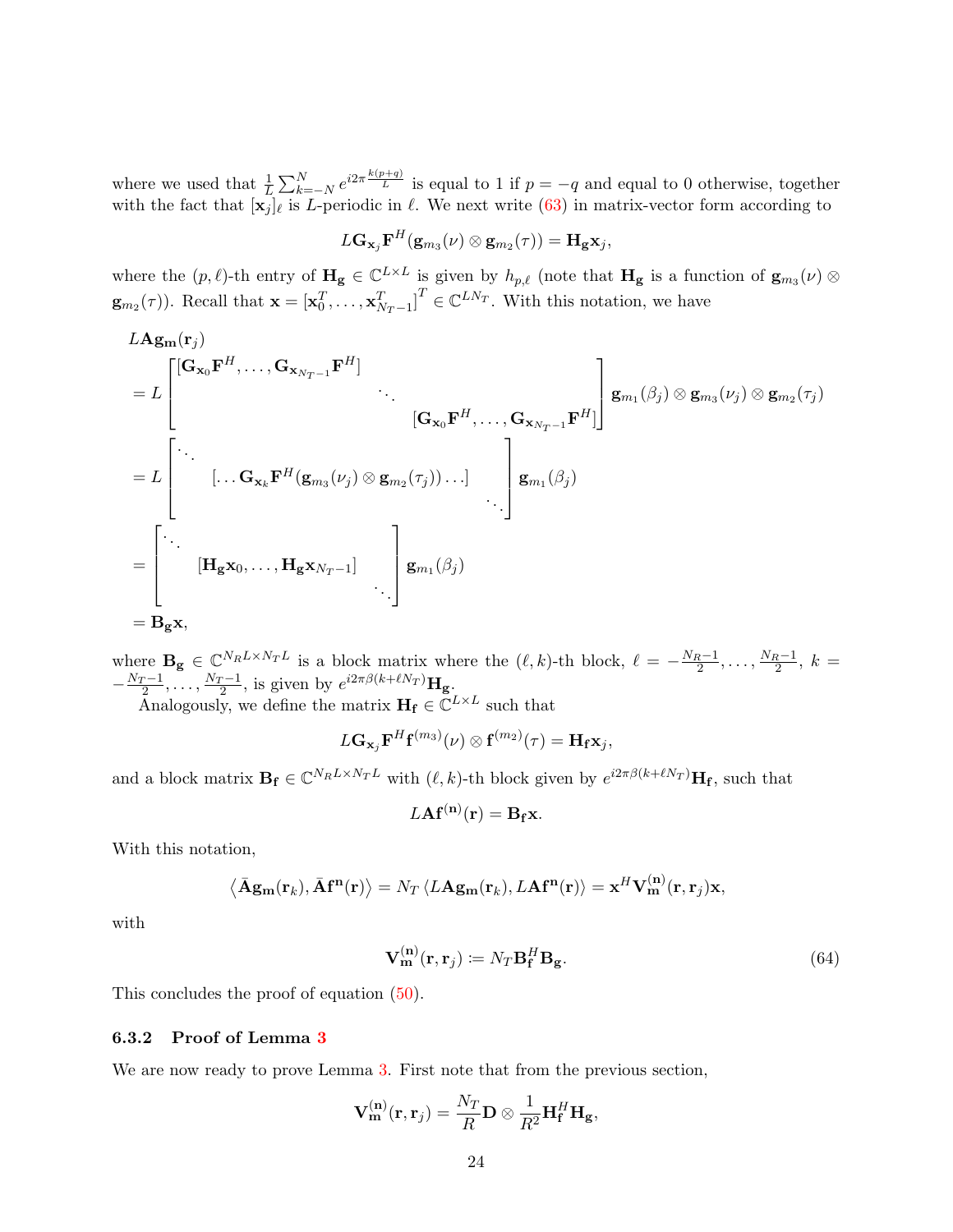with  $\mathbf{D} \in \mathbb{C}^{N_T \times N_T}$  defined as

$$
\mathbf{D} \coloneqq \frac{N_T}{R} \sum_{\ell=-\frac{(N_R-1)}{2}}^{\frac{(N_R-1)}{2}} \left[ (i2\pi(k+\ell N_T))^{n_1} e^{i2\pi\beta(k+\ell N_T)} \right] [\dots (i2\pi(k'+\ell N_T))^{m_1} g_{k'+\ell N_T} \dots],
$$

where  $k, k' = -(N_T - 1)/2, \ldots, (N_T - 1)/2$  are the indices of the vectors above. With  $k+\ell N_T \le N$ , and using that  $g_k \leq 1$  we have

$$
\|\mathbf{D}\|_F \le \frac{N_T}{R} N_R \sqrt{N_T} (2\pi N)^{n_1} \sqrt{N_T} (2\pi N)^{m_1} \le 4(2\pi N)^{m_1+n_1} N_T,
$$

where we used that  $N_R N_T = L = 2N + 1 \leq 4R$ . It follows that

$$
\left\|\mathbf{V}_{\mathbf{m}}^{(\mathbf{n})}(\mathbf{r},\mathbf{r}_j)\right\|_F = \left\|\frac{N_T}{R}\mathbf{D}\right\|_F \left\|\frac{1}{R^2}\mathbf{H}_{\mathbf{f}}^H\mathbf{H}_{\mathbf{g}}\right\|_F \leq c_1(2\pi N)^{\|\mathbf{m}+\mathbf{n}\|_1}N_T\sqrt{L},
$$

which concludes the proof. For the inequality above, we used [\[HMS16,](#page-27-1) Lem. 3] which states that  $\left\|\frac{1}{R^2}\mathbf{H}_\mathbf{f}^H\mathbf{H}_\mathbf{g}\right\|_F \leq c_2(2\pi N)^{m_2+m_3+n_2+n_3}\sqrt{L}.$ 

# <span id="page-24-0"></span>7 Proof of Theorem [2](#page-9-2)

To prove Theorem [2](#page-9-2) we need a few definitions.

Given a convex function f, the set of descent of f at a point  $x$  is defined as

$$
\mathcal{D}_f(\mathbf{x}) \coloneqq \Big\{\mathbf{h}: \ f(\mathbf{x} + \mathbf{h}) \le f(\mathbf{x})\Big\}.
$$

The tangent cone  $\mathcal{T}_f(\mathbf{x})$  is the conic hull of the descent set. That is, the smallest closed cone  $\mathcal{T}_f(\mathbf{x})$ obeying  $\mathcal{D}_f(\mathbf{x}) \subset \mathcal{T}_f(\mathbf{x})$ . The Gaussian width of a set  $\mathcal{C} \subset \mathbb{R}^n$  is defined as:

$$
\omega(\mathcal{C}) \coloneqq \mathbb{E}\left[\sup_{\mathbf{z}\in\mathcal{C}}\langle\mathbf{w},\mathbf{z}\rangle\right],
$$

where the expectation is taken over  $w \sim \mathcal{N}((0, I))$ . For the remainder of this section, we set  $f(\cdot) = \left\|\cdot\right\|_A.$ 

We now state a theorem from  $[Cha+12]$  characterizing the sample complexity of structured signal recovery problems from linear measurements. This theorem is based on Gordon's escape through the mesh lemma [\[Gor88\]](#page-27-12) and a standard Gaussian concentration inequality for Lipschitz functions.

**Theorem 6** ([\[Cha+12,](#page-27-11) Cor. 3.3]). Let  $A \in \mathbb{R}^{M \times L}$  be a random matrix with i.i.d.  $\mathcal{N}(0, 1/M)$ entries. Assume we have M linear measurements of the form  $y = Az$  from an unknown signal z. Let  $\hat{\mathbf{z}}$  be a solution to the atomic norm minimization problem  $AN(\mathbf{y})$ , i.e.,

$$
\hat{\mathbf{z}} = \underset{\bar{\mathbf{z}}}{\arg \min} \quad ||\mathbf{z}||_{\mathcal{A}} \quad \text{subject to} \quad \mathbf{y} = \mathbf{A}\bar{\mathbf{z}}.
$$

Fix  $\eta > 0$ . Then, as long as

<span id="page-24-1"></span>
$$
M \ge \left(\omega(\mathcal{T}_\mathcal{A}(\mathbf{z}) \cap \mathbb{S}^{L-1}) + \eta\right)^2 + 1,\tag{65}
$$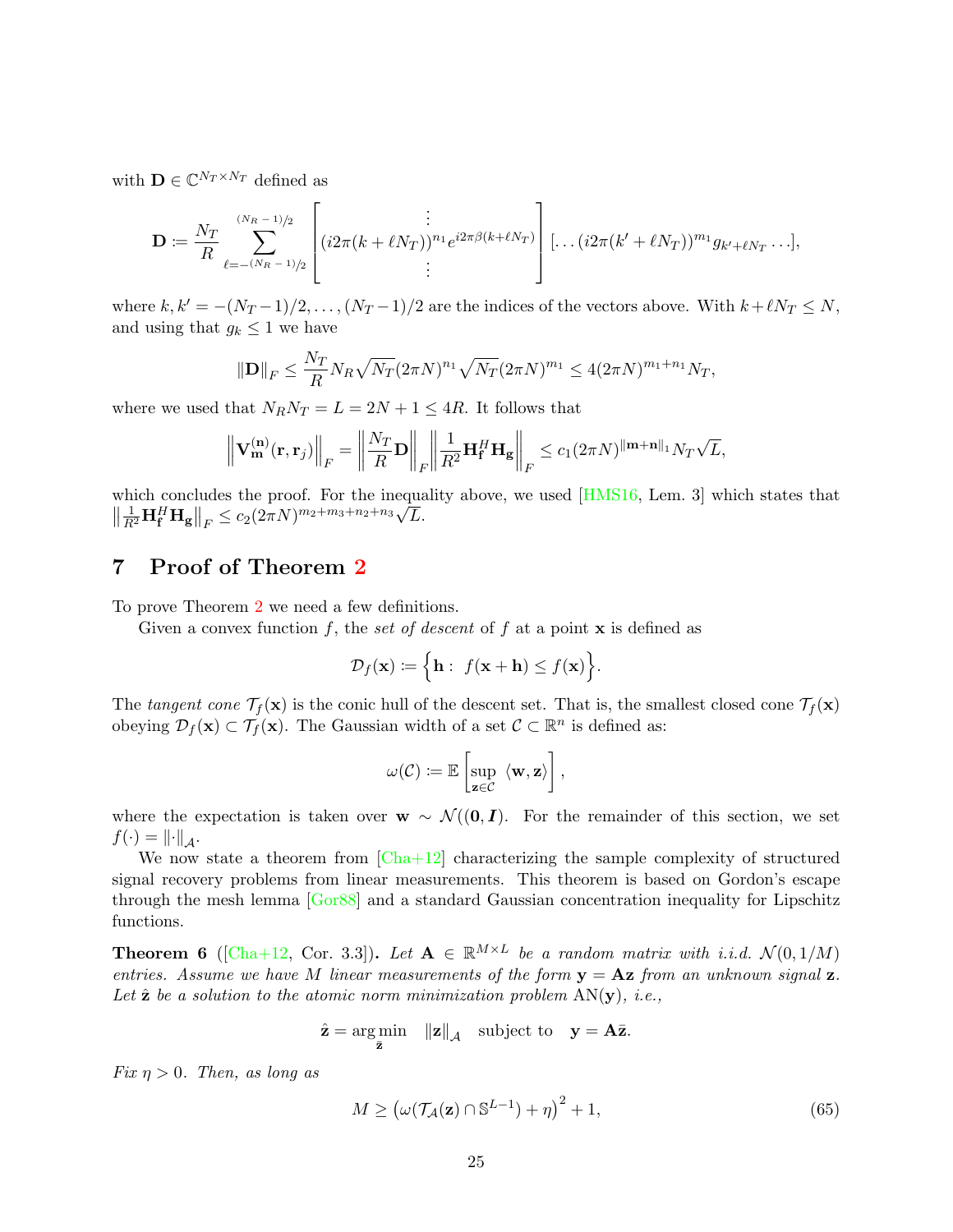with probability at least  $1-e^{-\frac{\eta^2}{2}}$  the optimization problem  $AN(z)$  recovers the unknown signal, i.e.,  $\hat{\mathbf{z}} = \mathbf{z}$ . Here,  $\mathbb{S}^{L-1}$  is the unit sphere and  $\mathcal{T}_{\mathcal{A}}(\mathbf{z})$  is the tangent cone associated with the atomic norm, i.e.,  $\mathcal{T}_{\mathcal{A}}(\mathbf{z}) = \mathcal{T}_f(\mathbf{z})$  with  $f(\cdot) = ||\cdot||_{\mathcal{A}}$ .

As long as

<span id="page-25-0"></span>
$$
M \ge 4\omega^2(\mathcal{T}_\mathcal{A}(\mathbf{z}) \cap \mathbb{S}^{L-1}),\tag{66}
$$

setting  $\eta =$ √  $\overline{M}/2$  and applying the inequality  $(a+b)^2 \leq 2a^2 + 2b^2$ , we have

$$
M = \frac{M}{2} + \frac{M-2}{2} + 1 \ge 2\omega^2 (\mathcal{T}_A(\mathbf{z}) \cap \mathbb{S}^{L-1}) + \frac{M-2}{2} + 1
$$
  
 
$$
\ge \left(\omega(\mathcal{T}_A(\mathbf{z}) \cap \mathbb{S}^{L-1}) + \frac{\sqrt{M-2}}{2}\right)^2 + 1 = \left(\omega(\mathcal{T}_A(\mathbf{z}) \cap \mathbb{S}^{L-1}) + \eta\right)^2 + 1.
$$

Thus, by Theorem [6](#page-24-1) condition [\(66\)](#page-25-0) ensures exact recovery via atomic norm minimization with probability at least  $1 - e^{-(M-2)/8}$ .

We next upper bound the Gaussian width using a connection to denoising with  $\ell_1$ -regularized minimization from Oymak and Hassibi [\[OH13\]](#page-28-14). To this end, we define the proximity operator

$$
\tilde{\mathbf{z}}_f(\mathbf{y}, \lambda) = \arg \min_{\bar{\mathbf{z}}} \frac{1}{2} ||\mathbf{y} - \bar{\mathbf{z}}||_2^2 + \lambda f(\bar{\mathbf{z}}).
$$

Oymak and Hassibi [\[OH13,](#page-28-14) Thm. 1.1,Prop. 5.2] characterize the mean-square distance (the mean square distance of a set C is defined as  $D(\mathcal{C}) \coloneqq \mathbb{E}_{\mathbf{w} \sim \mathcal{N}(0,\mathbf{I})} \left[ \min_{\mathbf{s} \in \mathcal{C}} ||\mathbf{w} - \mathbf{s}||_2^2 \right]$  $\binom{2}{2}$ ) of the scaled subdifferential  $\partial f(\mathbf{z})$  of f at **x** as

$$
D(\lambda'\partial f(\mathbf{z})) = \max_{\sigma>0} \frac{\mathbb{E}_{\mathbf{w}\sim\mathcal{N}(0,\mathbf{I})}\left[\|\tilde{\mathbf{z}}_f(\mathbf{z}+\sigma\mathbf{w},\sigma\lambda')-\mathbf{z}\|_2^2\right]}{\sigma^2}.
$$

Due to

$$
D(\lambda'\partial f(\mathbf{z})) \ge D(\text{cone}(\partial f(\mathbf{z}))) = D(\mathcal{T}_f^{\circ}(\mathbf{z})) \ge \omega^2(\mathcal{T}_f(\mathbf{z}) \cap \mathbb{S}^{L-1}),\tag{67}
$$

this yields an upper bound on the Gaussian width. Here, the first inequality and equality, respec-tively, can be found in [\[OH13,](#page-28-14) Eq. (3.5)] and [OH13, p. 18] (note that cone( $\partial f(\mathbf{z})$ ) is a closed, convex cone, and  $\mathcal{C}^{\circ}$  denotes the dual cone of  $\mathcal{C}$ ).

Thus, the condition

<span id="page-25-1"></span>
$$
M \ge 4 \min_{\lambda'} \max_{\sigma > 0} \frac{\mathbb{E}_{\mathbf{x} \sim \mathcal{N}(0,\mathbf{I})} \left[ \|\tilde{\mathbf{z}}_f(\mathbf{z} + \sigma \mathbf{w}, \sigma \lambda') - \mathbf{z}\|_2^2 \right]}{\sigma^2}
$$
(68)

implies [\(66\)](#page-25-0), and therefore, [\(68\)](#page-25-1) is sufficient to guarantee that the estimate  $\hat{\mathbf{z}}$  of AN(y) is exact, i.e.,  $\hat{\mathbf{z}} = \mathbf{z}$  with probability at least  $1 - e^{-(M-2)/8}$ .

We now state a lemma that controls the right hand-side of  $(68)$  when the frequencies of the mixture components are sufficiently separated. The proof of this lemma is essentially a consequence of results established in [\[TBR15\]](#page-28-15) and is deferred to Section [C.](#page-40-0)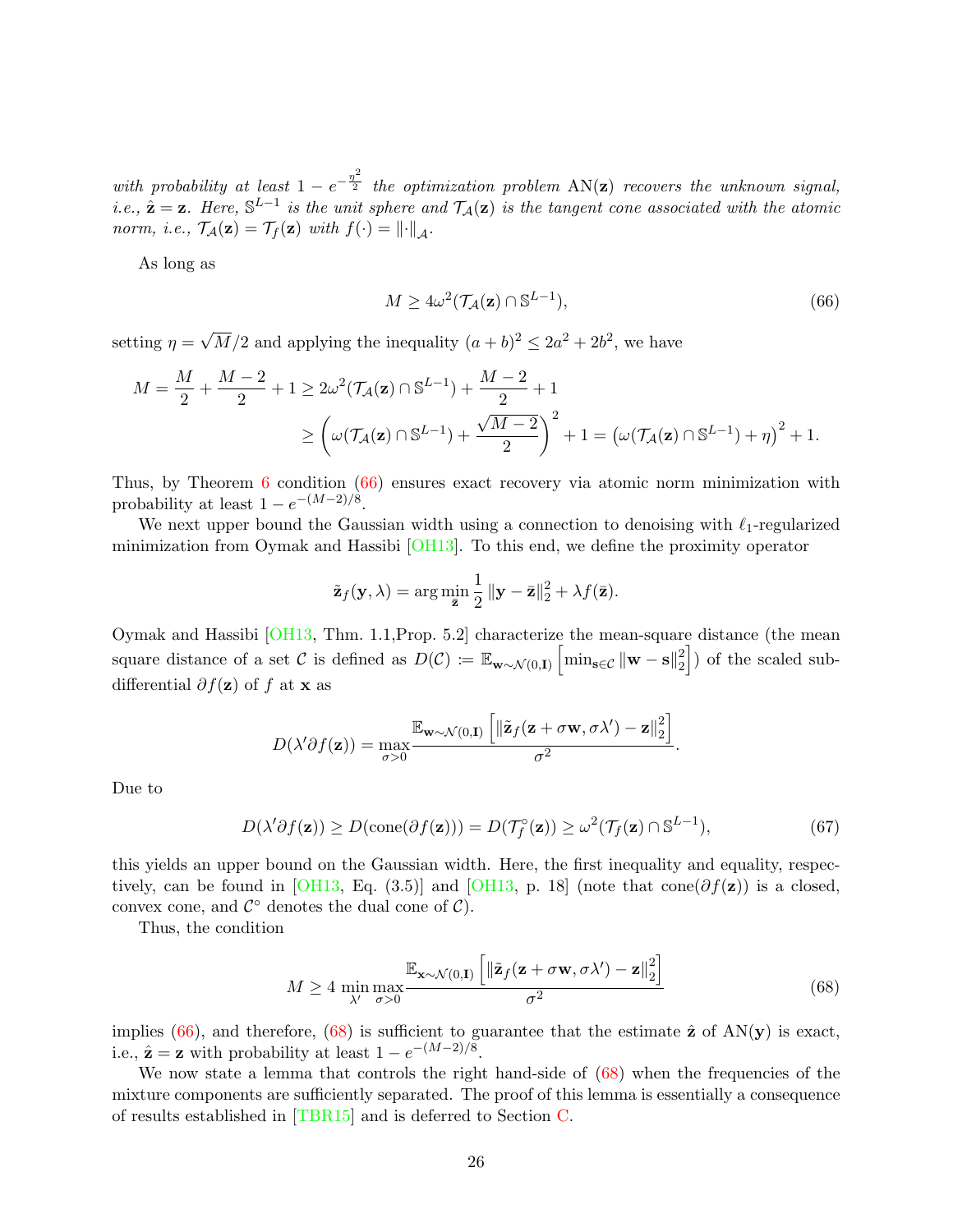<span id="page-26-9"></span>**Lemma 4.** Let  $z$  be of the form  $(1)$  with the frequencies of the mixtures obeying the minimum separation condition [\(3\)](#page-2-0). Consider the proximity operator with  $f(\cdot) = ||\cdot||_A$ , defined as

<span id="page-26-10"></span>
$$
\tilde{\mathbf{z}}(\mathbf{y}, \lambda) = \arg \min_{\bar{\mathbf{z}}} \frac{1}{2} \left\| \mathbf{y} - \bar{\mathbf{z}} \right\|_2^2 + \lambda \|\bar{\mathbf{z}}\|_{\mathcal{A}}.
$$
\n(69)

Let  $\lambda = c\sigma\sqrt{L\log L}$ , where c is a fixed numerical constant. Then the proximity operator obeys

$$
\frac{\mathbb{E}_{\mathbf{w}\sim\mathcal{N}(0,\mathbf{I})}\left[\|\tilde{\mathbf{z}}(\mathbf{z}+\sigma\mathbf{w},\lambda)-\mathbf{z}\|_2^2\right]}{\sigma^2} \leq cS\log L. \tag{70}
$$

Combining Lemma [4](#page-26-9) above with [\(68\)](#page-25-1) completes the proof. All that remains is to prove Lemma [4](#page-26-9) which is the subject of Appendix [C.](#page-40-0)

# 8 Acknowledgements

The work of RH was supported by the Swiss National Science Foundation under grant P2EZP2 159065. Theorems [3](#page-11-1) and [5](#page-13-2) on the MIMO radar problem and the numerical results in Section [5](#page-13-0) were presented at the 2016 IEEE International Symposium on Information Theory (ISIT) [\[Hec16\]](#page-27-9).

# References

<span id="page-26-8"></span><span id="page-26-7"></span><span id="page-26-6"></span><span id="page-26-5"></span><span id="page-26-4"></span><span id="page-26-3"></span><span id="page-26-2"></span><span id="page-26-1"></span><span id="page-26-0"></span>

| [AL13]     | N. Ailon and E. Liberty. "An almost optimal unrestricted fast Johnson-Lindenstrauss<br>transform". In: ACM Trans. Algorithms $9.3$ (2013), $21:1-21:12$ .                                                                         |
|------------|-----------------------------------------------------------------------------------------------------------------------------------------------------------------------------------------------------------------------------------|
| [ASB15]    | C. Aubel, D. Stotz, and H. Bölcskei. "A theory of super-resolution from short-time<br>Fourier transform measurements". In: arXiv:1509.01047 (2015).                                                                               |
| [Bel63]    | P. A. Bello. "Characterization of randomly time-variant linear channels". In: IEEE<br>Trans. Commun. Syst. 11.4 (1963), pp. 360–393.                                                                                              |
| [BTR13]    | B. N. Bhaskar, G. Tang, and B. Recht. "Atomic norm denoising with applications to<br>line spectral estimation". In: IEEE Trans. Signal Process. 61.23 (2013), pp. 5987–5999.                                                      |
| [BF03]     | D. W. Bliss and K. W. Forsythe. "Multiple-input multiple-output (MIMO) radar and<br>imaging". In: Asilomar Conf. on Signals, Syst. and Comput. 2003, pp. 54–59.                                                                   |
| $[Cai+16]$ | J.-F. Cai, X. Qu, W. Xu, and G.-B. Ye. "Robust recovery of complex exponential<br>signals from random Gaussian projections via low rank Hankel matrix reconstruction".<br>In: Appl. Comput. Harm. Anal. 41.2 (2016), pp. 470–490. |
| [CFG14]    | E. J. Candès and C. Fernandez-Granda. "Towards a mathematical theory of super-<br>resolution". In: Comm. Pure Appl. Math. 67.6 (2014), pp. 906–956.                                                                               |
| [CFG13]    | E. J. Candès and C. Fernandez-Granda. "Super-resolution from noisy data". In: J.<br>Fourier Anal. Appl. 19.6 (2013), pp. 1229–1254.                                                                                               |
| [CRT06]    | E. J. Candès, J. Romberg, and T. Tao. "Robust uncertainty principles: Exact signal<br>reconstruction from highly incomplete frequency information". In: IEEE Trans. Inf.<br>Theory 52.2 (2006), pp. 489–509.                      |
|            |                                                                                                                                                                                                                                   |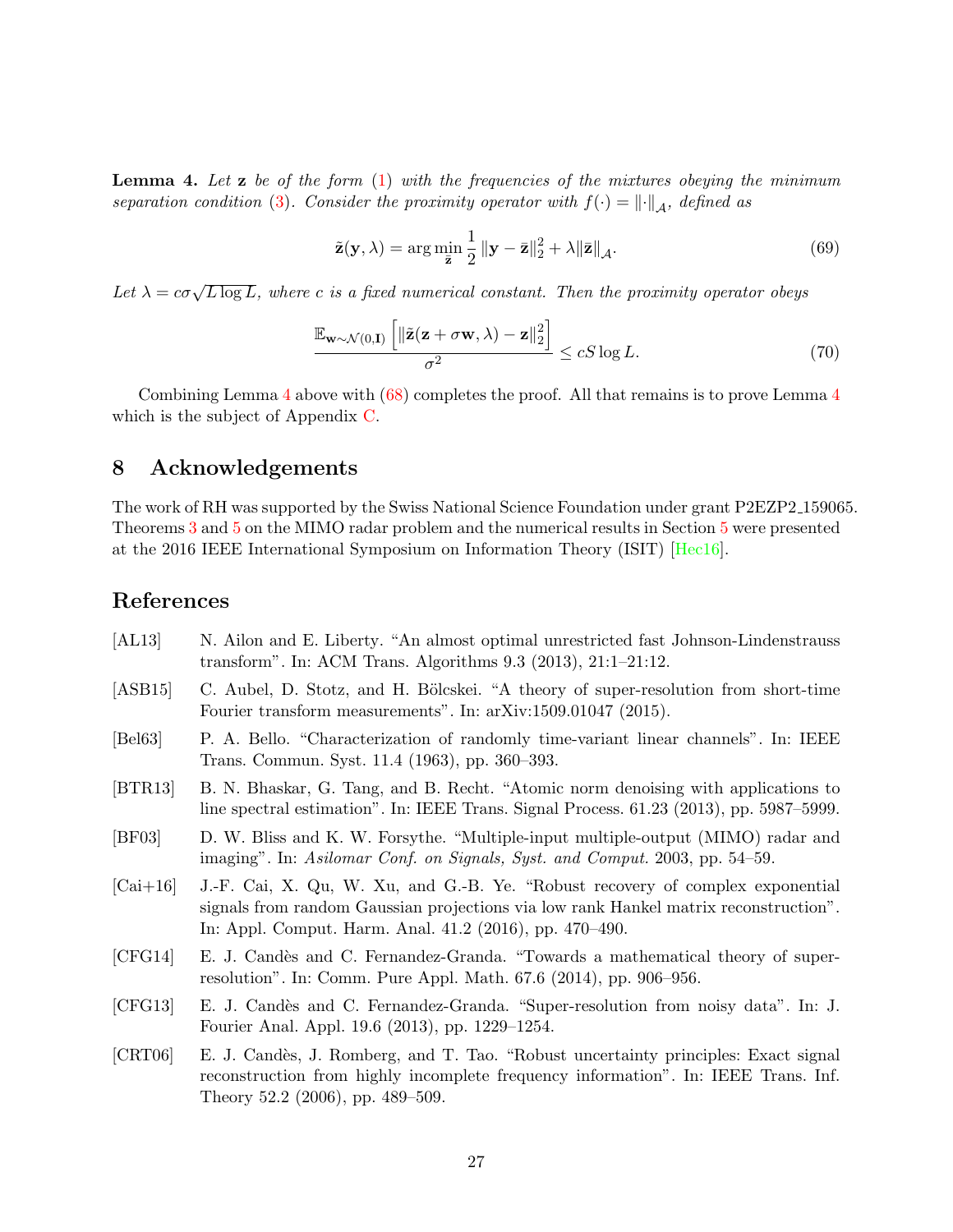- <span id="page-27-3"></span>[CP11] E. J. Candès and Y. Plan. "A probabilistic and RIPless theory of compressed sensing". In: IEEE Trans. Inf. Theory 57.11 (2011).
- <span id="page-27-11"></span>[Cha+12] V. Chandrasekaran, B. Recht, P. A. Parrilo, and A. S. Willsky. "The convex geometry of linear inverse problems". In: Found. Comput. Math. 12.6 (2012), pp. 805–849.
- <span id="page-27-14"></span>[Dir15] S. Dirksen. "Tail bounds via generic chaining". In: Electron. J. Probab. 20 (2015).
- <span id="page-27-2"></span>[Don92] D. L. Donoho. "Superresolution via sparsity constraints". In: SIAM J. on Math. Anal. 23.5 (1992), pp. 1309–1331.
- <span id="page-27-16"></span>[DR16] D. Dorsch and H. Rauhut. "Refined analysis of sparse MIMO radar". In: J. Fourier Anal. Appl. (2016).
- <span id="page-27-0"></span>[FG16] C. Fernandez-Granda. "Super-resolution of point sources via convex programming". In: Inf. Inference (2016).
- <span id="page-27-4"></span>[FR13] S. Foucart and Rauhut, H. A Mathematical Introduction to Compressive Sensing. New York, NY: Springer, 2013.
- <span id="page-27-10"></span>[GS05] A. Gershman and N. Sidiropoulos, eds. Space-Time Processing for MIMO Communications. English. Chichester; Hoboken, NJ: Wiley, 2005.
- <span id="page-27-12"></span>[Gor88] Y. Gordon. "On Milman's inequality and random subspaces which escape through a mesh in  $\mathbb{R}^{n}$ ". In: *Geom. Aspects of Func. Anal.* Lect. Notes Math. 1317. Springer, 1988, pp. 84–106.
- <span id="page-27-13"></span>[Gor85] Y. Gordon. "Some inequalities for Gaussian processes and applications". In: Israel J. Math 50.4 (1985), pp. 265–289.
- <span id="page-27-17"></span>[Har96] L. A. Harris. "Bernstein's polynomial inequalities and functional analysis". In: Irish Math. Soc. Bull. 36 (1996), pp. 19–33.
- <span id="page-27-9"></span>[Hec16] R. Heckel. "Super-resolution MIMO radar". In: IEEE Int. Symp. Inf. Theory. 2016, pp. 1416–1420.
- <span id="page-27-6"></span>[HB13] R. Heckel and H. Bölcskei. "Identification of sparse linear operators". In: IEEE Trans. Inf. Theory 59.12 (2013), pp. 7985–8000.
- <span id="page-27-1"></span>[HMS16] R. Heckel, V. I. Morgenshtern, and M. Soltanolkotabi. "Super-resolution Radar". In: Inf. Inference 5.1 (2016), pp. 22–75.
- <span id="page-27-5"></span>[HS09] M. Herman and T. Strohmer. "High-resolution Radar via compressed sensing". In: IEEE Trans. Signal Process. 57.6 (2009), pp. 2275–2284.
- <span id="page-27-18"></span>[HJ12] R. A. Horn and C. R. Johnson. Matrix Analysis. English. 2nd. New York, NY: Cambridge University Press, 2012.
- <span id="page-27-7"></span>[KMR14] F. Krahmer, S. Mendelson, and H. Rauhut. "Suprema of chaos processes and the restricted isometry property". In: Commun. Pur. Appl. Math. 67.11 (2014), pp. 1877– 1904.
- <span id="page-27-15"></span>[KW11] F. Krahmer and R. Ward. "New and improved Johnson-Lindenstrauss embeddings via the restricted isometry property". In: SIAM J. on Math. Anal. 43.3 (2011), pp. 1269– 1281.
- <span id="page-27-8"></span>[LS07] J. Li and P. Stoica. "MIMO Radar with colocated antennas". In: IEEE Signal Process. Mag. 24.5 (2007), pp. 106–114.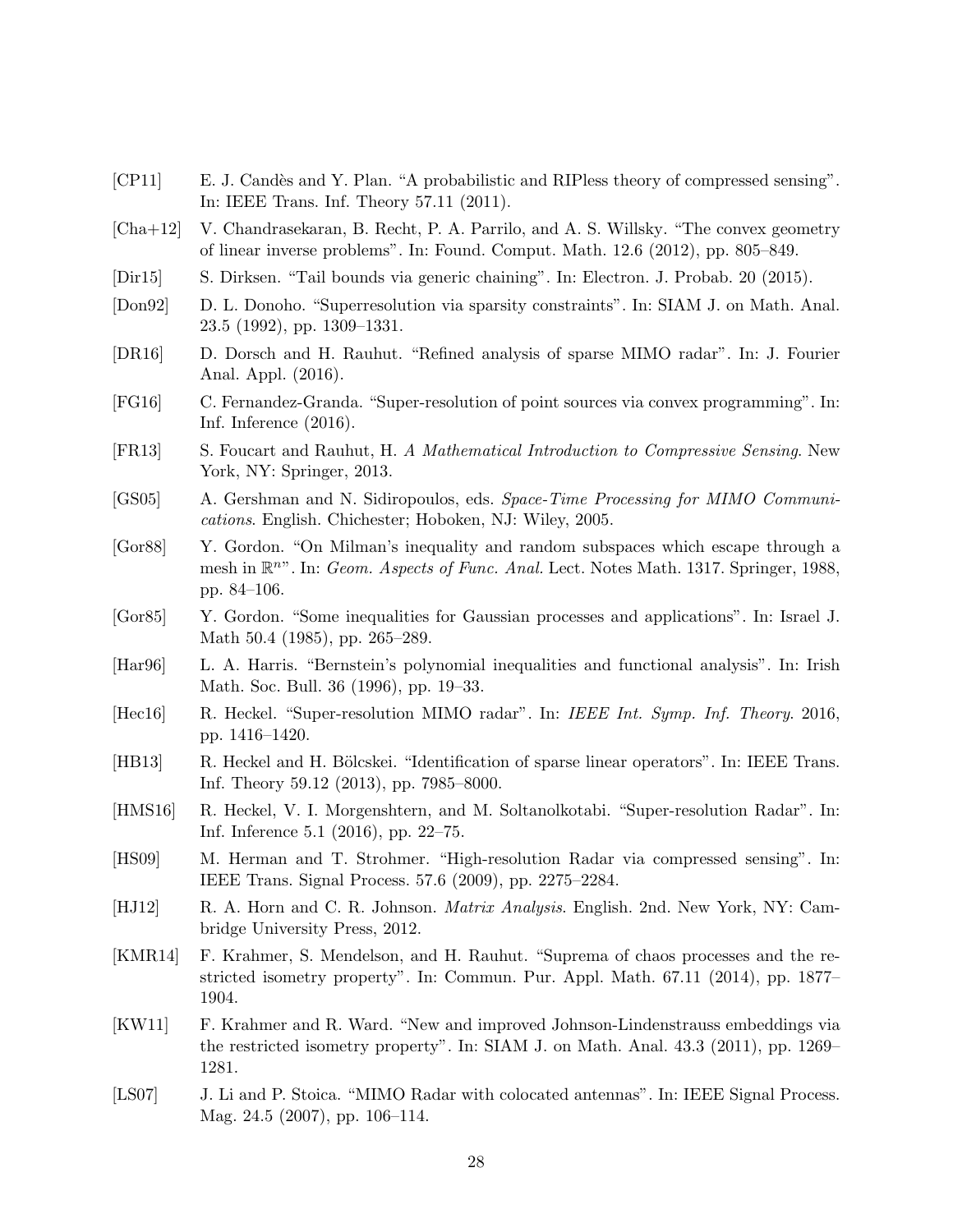- <span id="page-28-3"></span>[LC16] Y. Li and Y. Chi. "Off-the-grid line spectrum denoising and estimation with multiple measurement vectors". In: IEEE Trans. Signal Process. 64.5 (2016), pp. 1257–1269.
- <span id="page-28-14"></span>[OH13] S. Oymak and B. Hassibi. "Sharp MSE bounds for proximal denoising". In: Found. Comut. Math. 16.4 (2013), pp. 965–1029.
- <span id="page-28-6"></span>[ORS15a] S. Oymak, B. Recht, and M. Soltanolkotabi. "Isometric sketching of any set via the Restricted Isometry Property". In: arXiv:1506.03521 (2015).
- <span id="page-28-7"></span>[ORS15b] S. Oymak, B. Recht, and M. Soltanolkotabi. "Sharp time–data tradeoffs for linear inverse problems". In: arXiv:1507.04793 (2015).
- <span id="page-28-4"></span>[Rau07] H. Rauhut. "Random sampling of sparse trigonometric polynomials". In: Appl. Comput. Harmon. Anal. 22.1 (2007), pp. 16–42.
- <span id="page-28-10"></span>[Rob+10] W. Roberts, P. Stoica, J. Li, T. Yardibi, and F. Sadjadi. "Iterative adaptive approaches to MIMO radar imaging". In: IEEE J. Sel. Topics Signal Process 4.1 (2010), pp. 5–20.
- <span id="page-28-12"></span>[RV13] M. Rudelson and R. Vershynin. "Hanson-Wright inequality and sub-Gaussian concentration". In: Electron. Commun. Probab. 18.0 (2013).
- <span id="page-28-0"></span>[SM05] P. Stoica and R. L. Moses. Spectral Analysis of Signals. P.H., 2005.
- <span id="page-28-8"></span>[SW15] T. Strohmer and H. Wang. "Adventures in compressive sensing based MIMO Radar". In: Excursions in Harm. Anal. Appl. Num. Harm. Anal. 2015, pp. 285–326.
- <span id="page-28-15"></span>[TBR15] G. Tang, B. N. Bhaskar, and B. Recht. "Near minimax line spectral estimation". In: IEEE Trans. Inf. Theory 61.1 (2015), pp. 499–512.
- <span id="page-28-2"></span>[Tan+13] G. Tang, B. N. Bhaskar, P. Shah, and B. Recht. "Compressed sensing off the grid". In: IEEE Trans. Inform. Theory 59.11 (2013), pp. 7465–7490.
- <span id="page-28-1"></span>[Tro04] J. A. Tropp. "Greed is good: Algorithmic results for sparse approximation". In: IEEE Trans. Inform. Theory 50.10 (2004), pp. 2231–2242.
- <span id="page-28-13"></span>[Ver12] R. Vershynin. "Introduction to the non-asymptotic analysis of random matrices". In: Compressed sensing: Theory and applications. New York, NY: Cambridge University Press, 2012, pp. 210–268.
- <span id="page-28-5"></span>[YXS16] Z. Yang, L. Xie, and P. Stoica. "Vandermonde decomposition of multilevel Toeplitz matrices with application to multidimensional super-resolution". In: IEEE Trans. Inf. Theory 62.6 (2016), pp. 3685–3701.
- <span id="page-28-9"></span>[Yar+10] T. Yardibi, J. Li, P. Stoica, M. Xue, and A. B. Baggeroer. "Source Localization and Sensing: A Nonparametric Iterative Adaptive Approach Based on Weighted Least Squares". In: IEEE Transactions on Aerospace and Electronic Systems 46.1 (2010), pp. 425–443.

## <span id="page-28-11"></span>A Proof of Lemma [1](#page-17-0)

In this section we prove our main technical result. As explained in Section  $6.1$ , we construct  $Q$ explicitly according to [\(33\)](#page-17-5). We proceed as follows: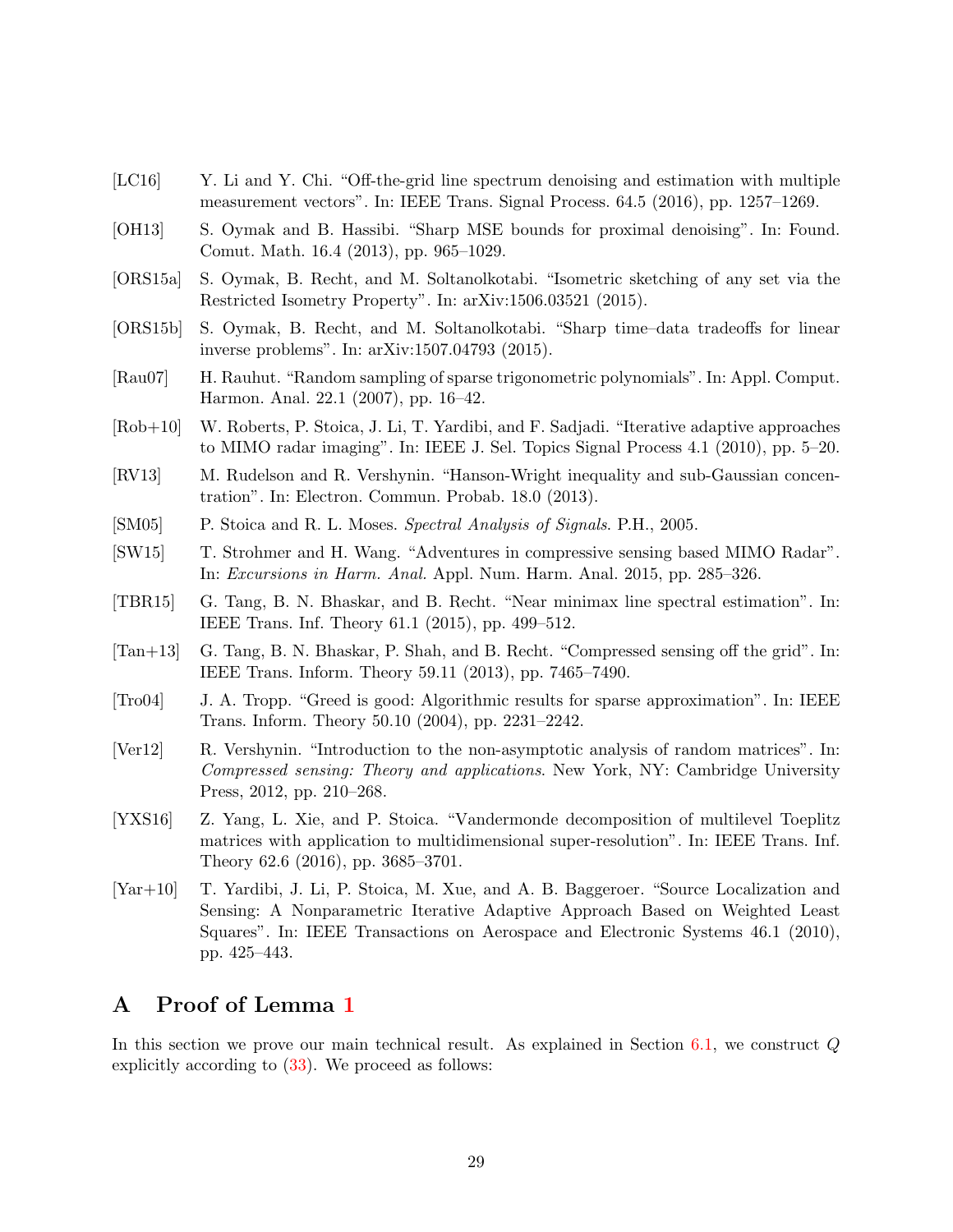**Step 1:** We show that, with probability at least  $1-\frac{\delta}{2}$  $\frac{\delta}{2}$  there exists a choice of coefficients  $\alpha_k, \alpha_{1k}, and \alpha_{2k}$ and  $\alpha_{3k}$  such that

$$
Q(\mathbf{r}_k) = u_k \quad \text{and} \quad \nabla Q(\mathbf{r}_k) = \mathbf{0} \quad \text{for all } \mathbf{r}_k \in \mathcal{S}.
$$
 (71)

This is necessary to ensures that  $Q$  reaches local maxima at the  $r_k$ , which is required for the interpolation and boundedness condition in [\(35\)](#page-17-6) to hold simultaneously.

- Step 2: We conclude the proof by showing that with the coefficients from Step 1, with probability at least  $1-\frac{\delta}{2}$  $\frac{\delta}{2}$ , the polynomial Q with the coefficients from step 1 obeys  $|Q(\mathbf{r})| < 1$  uniformly for all  $\mathbf{r} \in [0, 1]^3 \setminus \mathcal{S}$ . This is accomplished using an  $\epsilon$ -net argument:
	- Step 2a: Let  $\Omega \subset [0,1]^3$  be a (finite) set of grid points that is sufficiently dense in the  $\ell_{\infty}$ -norm. Specifically, we choose the points in  $\Omega$  on a rectangular grid such that

<span id="page-29-3"></span><span id="page-29-2"></span>
$$
\max_{\mathbf{r}\in[0,1]^3} \min_{\mathbf{r}_g\in\Omega} |\mathbf{r}-\mathbf{r}_g| \le \frac{\epsilon}{3\tilde{c}L^4},\tag{72}
$$

where  $\epsilon \coloneqq 0.0005$ . The cardinality of the set  $\Omega$  is

$$
|\Omega| = \left(\frac{3\tilde{c}L^4}{\epsilon}\right)^3 = c'L^{12}/\epsilon^3 = \tilde{c}L^{12}.
$$
 (73)

For every  $\mathbf{r} \in \Omega$ , we show that  $Q(\mathbf{r})$  is "close" to  $\overline{Q}(\mathbf{r})$  with high probability.

- Step 2b: We use that  $Q(\mathbf{r})$  is close to  $\overline{Q}(\mathbf{r})$  for all  $\mathbf{r} \in \Omega$  combined with Bernstein's polynomial inequality to conclude that  $Q(\mathbf{r})$  is close to  $\overline{Q}(\mathbf{r})$  uniformly for all  $\mathbf{r} \in [0,1]^3$ .
- **Step 2c:** Finally, we combine this result with the properties of  $Q(\mathbf{r})$  established in Section [A.1](#page-29-0) (in particular  $|\bar{Q}(\mathbf{r})| < 1$  for all  $\mathbf{r} \in [0,1]^3 \setminus \mathcal{S}$ ) to conclude that  $|Q(\mathbf{r})| < 1$  holds with high probability uniformly for all  $\mathbf{r} \in [0,1]^3 \setminus \mathcal{S}$ .

For this argument to work, we will use that, by assumption  $(34a)$ ,  $G_m(\mathbf{r}, \mathbf{r}_k) = \langle \mathbf{Ag}_m(\mathbf{r}_k), \mathbf{Af}(\mathbf{r})\rangle$ concentrates around the deterministic function  $\bar{G}^{(n)}(\mathbf{r} - \mathbf{r}_k) = \langle \mathbf{g}_{\mathbf{m}}(\mathbf{r}_k), \mathbf{f}(\mathbf{r}) \rangle$ .

#### <span id="page-29-0"></span>A.1 Construction of a certificate with unconstraint, deterministic coefficients

The first building block of our construction of  $Q$  is a *deterministic* 3D trigonometric polynomial  $\bar{Q}(\mathbf{r}) = \langle \bar{\mathbf{q}}, \mathbf{f}(\mathbf{r})\rangle$  that satisfies the interpolation and boundedness conditions [\(35\)](#page-17-6), but whose coefficients  $\bar{\mathbf{q}}$  are not constraint to be of the form  $\mathbf{A}^H\mathbf{q}$ . As mentioned before, corresponding constructions for 1D and 2D trigonometric polynomials have been derived by Candès and Fernandez-Granda  $[CFG14, Prop. 2.1, Prop. C.1]$  $[CFG14, Prop. 2.1, Prop. C.1]$ . As remarked in  $[CFG14]$ , those results generalize to higher dimensions, albeit with a change in the numerical constant in the minimum separation condition (i.e., the constant  $5$  in  $(15)$ ). The corresponding generalization is stated below.

<span id="page-29-1"></span>**Proposition 2.** Let  $S = {\mathbf{r}_1, \mathbf{r}_2, ..., \mathbf{r}_S} \subset [0,1]^3$  be an arbitrary set of points obeying the mini-mum separation condition [\(15\)](#page-9-3). Then, for all  $u_k \in \mathbb{C}, k = 1, \ldots, S$ , there exists a trigonometric polynomial  $\bar{Q}(\mathbf{r}) = \langle \bar{\mathbf{q}}, \mathbf{f}(\mathbf{r}) \rangle$  obeying the interpolation and boundedness conditions [\(35\)](#page-17-6).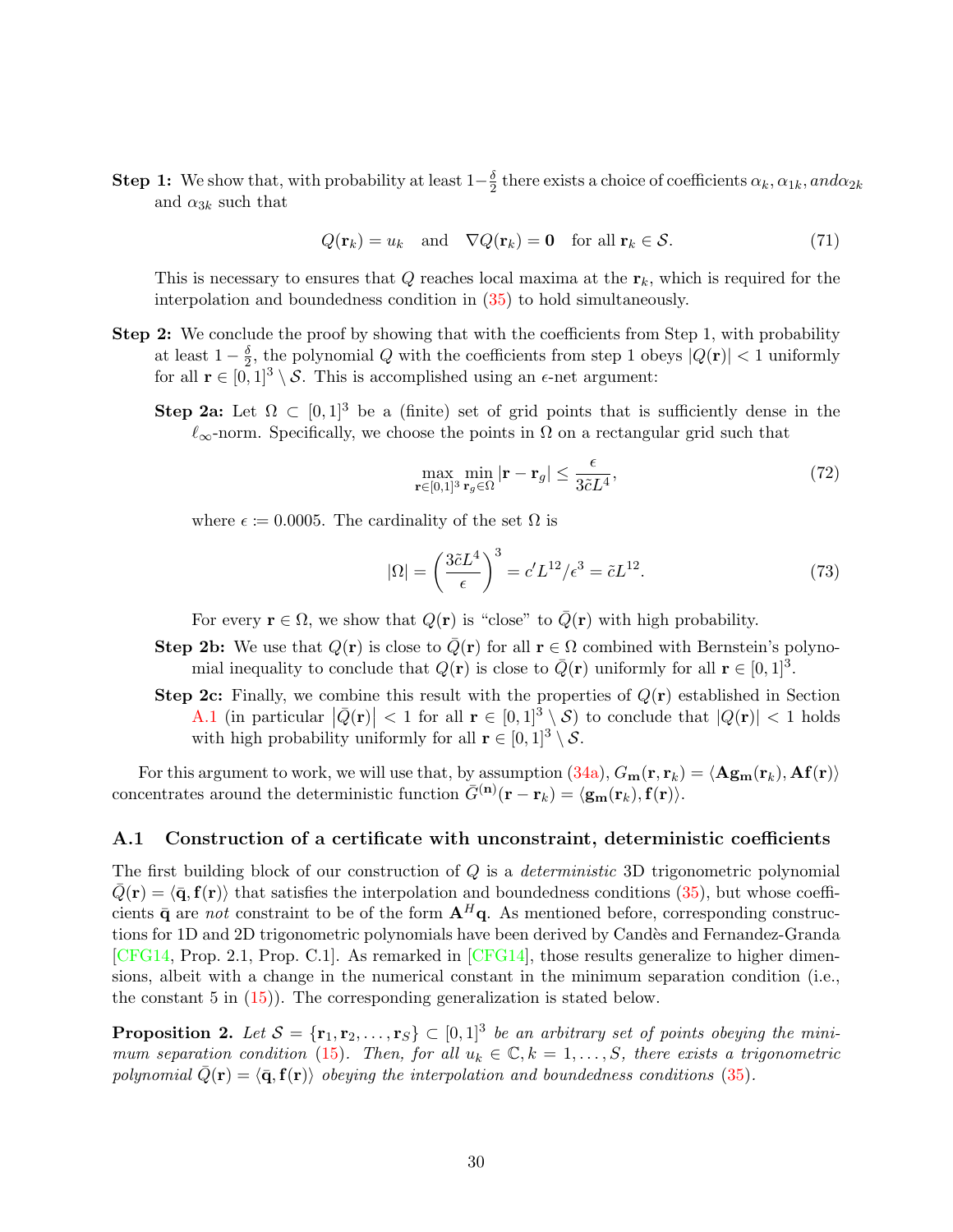We provide a few details of the proof of Proposition [2](#page-29-1) in order to collect properties of the polynomial  $Q$  that are needed later for constructing  $Q$ ; however we omit proofs of the technical details as they are similar to the proof of [\[CFG14,](#page-26-1) Prop. C.1].

As mentioned in Section [6.1,](#page-15-3) the polynomial  $\overline{Q}$  is constructed by interpolating the points  $u_k$ as indicated in [\(28\)](#page-16-2). To ensure that  $\bar{Q}(\mathbf{r})$  reaches local maxima, which is necessary for the interpolation and boundedness condition in [\(35\)](#page-17-6) to hold simultaneously, we choose the coefficients  $\bar{\alpha}_k, \bar{\alpha}_{1k}, \bar{\alpha}_{2k}, \bar{\alpha}_{3k}$  in [\(28\)](#page-16-2) such that

$$
\bar{Q}(\mathbf{r}_k) = u_k \quad \text{and} \quad \nabla \bar{Q}(\mathbf{r}_k) = \mathbf{0} \quad \text{for all } \mathbf{r}_k \in \mathcal{S}.
$$
 (74)

We first establish that there exist coefficients such that  $(74)$  holds.

**Lemma 5.** Under the hypothesis of Proposition [2,](#page-29-1) there exist coefficient vectors  $\bar{\boldsymbol{\alpha}} = [\bar{\alpha}_1,\ldots,\bar{\alpha}_S]^T$ and  $\alpha_\ell = [\bar{\alpha}_{\ell 1}, \ldots, \bar{\alpha}_{\ell S}]^T$  such that the polynomial  $\bar{Q}(\mathbf{r})$  in [\(28\)](#page-16-2) obeys [\(74\)](#page-30-0). Moreover, those coefficients satisfy

$$
\|\bar{\alpha}\|_{\infty} \le 1.0021, \quad \|\bar{\alpha}_{\ell}\|_{\infty} \le 0.0132, \quad \ell = 1, 2, 3,and, if  $u_k = 1, \text{Re}(\alpha_k) \ge 0.9868, |\text{Im}(\alpha_k)| \le 0.0132.$  (75)
$$

Proof outline of Lemma [5.](#page-30-1) Writing [\(74\)](#page-30-0) in matrix form yields

$$
\begin{bmatrix}\n\bar{\mathbf{D}}^{(0,0,0)} & \frac{1}{\kappa} \bar{\mathbf{D}}^{(1,0,0)} & \frac{1}{\kappa} \bar{\mathbf{D}}^{(0,1,0)} & \frac{1}{\kappa} \bar{\mathbf{D}}^{(0,0,1)} \\
-\frac{1}{\kappa} \bar{\mathbf{D}}^{(1,0,0)} & -\frac{1}{\kappa^2} \bar{\mathbf{D}}^{(2,0,0)} & -\frac{1}{\kappa^2} \bar{\mathbf{D}}^{(1,1,0)} & -\frac{1}{\kappa^2} \bar{\mathbf{D}}^{(1,0,1)} \\
-\frac{1}{\kappa} \bar{\mathbf{D}}^{(0,1,0)} & -\frac{1}{\kappa^2} \bar{\mathbf{D}}^{(1,1,0)} & -\frac{1}{\kappa^2} \bar{\mathbf{D}}^{(0,2,0)} & -\frac{1}{\kappa^2} \bar{\mathbf{D}}^{(0,1,1)} \\
-\frac{1}{\kappa} \bar{\mathbf{D}}^{(0,0,1)} & -\frac{1}{\kappa^2} \bar{\mathbf{D}}^{(1,0,1)} & -\frac{1}{\kappa^2} \bar{\mathbf{D}}^{(0,1,1)} & -\frac{1}{\kappa^2} \bar{\mathbf{D}}^{(0,0,2)}\n\end{bmatrix}\n\begin{bmatrix}\n\bar{\alpha} \\
\kappa \bar{\alpha}_1 \\
\kappa \bar{\alpha}_2 \\
\kappa \bar{\alpha}_3\n\end{bmatrix} = \n\begin{bmatrix}\n\mathbf{u} \\
\mathbf{0} \\
\mathbf{0} \\
\mathbf{0}\n\end{bmatrix}
$$

where  $[\bar{\mathbf{D}}^{(n_1,n_2,n_3)}]_{j,k} := \bar{G}^{(n_1,n_2,n_3)}(\mathbf{r}_j - \mathbf{r}_k)$  and  $\kappa \coloneqq \sqrt{|F^{(2)}(0)|}$ . Here, we have scaled the entries of  $\bar{\mathbf{D}}$  such that its diagonal entries are 1  $(F(0) = 1, \kappa^2 = |F^{(2)}(0)|$ , and  $F^{(2)}(0)$  is negative). The existence of coefficients such that  $\bar{Q}$  obeys [\(74\)](#page-30-0) follows from  $\bar{D}$  being invertible, which is established next.

Proposition 3. D is invertible and obeys

$$
\left\| \mathbf{I} - \bar{\mathbf{D}} \right\| \le 0.03254 \tag{76}
$$

<span id="page-30-4"></span><span id="page-30-3"></span><span id="page-30-2"></span><span id="page-30-1"></span><span id="page-30-0"></span>,

$$
\|\bar{\mathbf{D}}^{-1}\| \le 1.03363. \tag{77}
$$

The proof of Proposition [3,](#page-30-2) not detailed here, shows that  **is close to the identity matrix <b>I** by using that  $G(\mathbf{r} - \mathbf{r}_k)$  and its derivatives decay fast around  $\mathbf{r}_k$ , and that the points  $\mathbf{r}_k \in \mathcal{S}$  are sufficiently separated, by the minimum separation condition  $(15)$ .

Since  **is invertible, the coefficients in Lemma**  $5$  **are given by:** 

$$
\begin{bmatrix} \bar{\alpha} \\ \kappa \bar{\alpha}_1 \\ \kappa \bar{\alpha}_2 \\ \kappa \bar{\alpha}_3 \end{bmatrix} = \bar{\mathbf{D}}^{-1} \begin{bmatrix} \mathbf{u} \\ \mathbf{0} \\ \mathbf{0} \\ \mathbf{0} \end{bmatrix} = \bar{\mathbf{L}} \mathbf{u},\tag{78}
$$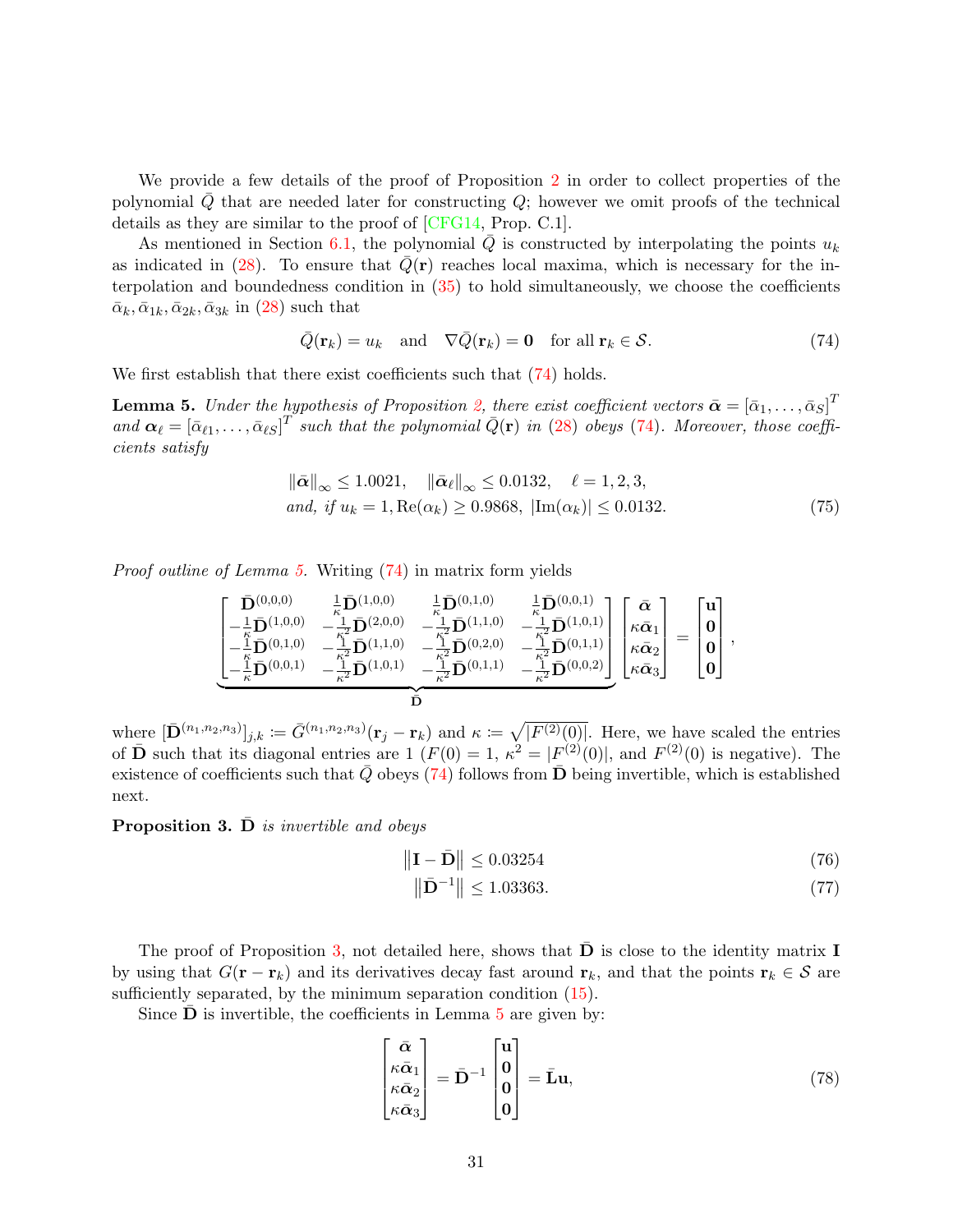where  $\bar{\bf L}$  is the  $4S \times S$  submatrix of  $\bar{\bf D}^{-1}$  corresponding to the first S columns of  $\bar{\bf D}^{-1}$ . If follows from  $\bar{\mathbf{D}}$  being close to identity that the  $\ell_{\infty}$ -norm of  $\bar{\mathbf{D}}$  is small, which establishes [\(75\)](#page-30-1).  $\Box$ 

The proof of Proposition [2](#page-29-1) is concluded by showing that  $Q(\mathbf{r})$  satisfies the boundedness conditions in [\(35\)](#page-17-6) as well. This is formalized by the following lemma.

**Lemma 6.** Let  $Q(\mathbf{r})$  be the polynomial in [\(28\)](#page-16-2) with coefficients given by [\(78\)](#page-30-3). Under the hypothesis of Proposition [2,](#page-29-1)

- i.  $|Q(\mathbf{r})| < 1$  for all  $\mathbf{r} \in [0,1]^3 \setminus S$  that satisfy  $\min_{\mathbf{r}_k \in S} |\mathbf{r} \mathbf{r}_k| \leq 0.18/N$ ,
- <span id="page-31-2"></span>ii. for all r that satisfy  $\min_{\mathbf{r}_k \in \mathcal{S}} |\mathbf{r} - \mathbf{r}_k| \geq 0.18/N$  it follows that  $|Q(\mathbf{r})| < 0.99$ .

## A.2 Step 1: Choice of the coefficients of  $\bar{Q}$

We next show that, with high probability, we can select the coefficients of  $Q$  such that it satisfies [\(71\)](#page-29-2). To this end, we write [\(71\)](#page-29-2) in matrix form:

$$
\begin{bmatrix}\n\mathbf{D}_{(0,0,0)}^{(0,0,0)} & \frac{1}{\kappa} \mathbf{D}_{(1,0,0)}^{(0,0,0)} & \frac{1}{\kappa} \mathbf{D}_{(0,1,0)}^{(0,0,0)} & \frac{1}{\kappa} \mathbf{D}_{(0,0,1)}^{(0,0,0)} \\
-\frac{1}{\kappa} \mathbf{D}_{(0,0,0)}^{(1,0,0)} & -\frac{1}{\kappa^2} \mathbf{D}_{(1,0,0)}^{(1,0,0)} & -\frac{1}{\kappa^2} \mathbf{D}_{(0,1,0)}^{(1,0,0)} & -\frac{1}{\kappa^2} \mathbf{D}_{(0,0,1)}^{(1,0,0)} \\
-\frac{1}{\kappa} \mathbf{D}_{(0,0,0)}^{(0,1,0)} & -\frac{1}{\kappa^2} \mathbf{D}_{(1,0,0)}^{(0,1,0)} & -\frac{1}{\kappa^2} \mathbf{D}_{(0,1,0)}^{(0,1,0)} & -\frac{1}{\kappa^2} \mathbf{D}_{(0,0,1)}^{(0,1,0)} \\
-\frac{1}{\kappa} \mathbf{D}_{(0,0,0)}^{(0,0,1)} & -\frac{1}{\kappa^2} \mathbf{D}_{(1,0,0)}^{(0,0,1)} & -\frac{1}{\kappa^2} \mathbf{D}_{(0,0,1)}^{(0,0,1)} & -\frac{1}{\kappa^2} \mathbf{D}_{(0,0,1)}^{(0,0,1)}\n\end{bmatrix}\n\begin{bmatrix}\n\boldsymbol{\alpha} \\
\boldsymbol{\kappa}\boldsymbol{\alpha}_1 \\
\boldsymbol{\kappa}\boldsymbol{\alpha}_2 \\
\boldsymbol{\kappa}\boldsymbol{\alpha}_3\n\end{bmatrix} = \begin{bmatrix}\n\mathbf{u} \\
\mathbf{0} \\
\mathbf{0} \\
\mathbf{0}\n\end{bmatrix},
$$
\n(79)\n
$$
\mathbf{D} =
$$

where  $\left[\mathbf{D}_{(m_1,m_2,n_3)}^{(n_1,n_2,n_3)}\right]$  $\ _{(m_{1},m_{2},m_{3})}^{(n_{1},n_{2},n_{3})}]_{j,k}\,\coloneqq\, G_{(m_{1},m_{2},m_{3})}^{(n_{1},n_{2},n_{3})}$  $(\alpha_{1},m_{2},m_{3}) \ (r_{j},r_{k}), \ [\alpha]_{k} \coloneqq \alpha_{k}, \ [\alpha_{i}]_{k} \coloneqq \beta_{ik}, i = 1,2,3.$  To show that the system of equations  $(79)$  has a solution, and in turn  $(71)$  holds, we will show that, with high probability, D is invertible. To this end, we show that

<span id="page-31-0"></span>
$$
\mathcal{E}_{\xi} \coloneqq \{ \left\| \mathbf{D} - \bar{\mathbf{D}} \right\| \leq \xi \}
$$

occurs with high probability, and that **D** is invertible on  $\mathcal{E}_{\xi}$  for all  $\xi \in (0, 1/4]$ . The fact that **D** is invertible on  $\mathcal{E}_{\xi}$  for all  $\xi \in (0, 1/4]$  follows with [\(76\)](#page-30-4) by noting that:

$$
\|\mathbf{I} - \mathbf{D}\| \le \|\mathbf{D} - \bar{\mathbf{D}}\| + \|\bar{\mathbf{D}} - \mathbf{I}\| \le \xi + 0.03254 \le 0.28254.
$$

Since  **is invertible, the coefficients of**  $Q$  **can be selected as** 

<span id="page-31-1"></span>
$$
\begin{bmatrix} \alpha \\ \kappa \alpha_1 \\ \kappa \alpha_2 \\ \kappa \alpha_3 \end{bmatrix} = \mathbf{D}^{-1} \begin{bmatrix} \mathbf{u} \\ \mathbf{0} \\ \mathbf{0} \\ \mathbf{0} \end{bmatrix} = \mathbf{L} \mathbf{u},\tag{80}
$$

where **L** is the  $4S \times S$  submatrix of  $D^{-1}$  consisting of the first S columns of  $D^{-1}$ . In the remainder of this proof, we assume that the coefficients are given by [\(80\)](#page-31-1). We will need the following bounds on the norm of  $L$  and its deviation from  $L$  later.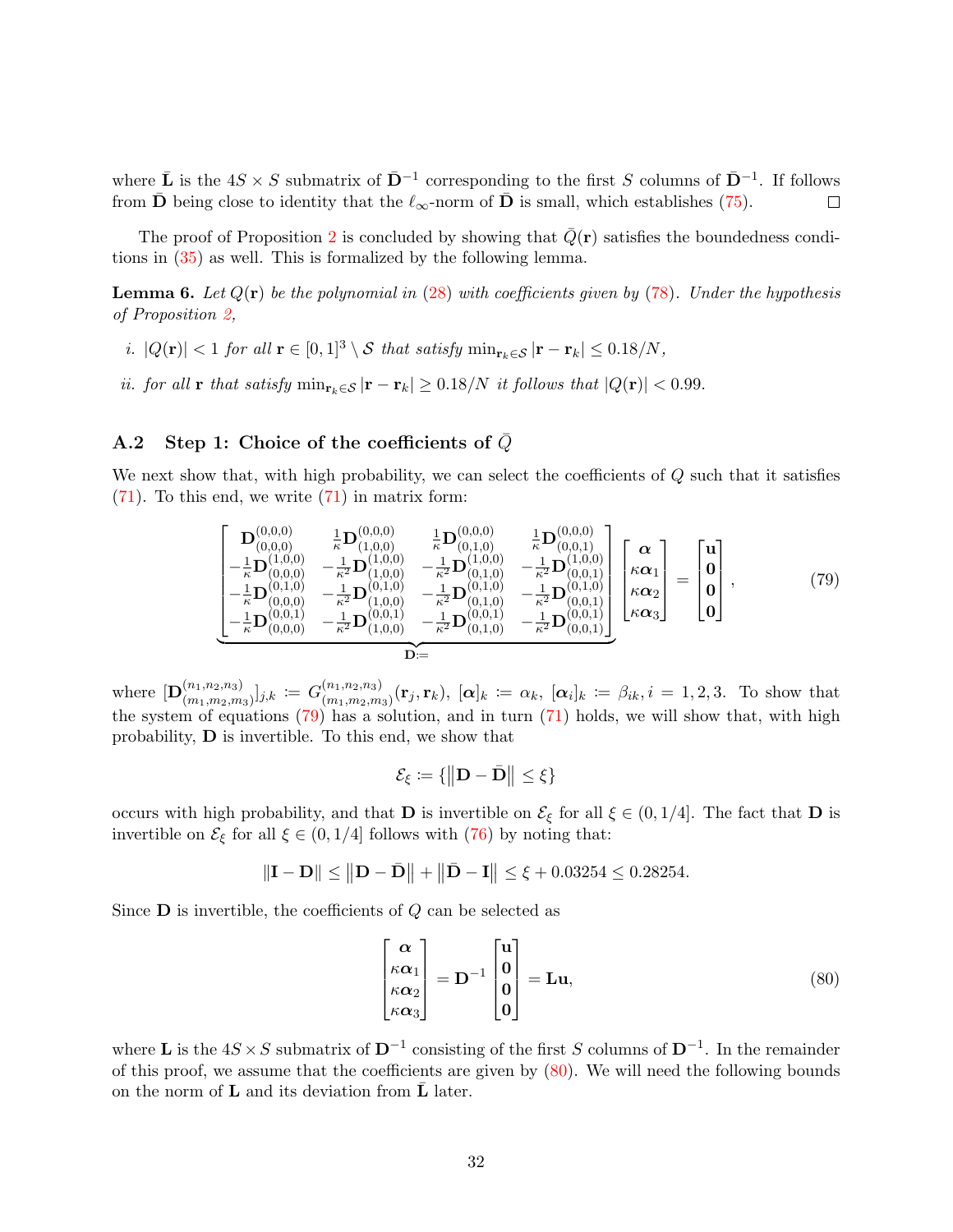**Lemma 7.** On the event  $\mathcal{E}_{\xi}$  with  $\xi \in (0, 1/4]$  the following identities hold

<span id="page-32-7"></span><span id="page-32-6"></span><span id="page-32-0"></span>
$$
\|\mathbf{L}\| \le 2.07,\tag{81}
$$

$$
\|\mathbf{L} - \bar{\mathbf{L}}\| \le 2.14\xi. \tag{82}
$$

Lemma [7](#page-32-0) follows with [\(76\)](#page-30-4) from matrix inequalities, see [\[HMS16,](#page-27-1) Lem. 4] for details. In the remainder of this proof, we set

$$
\xi = \epsilon c_6 \log^{-1/2} \left( \frac{4|\Omega|}{\delta'} \right), \quad \delta' := \delta / 176, \tag{83}
$$

with  $\Omega$  as defined in Appendix [A,](#page-28-11) Step 2.

It remains to establish that the event  $\mathcal{E}_{\xi}$  occurs with high probability.

<span id="page-32-5"></span>Lemma 8. Under the assumptions of Lemma [1,](#page-17-0)

$$
\mathbb{P}\left[\mathcal{E}_{\xi}\right] \geq 1 - \delta'.
$$

*Proof.* We will upper-bound  $\|\mathbf{D} - \bar{\mathbf{D}}\|$  by upper-bounding the largest entry of  $\mathbf{D} - \bar{\mathbf{D}}$ . To this end, first note that the entries of  $\mathbf{D} - \bar{\mathbf{D}}$  are given by

$$
\frac{1}{\kappa^{\|\mathbf{m}+\mathbf{n}\|_1}}[\mathbf{D}_{\mathbf{m}}^{(\mathbf{n})}-\bar{\mathbf{D}}^{(\mathbf{m}+\mathbf{n})}]_{j,k}=\frac{1}{\kappa^{\|\mathbf{m}+\mathbf{n}\|_1}}(G_{\mathbf{m}}^{(\mathbf{n})}(\mathbf{r}_j,\mathbf{r}_k)-\bar{G}^{(\mathbf{m}+\mathbf{n})}(\mathbf{r}_j-\mathbf{r}_k)),
$$

for  $\|\mathbf{m}\|_{\infty}$ ,  $\|\mathbf{n}\|_{\infty} \leq 1$  and  $\|\mathbf{m} + \mathbf{n}\|_{1} \leq 2$  and for  $j, k = 1, ..., S$ . We now have

$$
\mathbb{P}\left[\left\|\mathbf{D} - \bar{\mathbf{D}}\right\| \ge \xi\right] \le \mathbb{P}\left[\sqrt{4S} \max_{j,k,\mathbf{m},\mathbf{n}} \frac{1}{\kappa^{\|\mathbf{m} + \mathbf{n}\|_1}} \left| [\mathbf{D}_{\mathbf{m}}^{(\mathbf{n})} - \bar{\mathbf{D}}^{(\mathbf{m} + \mathbf{n})}]_{j,k} \right| \ge \xi\right]
$$
(84)

$$
\leq \sum_{j,k,\mathbf{m},\mathbf{n}} \mathbb{P}\left[\frac{1}{\kappa^{\|\mathbf{m}+\mathbf{n}\|_1}} |[\mathbf{D}_{\mathbf{m}}^{(\mathbf{n})} - \bar{\mathbf{D}}^{(\mathbf{m}+\mathbf{n})}]_{j,k}| \geq \frac{c_6 \epsilon}{\sqrt{4S \log(4|\Omega|/\delta)}}\right]
$$
(85)

$$
\leq 16(4S)^2 c_3 \frac{\delta}{L^{15}} \leq \delta'.\tag{86}
$$

<span id="page-32-3"></span><span id="page-32-2"></span><span id="page-32-1"></span>.

Here,  $(84)$  follows from the fact that **D** and **D** are  $4S \times 4S$  matrices,  $(85)$  follows from the union bound, and  $(86)$  follows from assumption  $(34a)$ . Finally, for the last inequality in  $(86)$ , we used  $S \leq L^3$  and that  $c_3$  is sufficiently small.  $\Box$ 

## A.3 Step 2a:  $Q(r)$  and  $\overline{Q}(r)$  are close on a grid

We next show that  $Q(\mathbf{r})$  and  $\overline{Q}(\mathbf{r})$  and their partial derivative are close on a set of grid points. This results is used in Step 2b in an  $\epsilon$ -net argument to prove that  $Q(\mathbf{r})$  and  $\bar{Q}(\mathbf{r})$  are close for all r.

<span id="page-32-4"></span>**Lemma 9.** Suppose that  $\|\mathbf{n}\|_1 \leq 2$ . Under the assumptions of Lemma [1,](#page-17-0)

$$
\mathbb{P}\left[\max_{\mathbf{r}\in\Omega}\frac{1}{\kappa^{\|\mathbf{n}\|_1}}\left|Q^{(\mathbf{n})}(\mathbf{r})-\bar{Q}^{(\mathbf{n})}(\mathbf{r})\right|\leq\epsilon\right]\geq1-\frac{\delta}{44}
$$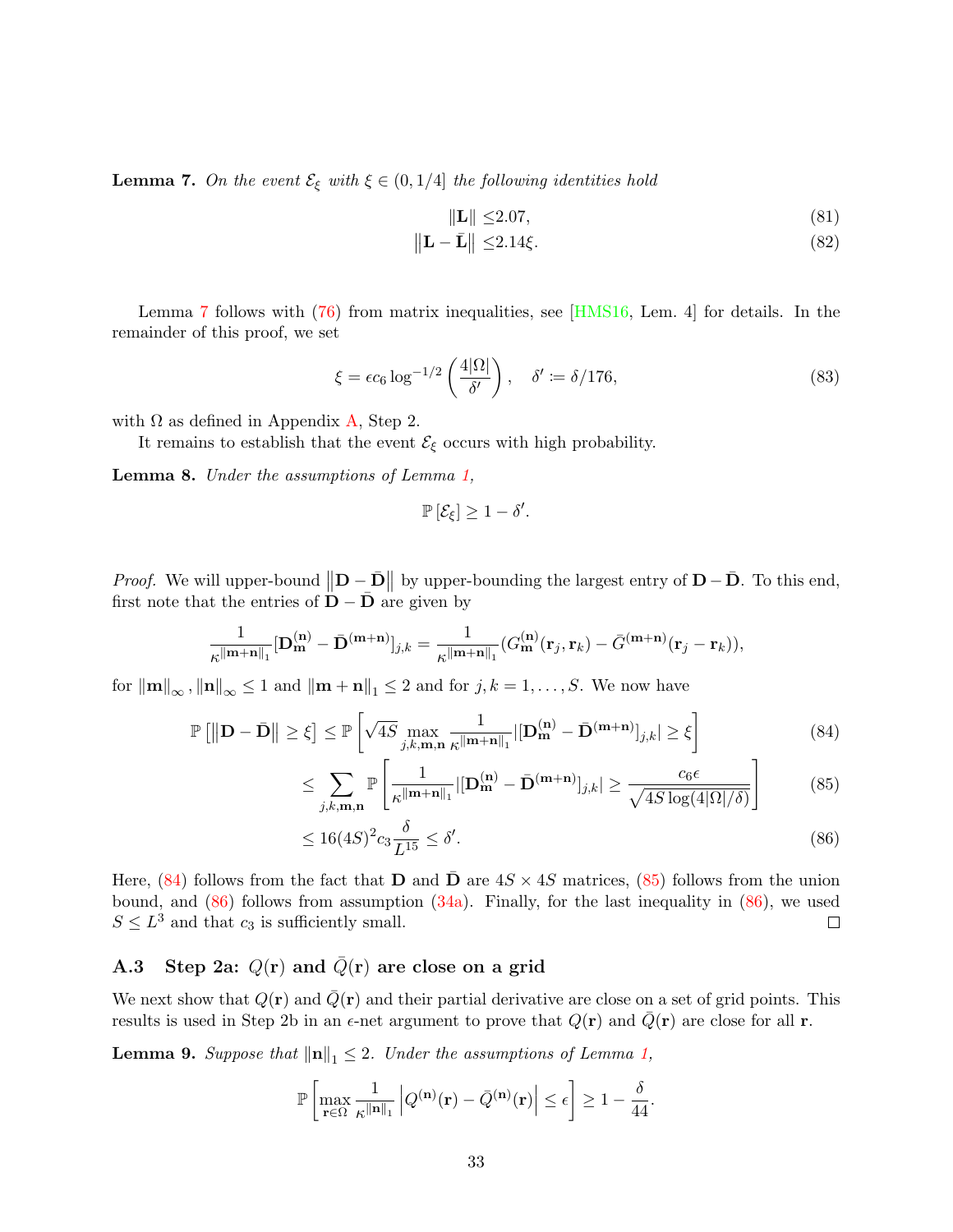In order to prove Lemma [9,](#page-32-4) we first note that the **n**-th partial derivative of  $Q(\mathbf{r})$  (defined by [\(33\)](#page-17-5)) after normalization with  $1/\kappa^{||\mathbf{n}||_1}$  is given by

<span id="page-33-4"></span>
$$
\frac{1}{\kappa \|\mathbf{n}\|_1} Q^{(\mathbf{n})}(\mathbf{r}) = (\mathbf{v}^{(\mathbf{n})}(\mathbf{r}))^H \mathbf{L} \mathbf{u}.
$$
 (87)

Here, we used that the coefficients are given by  $(80)$  and we defined

$$
\left(\mathbf{v}^{(\mathbf{n})}(\mathbf{r})\right)^H := \frac{1}{\kappa^{\|\mathbf{n}\|_1}} \bigg[ G^{(\mathbf{n})}_{(0,0,0)}(\mathbf{r}, \mathbf{r}_1), \dots, G^{(\mathbf{n})}_{(0,0,0)}(\mathbf{r}, \mathbf{r}_S), \frac{1}{\kappa} G^{(\mathbf{n})}_{(1,0,0)}(\mathbf{r}, \mathbf{r}_1), \dots, \frac{1}{\kappa} G^{(\mathbf{n})}_{(1,0,0)}(\mathbf{r}, \mathbf{r}_S),
$$

$$
\frac{1}{\kappa} G^{(\mathbf{n})}_{(0,1,0)}(\mathbf{r}, \mathbf{r}_1), \dots, \frac{1}{\kappa} G^{(\mathbf{n})}_{(0,1,0)}(\mathbf{r}, \mathbf{r}_S), \frac{1}{\kappa} G^{(\mathbf{n})}_{(0,0,1)}(\mathbf{r}, \mathbf{r}_1), \dots, \frac{1}{\kappa} G^{(\mathbf{n})}_{(0,0,1)}(\mathbf{r}, \mathbf{r}_S) \bigg].
$$
Since  $\mathbb{E}\left[G^{(\mathbf{n})}_{\mathbf{m}}(\mathbf{r}, \mathbf{r}_j)\right] = \bar{G}^{(\mathbf{n}+\mathbf{m})}(\mathbf{r}-\mathbf{r}_j)$  (by (51)), we have

$$
\mathbb{E}\left[\mathbf{v}^{(\mathbf{n})}(\mathbf{r})\right] = \bar{\mathbf{v}}^{(\mathbf{n})}(\mathbf{r}),
$$

where

$$
(\bar{\mathbf{v}}^{(\mathbf{n})}(\mathbf{r}))^{H} := \frac{1}{\kappa^{||\mathbf{n}||_1}} \bigg[ \bar{G}^{(\mathbf{n})}(\mathbf{r}-\mathbf{r}_1), \ldots, \bar{G}^{(\mathbf{n})}(\mathbf{r}-\mathbf{r}_S), \frac{1}{\kappa} \bar{G}^{(n_1+1,n_2,n_3)}(\mathbf{r}-\mathbf{r}_1), \ldots, \frac{1}{\kappa} \bar{G}^{(n_1+1,n_2,n_3)}(\mathbf{r}-\mathbf{r}_S),
$$
  

$$
\frac{1}{\kappa} \bar{G}^{(n_1,n_2+1,n_3)}(\mathbf{r}-\mathbf{r}_1), \ldots, \frac{1}{\kappa} \bar{G}^{(n_1,n_2+1,n_3)}(\mathbf{r}-\mathbf{r}_S), \frac{1}{\kappa} \bar{G}^{(n_1,n_2,n_3+1)}(\mathbf{r}-\mathbf{r}_1), \ldots, \frac{1}{\kappa} \bar{G}^{(n_1,n_2,n_3+1)}(\mathbf{r}-\mathbf{r}_S) \bigg].
$$

Next, we decompose the derivatives of  $Q(\mathbf{r})$  according to

$$
\frac{1}{\kappa \|\mathbf{n}\|_1} Q^{(\mathbf{n})}(\mathbf{r}) = \left\langle \mathbf{u}, \mathbf{L}^H \mathbf{v}^{(\mathbf{n})}(\mathbf{r}) \right\rangle \n= \left\langle \mathbf{u}, \bar{\mathbf{L}}^H \bar{\mathbf{v}}^{(\mathbf{n})}(\mathbf{r}) \right\rangle + \underbrace{\left\langle \mathbf{u}, \mathbf{L}^H (\mathbf{v}^{(\mathbf{n})}(\mathbf{r}) - \bar{\mathbf{v}}^{(\mathbf{n})}(\mathbf{r})) \right\rangle}_{I_1^{(\mathbf{n})}(\mathbf{r})} + \underbrace{\left\langle \mathbf{u}, (\mathbf{L} - \bar{\mathbf{L}})^H \bar{\mathbf{v}}^{(\mathbf{n})}(\mathbf{r}) \right\rangle}_{I_2^{(\mathbf{n})}(\mathbf{r})} \n= \frac{1}{\kappa \|\mathbf{n}\|_1} \bar{Q}^{(\mathbf{n})}(\mathbf{r}) + I_1^{(\mathbf{n})}(\mathbf{r}) + I_2^{(\mathbf{n})}(\mathbf{r}),
$$

where  $\bar{L}$  was defined in [\(78\)](#page-30-3). It follows that

$$
\mathbb{P}\left[\max_{\mathbf{r}\in\Omega}\frac{1}{\kappa\|\mathbf{n}\|_{1}}\left|Q^{(\mathbf{n})}(\mathbf{r})-\bar{Q}^{(\mathbf{n})}(\mathbf{r})\right|\geq\epsilon\right]=\mathbb{P}\left[\max_{\mathbf{r}\in\Omega}\left|I_{1}^{(\mathbf{n})}(\mathbf{r})+I_{2}^{(\mathbf{n})}(\mathbf{r})\right|\geq\epsilon\right]
$$
\n
$$
\leq\mathbb{P}\left[\max_{\mathbf{r}\in\Omega}\left|I_{1}^{(\mathbf{n})}(\mathbf{r})\right|\geq\epsilon/2\right]+\mathbb{P}\left[\mathcal{E}_{\xi}^{c}\right]+\mathbb{P}\left[\max_{\mathbf{r}\in\Omega}\left|I_{2}^{(\mathbf{n})}(\mathbf{r})\right|\geq\epsilon/2|\mathcal{E}_{\xi}\right]
$$
\n(88)

$$
\leq 4\delta' = \frac{\delta}{44},\tag{89}
$$

which concludes the proof of Lemma [9.](#page-32-4) Here,  $(88)$  follows from the union bound and the fact that  $\mathbb{P}[A] = \mathbb{P}[A \cap B^c] + \mathbb{P}[A \cap B] \le \mathbb{P}[B^c] + \mathbb{P}[A|B]$  with  $B = \mathcal{E}_{\xi}$  and  $A = \left\{ \max_{\mathbf{r} \in \Omega} \Big|$  $I_2^{\left( {\bf n}\right) }$  $\begin{aligned} \mathbf{r}^{(n)}_2(\mathbf{r}) \geq \epsilon/2 \big\} . \end{aligned}$ Equation [\(89\)](#page-33-1) follows from

<span id="page-33-3"></span><span id="page-33-2"></span><span id="page-33-1"></span><span id="page-33-0"></span>
$$
\mathbb{P}\left[\max_{\mathbf{r}\in\Omega}|I_1^{(\mathbf{n})}(\mathbf{r})| \ge \epsilon/2\right] \le \delta' + \mathbb{P}\left[\mathcal{E}_{1/4}^c\right],\tag{90}
$$

$$
\mathbb{P}\left[\max_{\mathbf{r}\in\Omega}|I_2^{(\mathbf{n})}(\mathbf{r})|\geq\epsilon/2\Big|\mathcal{E}_{\xi}\right]\leq\delta',\tag{91}
$$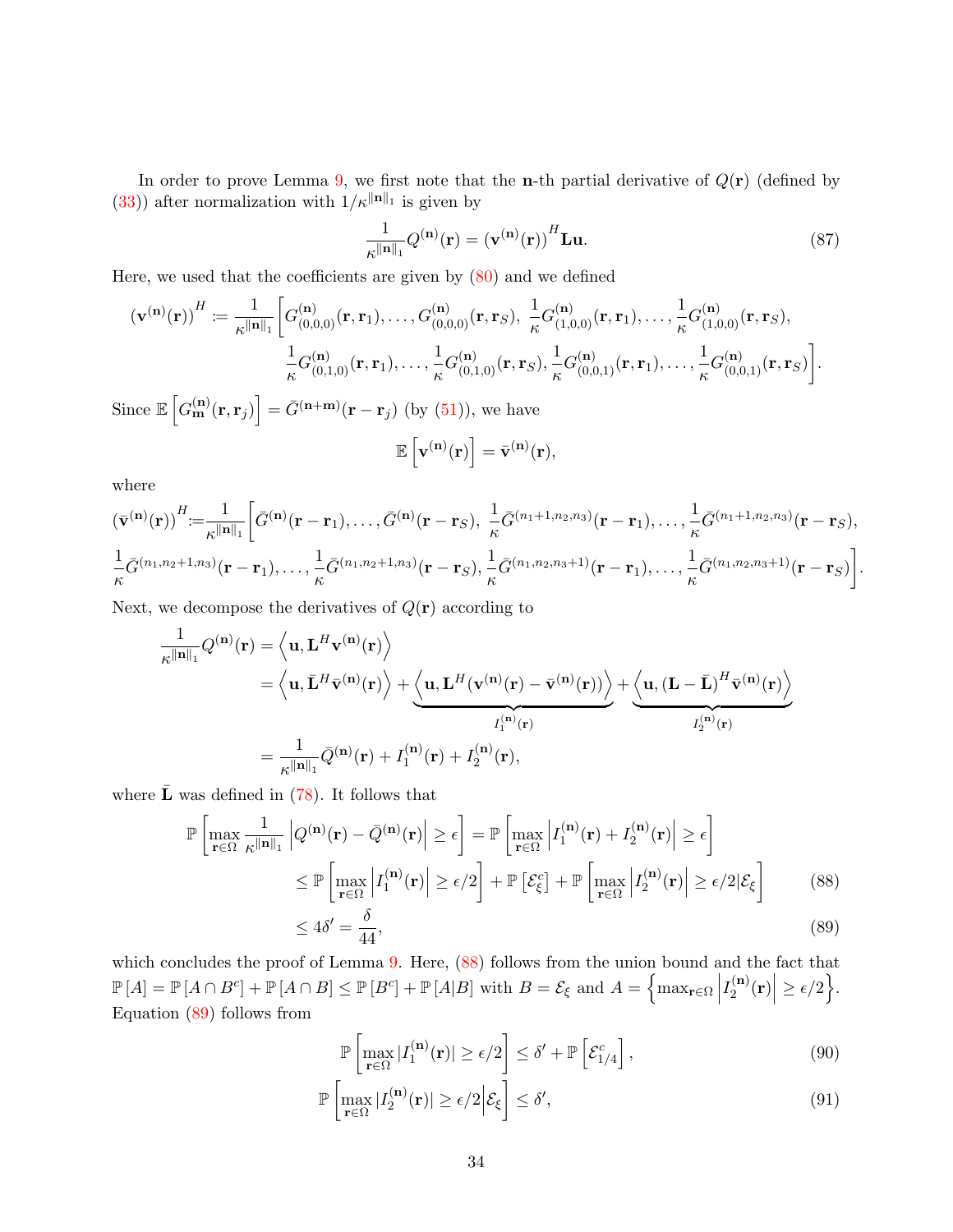and Lemma [8](#page-32-5) (note that  $\xi \leq 1/4$  since  $\epsilon/2 \leq 1$  and  $c_6 \leq 1/4$ , thus, Lemma 8 yields  $\mathbb{P}\left[\mathcal{E}_{\xi}^c\right] \leq \delta'$ and  $\mathbb{P}\left[\mathcal{E}_{1/4}^c\right] \leq \delta'$ ). Inequalities [\(90\)](#page-33-2) and [\(91\)](#page-33-3), proven below ensure that the perturbations  $I_1^{(n)}$  $\mathbf{f}_{1}^{(\mathbf{n})}(\mathbf{r})$ and  $I_2^{(n)}$  $2^{(n)}(r)$  are small on a set of (grid) points  $\Omega$ , with high probability.

### Proof of [\(90\)](#page-33-2)

Set 
$$
\Delta \mathbf{v}^{(\mathbf{n})} := \mathbf{v}^{(\mathbf{n})}(\mathbf{r}) - \bar{\mathbf{v}}^{(\mathbf{n})}(\mathbf{r})
$$
 and  $\omega := \frac{\epsilon}{20\sqrt{\log(8|\Omega|/\delta')}}$   
\n $\mathbb{P}\left[\max_{\mathbf{r}\in\Omega}|I_{1}^{(\mathbf{n})}(\mathbf{r})| \geq \epsilon/2\right] = \mathbb{P}\left[\max_{\mathbf{r}\in\Omega}\left|\left\langle\mathbf{u},\mathbf{L}^{H}\Delta\mathbf{v}^{(\mathbf{n})}\right\rangle\right| \geq 5\omega \cdot 2\sqrt{\log(8|\Omega|/\delta')} \right]$   
\n $\leq \mathbb{P}\left[\bigcup_{\mathbf{r}\in\Omega}\left\{\left|\left\langle\mathbf{u},\mathbf{L}^{H}\Delta\mathbf{v}^{(\mathbf{n})}\right\rangle\right| \geq \left\|\mathbf{L}^{H}\Delta\mathbf{v}^{(\mathbf{n})}\right\|_{2} 2\sqrt{\log(8|\Omega|/\delta')} \right\} \cup \left\{\left\|\mathbf{L}^{H}\Delta\mathbf{v}^{(\mathbf{n})}\right\|_{2} \geq 5\omega\right\}\right]$   
\n $\leq \mathbb{P}\left[\bigcup_{\mathbf{r}\in\Omega}\left\{\left|\left\langle\mathbf{u},\mathbf{L}^{H}\Delta\mathbf{v}^{(\mathbf{n})}\right\rangle\right| \geq \left\|\mathbf{L}^{H}\Delta\mathbf{v}^{(\mathbf{n})}\right\|_{2} 2\sqrt{\log(8|\Omega|/\delta')} \right\} \cup \left\{\left\|\Delta\mathbf{v}^{(\mathbf{n})}\right\|_{2} \geq 2\omega\right\} \cup \left\{\|\mathbf{L}\| \geq 2.5 \right\}\right]$   
\n $\leq \mathbb{P}\left[\|\mathbf{L}\| \geq 2.5\right] + \sum_{\mathbf{r}\in\Omega}\left(\mathbb{P}\left[\left|\left\langle\mathbf{u},\mathbf{L}^{H}\Delta\mathbf{v}^{(\mathbf{n})}\right\rangle\right| \geq \left\|\mathbf{L}^{H}\Delta\mathbf{v}^{(\mathbf{n})}\right\|_{2} 2\sqrt{\log(8|\Omega|/\delta')} \right] + \mathbb{P}\left[\left\|\Delta\math$ 

$$
\leq \mathbb{P}\left[\mathcal{E}_{1/4}^{c}\right] + \frac{\delta'}{2} + \frac{\delta'}{2},\tag{93}
$$

where  $(92)$  follows from application of Hoeffding's inequality (stated below, cf. Lemma [10\)](#page-34-1) and from  $\{\Vert \mathbf{L} \Vert \geq 2.5\} \subseteq \mathcal{E}_{1/4}^c$  according to [\(81\)](#page-32-6). For [\(93\)](#page-34-2), we used

$$
\mathbb{P}\left[\left\|\Delta\mathbf{v}^{(\mathbf{n})}\right\|_{2}^{2} \geq 4\omega^{2}\right] \leq \sum_{k} \mathbb{P}\left[(\Delta\mathbf{v}^{(\mathbf{n})}]_{k}^{2} \geq \omega^{2}/S\right] = \sum_{k} \mathbb{P}\left[(\Delta\mathbf{v}^{(\mathbf{n})}]_{k} \geq \frac{\epsilon}{20\sqrt{S\log(8|\Omega|/\delta')}}\right]
$$

$$
\leq \sum_{k} \mathbb{P}\left[(\Delta\mathbf{v}^{(\mathbf{n})}]_{k} \geq \frac{c_{1}}{\sqrt{S\log(L/\delta')}}\right] \tag{94}
$$

<span id="page-34-4"></span><span id="page-34-3"></span><span id="page-34-2"></span><span id="page-34-0"></span>
$$
\leq 4S \frac{c_3 \delta'}{L^{15}} \leq \frac{\delta'}{2\tilde{c} L^{12}} = \frac{\delta'}{2|\Omega|},\tag{95}
$$

where [\(94\)](#page-34-3) follows from  $\frac{\epsilon}{20\sqrt{\log(8|\Omega|/\delta')}} = \frac{\epsilon}{20\sqrt{\log(8\tilde{c}L^{12}/\delta')}} \ge \frac{\epsilon}{20\sqrt{12\log((8\tilde{c})^{1/12}L/\delta')}} \ge \frac{c_1}{\sqrt{\log(L/\delta')}}$ , provided that  $1 \geq (8\tilde{c})^{1/12}$ , and  $\frac{\epsilon}{20\sqrt{12}} \geq c_1$ , where  $c_1$  is the constant in  $(34a)$ . Moreover,  $(95)$  follows from the assumption [\(34a\)](#page-17-1), with  $c_3 \leq \frac{1}{86}$  $\frac{1}{8\tilde{c}}$ .

<span id="page-34-1"></span>**Lemma 10** (Hoeffding's inequality). Suppose the entries of  $\mathbf{u} \in \mathbb{R}^S$  are sampled independently from symmetric distributions on the complex unit disc. Then, for all  $t \geq 0$ , and for all  $\mathbf{v} \in \mathbb{C}^S$ 

$$
\mathbb{P}\left[\left|\langle \mathbf{u}, \mathbf{v} \rangle\right| \ge \|\mathbf{v}\|_2 t\right] \le 4e^{-\frac{t^2}{4}}.
$$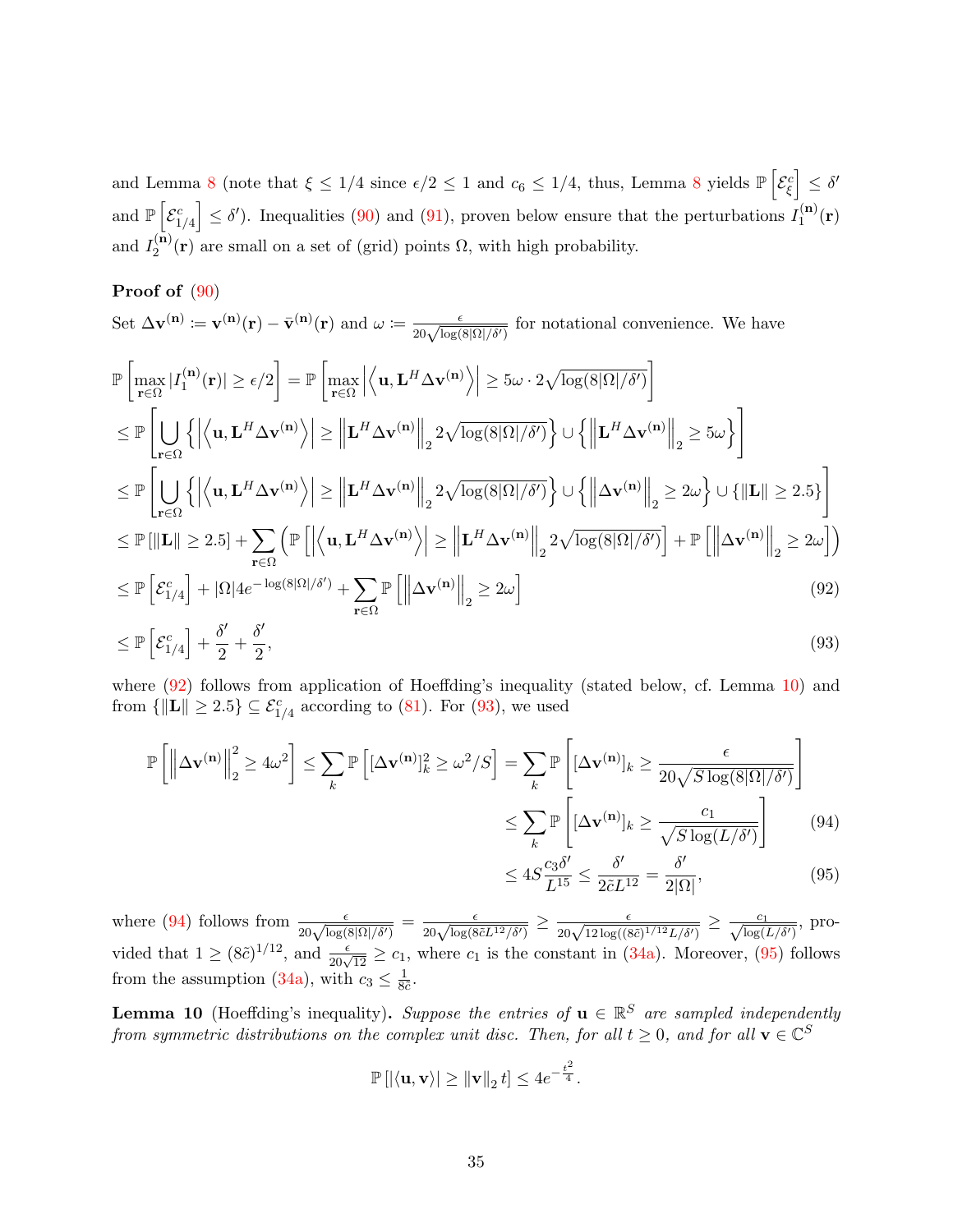#### Proof of [\(91\)](#page-33-3)

By the union bound

$$
\mathbb{P}\left[\max_{\mathbf{r}\in\Omega}|I_{2}^{(\mathbf{n})}(\mathbf{r})|\geq\epsilon/2\Big|\mathcal{E}_{\xi}\right]\leq\sum_{\mathbf{r}\in\Omega}\mathbb{P}\left[\left|\left\langle\mathbf{u},(\mathbf{L}-\bar{\mathbf{L}})^{H}\bar{\mathbf{v}}^{(\mathbf{n})}(\mathbf{r})\right\rangle\right|\geq\epsilon/2\Big|\mathcal{E}_{\xi}\right]
$$

$$
\leq\sum_{\mathbf{r}\in\Omega}\mathbb{P}\left[\left|\left\langle\mathbf{u},(\mathbf{L}-\bar{\mathbf{L}})^{H}\bar{\mathbf{v}}^{(\mathbf{n})}(\mathbf{r})\right\rangle\right|\geq\left\|(\mathbf{L}-\bar{\mathbf{L}})^{H}\bar{\mathbf{v}}^{(\mathbf{n})}(\mathbf{r})\right\|_{2}\frac{\epsilon c_{6}}{\xi}\right]
$$
(96)

<span id="page-35-0"></span>
$$
\leq |\Omega| 4e^{-\frac{(\epsilon c_6/\xi)^2}{4}} \tag{97}
$$

<span id="page-35-3"></span><span id="page-35-2"></span><span id="page-35-1"></span>
$$
\leq \delta',\tag{98}
$$

where  $(96)$  follows from  $(99)$  below,  $(97)$  follows by Hoeffding's inequality (Lemma [10\)](#page-34-1), and  $(98)$ holds by definition of  $\xi$  in [\(83\)](#page-32-7).

To complete the proof, note that by [\(82\)](#page-32-0) we have  $\|\mathbf{L} - \bar{\mathbf{L}}\| \leq 2.14\xi$  on  $\mathcal{E}_{\xi}$ . Thus, conditioned on  $\mathcal{E}_{\xi}$ ,

$$
\left\| \left( \mathbf{L} - \bar{\mathbf{L}} \right)^H \bar{\mathbf{v}}^{(\mathbf{n})}(\mathbf{r}) \right\|_2 \le \left\| \mathbf{L} - \bar{\mathbf{L}} \right\| \left\| \bar{\mathbf{v}}^{(\mathbf{n})}(\mathbf{r}) \right\|_2 \le 2.14 \xi \left\| \bar{\mathbf{v}}^{(\mathbf{n})}(\mathbf{r}) \right\|_1 \le c_5 \xi \le \frac{\xi}{2c_6},\tag{99}
$$

where we used  $\|\cdot\|_2 \le \|\cdot\|_1$ , and the third inequality follows from the fact that, for all **r**,

$$
\left\| \bar{\mathbf{v}}^{(\mathbf{n})}(\mathbf{r}) \right\|_1 = \frac{1}{\kappa^{\|\mathbf{n}\|_1}} \sum_{k=1}^S \left( \left| \bar{G}^{(\mathbf{n})}(\mathbf{r} - \mathbf{r}_k) \right| + \left| \frac{1}{\kappa} \bar{G}^{(n_1+1,n_2,n_3)}(\mathbf{r} - \mathbf{r}_k) \right| + \left| \frac{1}{\kappa} \bar{G}^{(n_1,n_2+1,n_3)}(\mathbf{r} - \mathbf{r}_k) \right| + \left| \frac{1}{\kappa} \bar{G}^{(n_1,n_2+1,n_3)}(\mathbf{r} - \mathbf{r}_k) \right| \right)
$$

Here,  $c<sub>5</sub>$  is a numerical constant; the inequality can be shown analogously to corresponding bounds in [\[CFG14,](#page-26-1) Appendix C.2] pertaining to the 2D case. To prove those bounds we use the minimum separation condition and that the functions  $\bar{G}^{(n)}(\mathbf{r}-\mathbf{r}_k)$  decay quickly around  $\mathbf{r}_k$ . Finally, the last inequality in  $(99)$  follows from choosing  $c_6$  sufficiently small.

### A.4 Step 2b:  $Q(r)$  and  $\overline{Q}(r)$  are close for all r

We next use an  $\epsilon$ -net argument together with Lemma [9](#page-32-4) to establish that  $Q^{(\mathbf{n})}(\mathbf{r})$  is close to  $\bar{Q}^{(\mathbf{n})}(\mathbf{r})$ with high probability uniformly for all  $\mathbf{r} \in [0,1]^3$ .

**Lemma 11.** With probability at least  $1-\frac{\delta}{2}$  $\frac{\delta}{2}$ ,

<span id="page-35-5"></span>
$$
\max_{\mathbf{r}\in[0,1]^3,\,\mathbf{n}\colon\|\mathbf{n}\|_1\leq 2}\frac{1}{\kappa^{\|\mathbf{n}\|_1}}\left|Q^{(\mathbf{n})}(\mathbf{r})-\bar{Q}^{(\mathbf{n})}(\mathbf{r})\right|\leq \epsilon. \tag{100}
$$

*Proof.* First, we use Lemma [9](#page-32-4) to show that  $|Q^{(n)}(\mathbf{r}_g) - \bar{Q}^{(n)}(\mathbf{r}_g)|$  is small for all  $\mathbf{r}_g \in \Omega$ . Using the union bound over all 11 vectors **n** with non-negative integer entries obeying  $\|\mathbf{n}\|_1 \leq 2$ , it follows from Lemma [9,](#page-32-4) that

<span id="page-35-4"></span>
$$
\left\{\max_{\mathbf{r}_g \in \Omega, \mathbf{n} \colon \|\mathbf{n}\|_1 \le 2} \frac{1}{\kappa \|\mathbf{n}\|_1} \left| Q^{(\mathbf{n})}(\mathbf{r}_g) - \bar{Q}^{(\mathbf{n})}(\mathbf{r}_g) \right| \le \frac{\epsilon}{3} \right\} \tag{101}
$$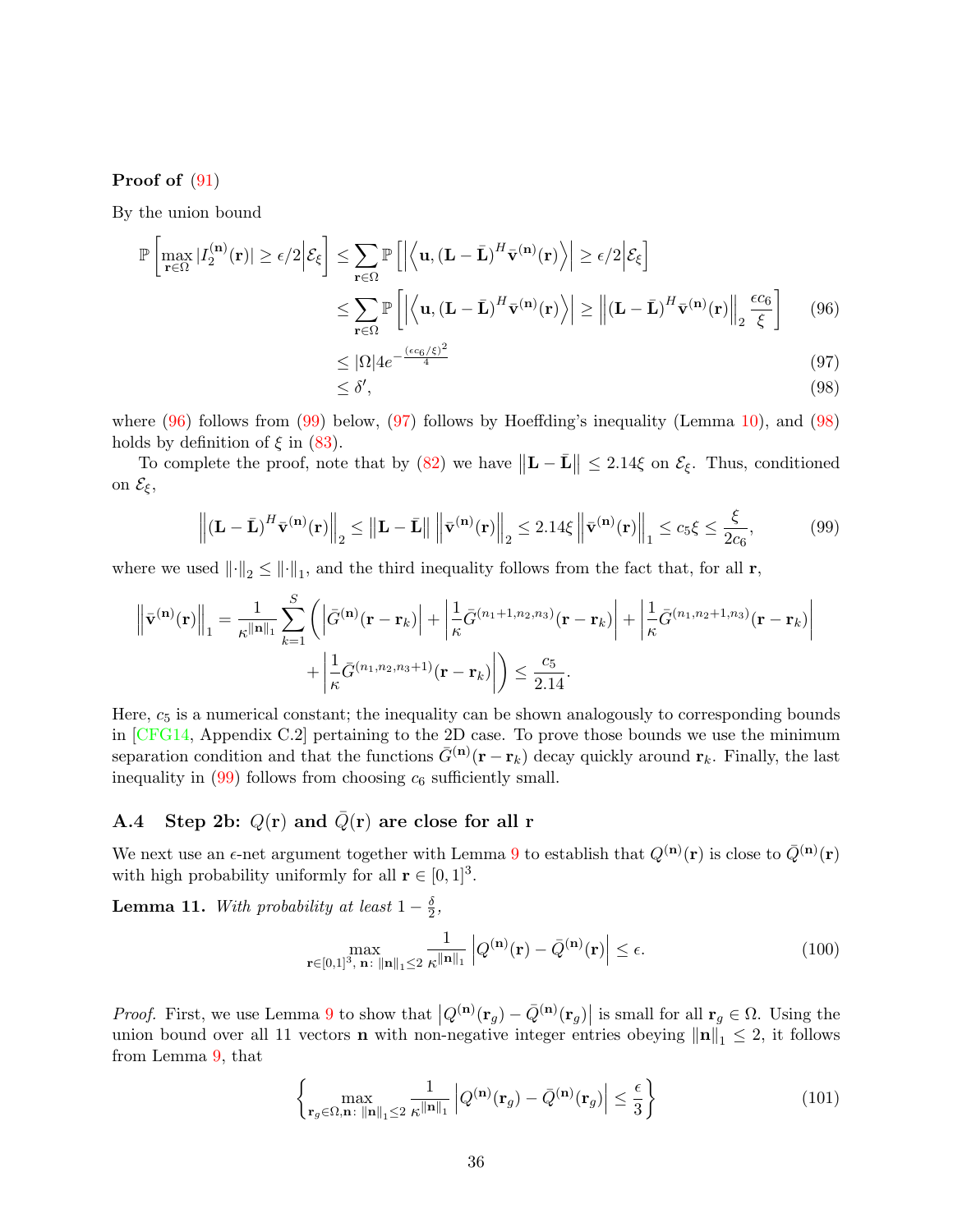holds with probability at least  $1-\frac{\delta}{4}$  $\frac{\delta}{4}$ .

We will show in Section  $A.4.2$  below that  $(101)$  together with

<span id="page-36-1"></span>
$$
\left\{ \max_{\mathbf{r} \in [0,1]^3, \mathbf{n}: \|\mathbf{n}\|_1 \le 2} \frac{1}{\kappa \|\mathbf{n}\|_1} \left| Q^{(\mathbf{n})}(\mathbf{r}) \right| \le \frac{\tilde{c}}{3} L^3 \right\}
$$
(102)

implies [\(100\)](#page-35-5). In Section [A.4.1](#page-36-0) below we show that [\(102\)](#page-36-1) holds with probability at least  $1-\frac{\delta}{4}$  $\frac{\delta}{4}$ . By the union bound, the events in [\(101\)](#page-35-4) and [\(102\)](#page-36-1) hold simultaneously with probability at least  $1-\frac{\delta}{2}$  $\frac{\delta}{2}$ , which concludes the proof.

#### <span id="page-36-0"></span>A.4.1 Proof of the fact that [\(102\)](#page-36-1) holds with probability at least  $1-\frac{\delta}{4}$  $\frac{\delta}{4}$ :

We start by upper-bounding  $|Q^{(\mathbf{n})}(\mathbf{r})|$ . By [\(87\)](#page-33-4),

$$
\frac{1}{\kappa^{\|\mathbf{n}\|_1}} |Q^{(\mathbf{n})}(\mathbf{r})| = \left| \left\langle \mathbf{L} \mathbf{u}, \mathbf{v}^{(\mathbf{n})}(\mathbf{r}) \right\rangle \right|
$$
\n
$$
\leq \|\mathbf{L}\| \|\mathbf{u}\|_2 \left\| \mathbf{v}^{(\mathbf{n})}(\mathbf{r}) \right\|_2
$$
\n
$$
\leq \|\mathbf{L}\| \sqrt{S} \sqrt{4S} \left\| \mathbf{v}^{(\mathbf{n})}(\mathbf{r}) \right\|_{\infty}
$$
\n
$$
= \|\mathbf{L}\| \sqrt{4} S \max_{j, \mathbf{m} \in \{(0,0,0), (1,0,0), (0,1,0), (0,0,1)\}} \frac{1}{\kappa^{\|\mathbf{n} + \mathbf{m}\|_1}} |G_{\mathbf{m}}^{(\mathbf{n})}(\mathbf{r}, \mathbf{r}_j)|
$$
\n
$$
\leq \|\mathbf{L}\| \sqrt{4} S \frac{\tilde{c}}{S} L^3
$$
\n(103)

<span id="page-36-4"></span><span id="page-36-3"></span><span id="page-36-2"></span>
$$
\leq 2.5\sqrt{4}\,\tilde{c}L^3\tag{104}
$$

where we used  $\left\| \mathbf{u} \right\|_2 =$ √ S, since the entries of  $\bf{u}$  are on the unit disc; [\(103\)](#page-36-2) holds with probability at least  $1 - \delta/8$  according to [\(105\)](#page-36-3) below, and [\(104\)](#page-36-4) holds with probability at least  $1 - \delta/8$  due to  $\mathbb{P}\left[ \left\Vert \mathbf{L} \right\Vert \geq 2.5 \right] \leq \mathbb{P}\left[ \mathcal{E}_{1/4}^c \right] \leq \frac{\delta}{8}$  $\frac{8}{8}$  (by [\(81\)](#page-32-6) and application of Lemma [8\)](#page-32-5). This concludes the proof of [\(102\)](#page-36-1) holding with probability at least  $1 - \frac{\delta}{4}$  $\frac{\delta}{4}$ .

It is left to prove that

$$
\left\{\max_{\mathbf{r},\mathbf{r}_j\in[0,1]^3,\mathbf{n},\mathbf{m}\colon\|\mathbf{n}+\mathbf{m}\|_1\leq 3} \frac{1}{\kappa^{\|\mathbf{n}+\mathbf{m}\|_1}} \left| G_{\mathbf{m}}^{(\mathbf{n})}(\mathbf{r},\mathbf{r}_j) \right| \leq \frac{\tilde{c}}{S} L^3 \right\}
$$
(105)

holds with probability at least  $1 - \delta/8$ . To this end, note that  $G_{\mathbf{m}}^{(\mathbf{n})}(\mathbf{r}, \mathbf{r}_j)$  is a trigonometric polynomial in  $\mathbf{r}, \mathbf{r}_i$ . Thus, by Bernstein's inequality, we have

$$
\max_{\mathbf{r}, \mathbf{r}_j} \frac{1}{\kappa^{\|\mathbf{n}+\mathbf{m}\|_1}} \left| G_{\mathbf{m}}^{(\mathbf{n})}(\mathbf{r}, \mathbf{r}_j) \right| \leq \frac{(2\pi N)^{\|\mathbf{n}+\mathbf{m}\|_1}}{\kappa^{\|\mathbf{n}+\mathbf{m}\|_1}} \max_{\mathbf{r}, \mathbf{r}_j} \left| G_{\mathbf{0}}^{(\mathbf{0})}(\mathbf{r}, \mathbf{r}_j) \right| \leq c' \max_{\mathbf{r}, \mathbf{r}_j} \left| G_{\mathbf{0}}^{(\mathbf{0})}(\mathbf{r}, \mathbf{r}_j) \right| \leq \frac{\tilde{c}}{S} L^3
$$

where the last inequality holds with probability at least  $1 - \delta/8$ , by assumption [\(34b\)](#page-17-2).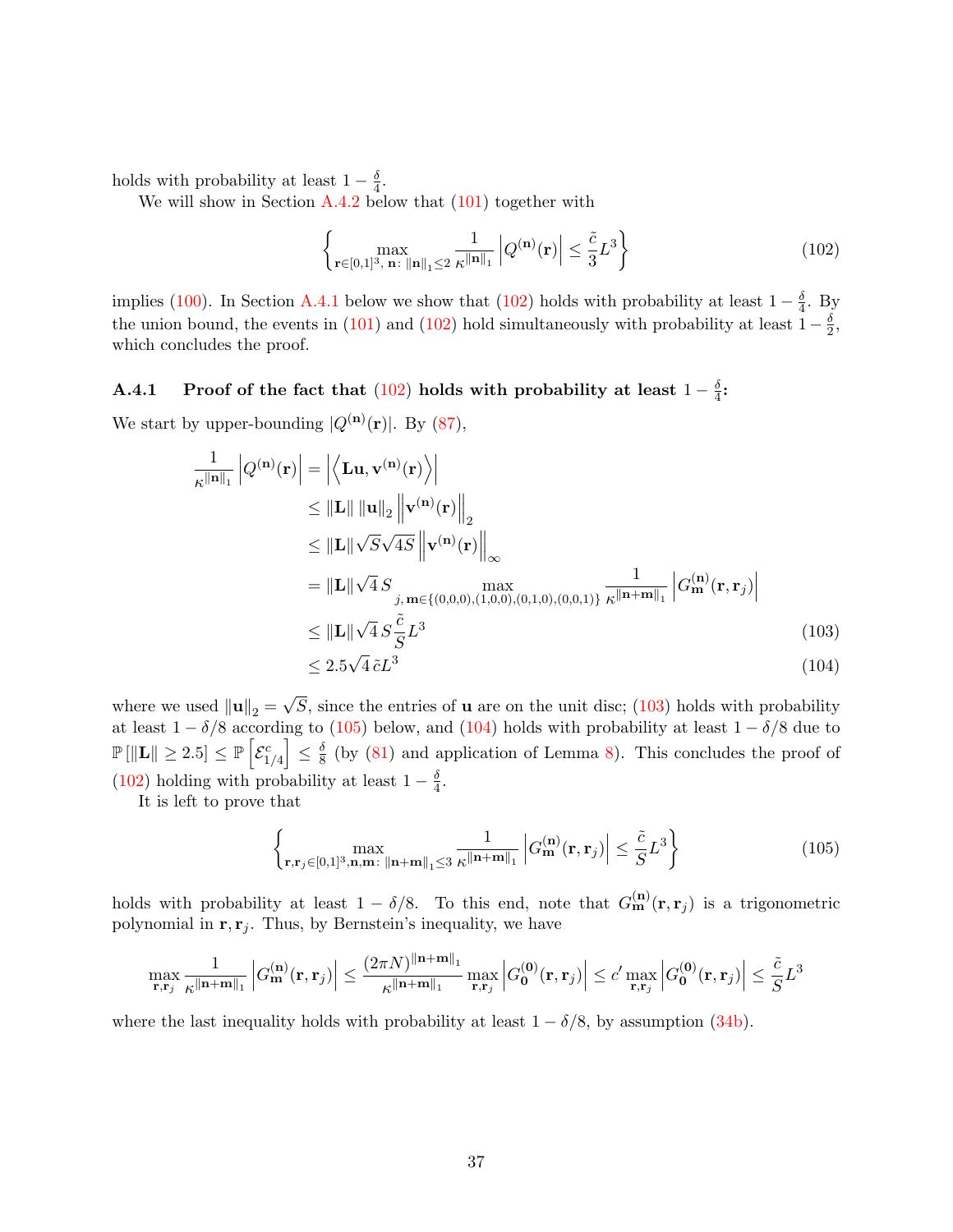#### <span id="page-37-0"></span>A.4.2 Proof of the fact that  $(101)$  and  $(102)$  imply  $(100)$ :

Consider a point  $\mathbf{r} \in [0,1]^3$  and let  $\mathbf{r}_q$  be the point in  $\Omega$  closest to r in  $\ell_{\infty}$ -distance. By the triangle inequality,

<span id="page-37-1"></span>
$$
\frac{1}{\kappa^{\|\mathbf{n}\|_1}} \left| Q^{(\mathbf{n})}(\mathbf{r}) - \bar{Q}^{(\mathbf{n})}(\mathbf{r}) \right| \le
$$
\n
$$
\frac{1}{\kappa^{\|\mathbf{n}\|_1}} \left[ \left| Q^{(\mathbf{n})}(\mathbf{r}) - Q^{(\mathbf{n})}(\mathbf{r}_g) \right| + \left| Q^{(\mathbf{n})}(\mathbf{r}_g) - \bar{Q}^{(\mathbf{n})}(\mathbf{r}_g) \right| + \left| \bar{Q}^{(\mathbf{n})}(\mathbf{r}_g) - \bar{Q}^{(\mathbf{n})}(\mathbf{r}) \right| \right].
$$
\n(106)

We next upper-bound the terms in  $(106)$  separately. With a slight abuse of notation, we write  $Q^{(n)}(\beta, \tau, \nu) = Q^{(n)}([\beta, \tau, \nu]^T) = Q^{(n)}(\mathbf{r})$ . The first absolute value in [\(106\)](#page-37-1) can be upper-bounded according to

$$
\left| Q^{(\mathbf{n})}(\mathbf{r}) - Q^{(\mathbf{n})}(\mathbf{r}_{g}) \right| \leq \left| Q^{(\mathbf{n})}(\beta, \tau, \nu) - Q^{(\mathbf{n})}(\beta, \tau, \nu_{g}) \right| + \left| Q^{(\mathbf{n})}(\beta, \tau, \nu_{g}) - Q^{(\mathbf{n})}(\beta, \tau_{g}, \nu_{g}) \right| \n+ \left| Q^{(\mathbf{n})}(\beta, \tau_{g}, \nu_{g}) - Q^{(\mathbf{n})}(\beta_{g}, \tau_{g}, \nu_{g}) \right| \n\leq |\beta - \beta_{g}| \sup_{z} \left| Q^{(n_{1}+1, n_{2}, n_{3})}(z, \tau, \nu) \right| + |\tau - \tau_{g}| \sup_{z} \left| Q^{(n_{1}, n_{2}+1, n_{3})}(\beta, z, \nu) \right| \n+ |\nu - \nu_{g}| \sup_{z} \left| Q^{(n_{1}, n_{2}, n_{3}+1)}(\beta, z, \nu) \right| \n\leq |\beta - \beta_{g}| 2\pi N \sup_{z} \left| Q^{(\mathbf{n})}(z, \tau, \nu) \right| + |\tau - \tau_{g}| 2\pi N \sup_{z} \left| Q^{(\mathbf{n})}(\beta, z, \nu) \right| \n+ |\nu - \nu_{g}| 2\pi N \sup_{z} \left| Q^{(\mathbf{n})}(\beta, \tau, z) \right|,
$$
\n(107)

where [\(107\)](#page-37-2) follows from Bernstein's polynomial inequality, stated below (recall that  $Q^{(n)}(\beta, \tau, \nu)$ is a trigonometric polynomial of degree N in  $\beta$ ,  $\tau$  and  $\nu$ ).

**Proposition 4** (Bernstein's polynomial inequality [\[Har96,](#page-27-17) Cor. 8]). Let  $p(\theta)$  be a trigonometric polynomial of degree N with complex coefficients  $p_k$ , i.e.,  $p(\theta) = \sum_{k=-N}^{N} p_k e^{i2\pi \theta k}$  where  $p_k$  are complex coefficients. Then

<span id="page-37-2"></span>
$$
\sup_{\theta} \left| \frac{d}{d\theta} p(\theta) \right| \le 2\pi N \sup_{\theta} |p(\theta)|.
$$

On the event  $(102)$  we have, by  $(107)$ , that

$$
\frac{1}{\kappa \|\mathbf{n}\|_1} \left| Q^{(\mathbf{n})}(\mathbf{r}) - Q^{(\mathbf{n})}(\mathbf{r}_g) \right| \le \frac{\tilde{c}}{3} L^4 (|\beta + \beta_g| + |\tau - \tau_g| + |\nu - \nu_g|) \le \tilde{c} L^4 |\mathbf{r} - \mathbf{r}_g| \le \frac{\epsilon}{3},\tag{108}
$$

where the last inequality follows from  $(72)$ .

We next upper-bound the third absolute value in  $(106)$ . Using steps analogous to those leading to [\(108\)](#page-37-3), we obtain

$$
\frac{1}{\kappa^{m+n}} \left| \bar{Q}^{(m,n)}(\mathbf{r}_g) - \bar{Q}^{(m,n)}(\mathbf{r}) \right| \le \frac{\epsilon}{3}.
$$
\n(109)

Substituting  $(101)$ ,  $(108)$ , and  $(109)$  into  $(106)$  yields that

$$
\frac{1}{\kappa^{\|\mathbf{n}\|_1}}\left|Q^{(\mathbf{n})}(\mathbf{r})-\bar{Q}^{(\mathbf{n})}(\mathbf{r})\right|\leq \epsilon, \text{ for all } \mathbf{n}\colon \|\mathbf{n}\|_1\leq 2 \text{ and for all } \mathbf{r}\in [0,1]^2.
$$

This concludes the proof.

<span id="page-37-4"></span><span id="page-37-3"></span> $\Box$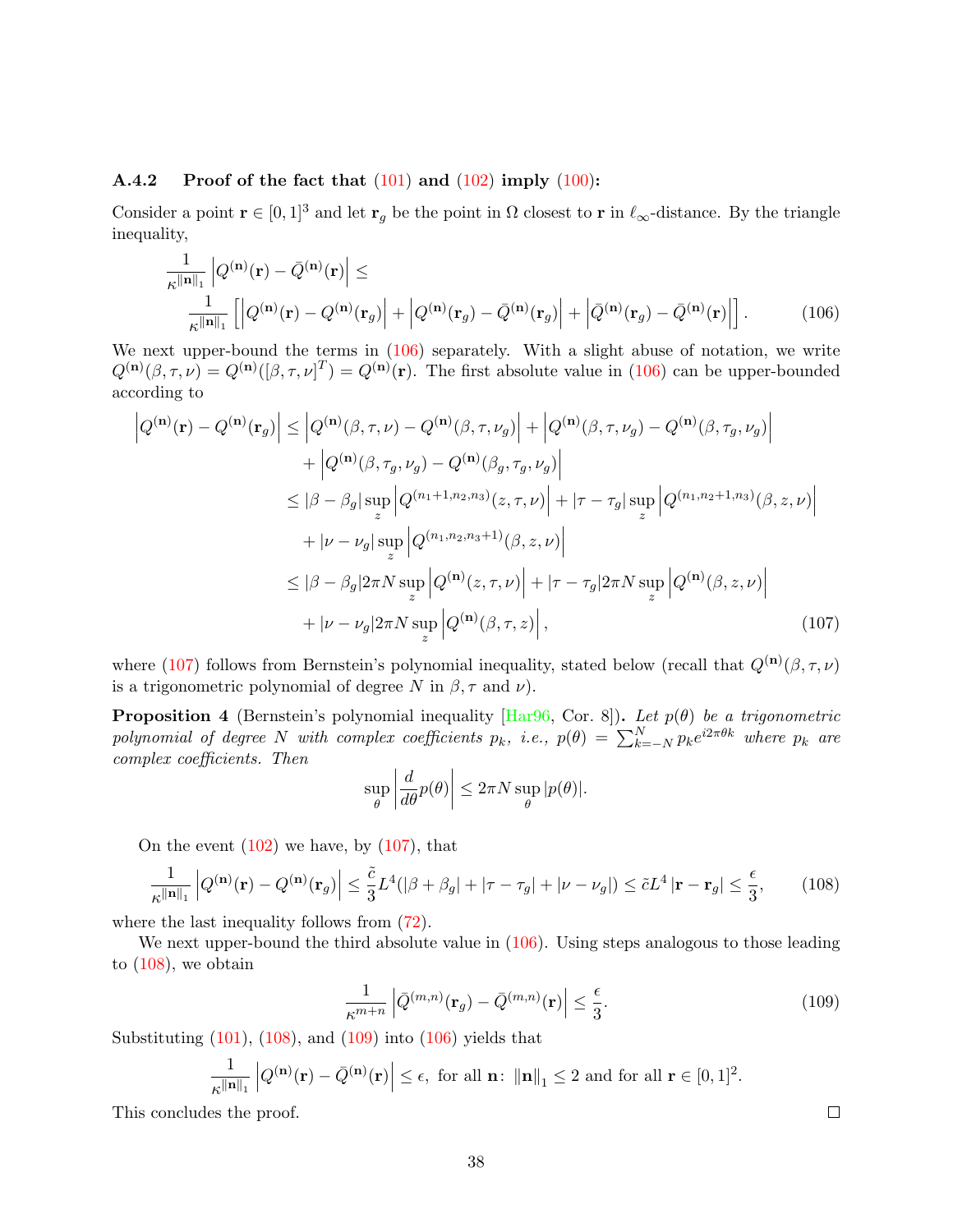A.5 Step 2c:  $|Q(\mathbf{r})| < 1$  for all  $\mathbf{r} \in [0,1]^3 \setminus \mathcal{S}$ 

**Lemma 12.** With probability at least  $1-\frac{\delta}{2}$  $\frac{\delta}{2}$  the following statements hold simultaneously:

<span id="page-38-0"></span>i. For all **r**, that satisfy  $\min_{\mathbf{r}_j \in \mathcal{S}} |\mathbf{r} - \mathbf{r}_j| \geq 0.18/N$  we have that  $|Q(\mathbf{r})| < 0.9995$ .

<span id="page-38-2"></span>ii. For all  $\mathbf{r} \notin \mathcal{S}$  that satisfy  $0 < |\mathbf{r} - \mathbf{r}_j| \leq 0.18/N$  for some  $\mathbf{r}_j \in \mathcal{S}$ , we have that  $|Q(\mathbf{r})| < 1$ .

*Proof.* By Lemma [11,](#page-35-5) (recall that  $\epsilon = 0.0005$ ), with probability  $\geq 1 - \frac{\delta}{2}$  $\frac{\delta}{2}$ ,

<span id="page-38-4"></span><span id="page-38-3"></span><span id="page-38-1"></span>
$$
\frac{1}{\kappa \|\mathbf{n}\|_1} \left| Q^{(\mathbf{n})}(\mathbf{r}) - \bar{Q}^{(\mathbf{n})}(\mathbf{r}) \right| \le 0.0005,\tag{110}
$$

for all nonnegat[i](#page-38-0)ve integer vectors **n**:  $\|\mathbf{n}\|_1 \leq 2$ , and for all  $\mathbf{r} \in [0, 1]^3$ . Statement i follows directly by combining [\(110\)](#page-38-1) with Lemma [6](#page-31-2) via the triangle inequality.

We next show that Statement [ii](#page-38-2) follows from  $(110)$  and certain properties of  $\overline{Q}$ . We assume without loss of generality that  $0 \in S$ , and that  $Q(0) = 1$ , and consider a vector r with  $|r| \le 0.18/N$ . Statement [ii](#page-38-2) now follows by showing that the Hessian matrix  $H$  of  $Q(\mathbf{r}) \coloneqq |Q(\mathbf{r})|$  is negative definite. By Sylvester's criterion  $[HJ12, Thm. 7.2.5]$  $[HJ12, Thm. 7.2.5]$ , **H** is negative definite if the leading principal minors denoted by  $\tilde{\mathbf{H}}_1$ ,  $\tilde{\mathbf{H}}_2$ , and  $\tilde{\mathbf{H}}_3 = \tilde{\mathbf{H}}$ , have alternating sign, which is implied by

$$
\det(\tilde{\mathbf{H}}_1) = \tilde{Q}^{(2,0,0)}(\mathbf{r}) < 0 \tag{111}
$$

$$
\det(\tilde{\mathbf{H}}_2) = \tilde{Q}^{(2,0,0)}(\mathbf{r})\tilde{Q}^{(0,2,0)}(\mathbf{r}) - \tilde{Q}^{(1,1,0)}(\mathbf{r})\tilde{Q}^{(1,1,0)}(\mathbf{r}) > 0
$$
\n(112)

$$
\det(\tilde{\mathbf{H}}) = \tilde{Q}^{(2,0,0)}(\mathbf{r})\tilde{Q}^{(0,2,0)}(\mathbf{r})\tilde{Q}^{(0,0,2)}(\mathbf{r}) + 2\tilde{Q}^{(1,1,0)}(\mathbf{r})\tilde{Q}^{(0,1,1)}(\mathbf{r})\tilde{Q}^{(1,0,1)}(\mathbf{r}) - \tilde{Q}^{(1,0,1)}(\mathbf{r})\tilde{Q}^{(0,2,0)}(\mathbf{r})\tilde{Q}^{(1,0,1)}(\mathbf{r}) - \tilde{Q}^{(1,1,0)}(\mathbf{r})\tilde{Q}^{(1,1,0)}(\mathbf{r})\tilde{Q}^{(0,0,2)}(\mathbf{r}) - \tilde{Q}^{(2,0,0)}(\mathbf{r})\tilde{Q}^{(0,1,1)}(\mathbf{r})\tilde{Q}^{(0,1,1)}(\mathbf{r}) < 0.
$$
\n(113)

The inequalities  $(111)$ ,  $(112)$ , and  $(113)$ , follow directly from

$$
\tilde{Q}^{(2,0,0)}, \tilde{Q}^{(0,2,0)}, \tilde{Q}^{(0,0,2)} \le -0.842\kappa^2, \quad |\tilde{Q}^{(1,1,0)}|, |\tilde{Q}^{(1,0,1)}|, |\tilde{Q}^{(0,1,1)}| \le 0.2113\kappa^2. \tag{114}
$$

To prove [\(114\)](#page-38-6), we define  $Q_R^{(n)}$  $\mathsf{f}_R^{(\mathbf{n})} \coloneqq \frac{1}{\kappa^{\parallel \mathbf{n}}}$  $\frac{1}{\kappa^{\|\mathbf{n}\|_1}}\text{Re}(Q^{(\mathbf{n})}),\,Q^{(\mathbf{n})}_I$  $\frac{\mathbf{f}(\mathbf{n})}{I}\coloneqq \frac{1}{\kappa^{\parallel\mathbf{n}}}$  $\frac{1}{\kappa^{\|\mathbf{n}\|_1}} \text{Im}(Q^{(\mathbf{n})})$  and note that

<span id="page-38-8"></span><span id="page-38-7"></span><span id="page-38-6"></span><span id="page-38-5"></span>
$$
\frac{1}{\kappa}\tilde{Q}^{(1,0,0)} = \frac{Q_R^{(1,0,0)}Q_R + Q_I^{(1,0,0)}Q_I}{|Q|}.
$$

After simplification, we obtain

$$
\frac{1}{\kappa^2} \tilde{Q}^{(2,0,0)} = \left(1 - \frac{Q_R^2}{|Q|^2}\right) \frac{Q_R^{(1,0,0)^2}}{|Q|} - \frac{2Q_R Q_R^{(1,0,0)} Q_I Q_I^{(1,0,0)} + Q_I^2 Q_I^{(1,0,0)^2}}{|Q|^3} + \frac{Q_I^{(1,0,0)^2} + Q_I Q_I^{(2,0,0)}}{|Q|} + \frac{Q_R}{|Q|} Q_R^{(2,0,0)},\tag{115}
$$

and

$$
\frac{1}{\kappa^2} \tilde{Q}^{(1,1,0)} = Q_R^{(1,1,0)} \frac{Q_R}{|Q|} + \frac{Q_R^{(1,0,0)} Q_R^{(0,1,0)}}{|Q|} \left(1 - \frac{Q_R^2}{|Q|^2}\right) + \frac{Q_I^{(1,1,0)} Q_I + Q_I^{(1,0,0)} Q_I^{(0,1,0)}}{|Q|} \n- \frac{Q_R^{(0,1,0)} Q_R Q_I^{(1,0,0)} Q_I + Q_I^{(0,1,0)} Q_I (Q_R^{(1,0,0)} Q_R + Q_I^{(1,0,0)} Q_I)}{|Q|^3}.
$$
\n(116)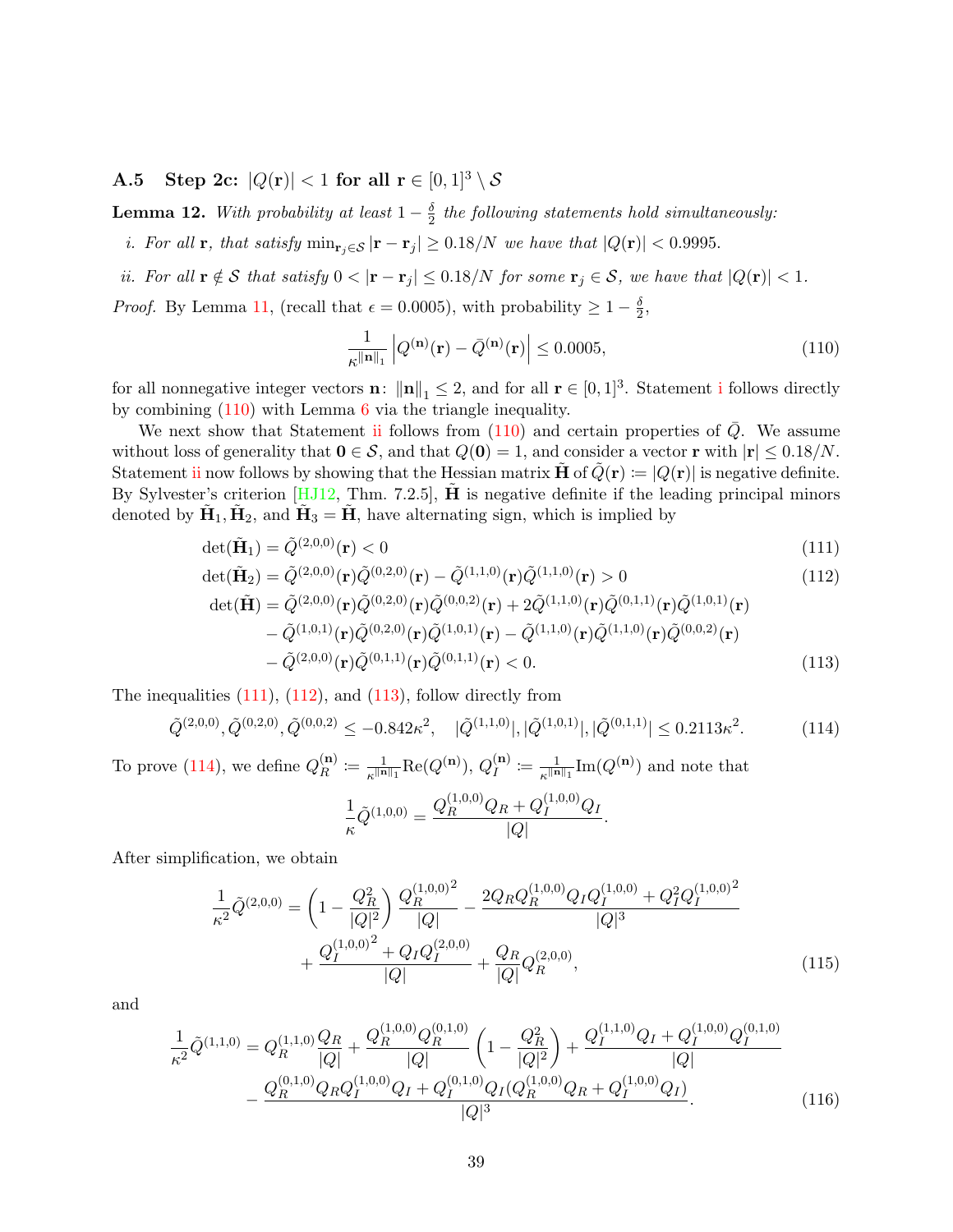The upper bounds in [\(114\)](#page-38-6) now follow by applying the following inequalities with  $\epsilon = 0.0005$  to [\(115\)](#page-38-7) and [\(116\)](#page-38-8):

$$
Q_R(\mathbf{r}) \le |\bar{Q}(\mathbf{r})| + \epsilon \le 1 + \epsilon, \quad Q_R(\mathbf{r}) \ge |\bar{Q}(\mathbf{r})| - \epsilon \ge 0.9298 - \epsilon, \quad |Q_I(\mathbf{r})| \le \bar{Q}_I(\mathbf{r}) + \epsilon \le 0.0702
$$
  
\n $|Q_R^{(1,0,0)}(\mathbf{r})| \le |\bar{Q}_R^{(1,0,0)}(\mathbf{r})| + \epsilon \le 0.3756 + \epsilon, \quad |Q_I^{(1,0,0)}(\mathbf{r})| \le |\bar{Q}_I^{(1,0,0)}(\mathbf{r})| + \epsilon \le 0.0541 + \epsilon.$   
\n $Q_R^{(2,0,0)}(\mathbf{r}) \le \bar{Q}_R^{(2,0,0)}(\mathbf{r}) + \epsilon \le -0.8572 + \epsilon, \quad |Q_I^{(2,0,0)}(\mathbf{r})| \le |\bar{Q}_I^{(2,0,0)}(\mathbf{r})| + \epsilon \le -0.1005 + \epsilon$   
\n $|Q_R^{(1,1,0)}| \le |\bar{Q}_R^{(1,1,0)}(\mathbf{r})| + \epsilon \le 0.1967 + \epsilon, \quad |Q_I^{(1,1,0)}| \le |\bar{Q}_I^{(1,1,0)}(\mathbf{r})| + \epsilon \le 0.0921 + \epsilon.$ 

Here,  $\bar{Q}_R^{(\mathbf{n})} = \frac{1}{\kappa^{\parallel \mathbf{n}}}$  $\frac{1}{\kappa^{\|\mathbf{n}\|_1}}\text{Re}(\bar{Q}^{(\mathbf{n})})$  and  $\bar{Q}^{(\mathbf{n})}_I = \frac{1}{\kappa^{\|\mathbf{n}\|_1}}$  $\frac{1}{\kappa^{\|\mathbf{n}\|_1}} \text{Im}(\bar{Q}^{(\mathbf{n})})$ . The inequalities above follow from combing [\(110\)](#page-38-1) with Proposition [5](#page-39-1) below using the triangle inequality (recall that  $\bar{Q}^{(n)}(\mathbf{r})$  is real).

<span id="page-39-1"></span>**Proposition 5.** Suppose that  $0 \in S$ , and let  $Q(0) = 1$ . Then, for  $|r| \leq 0.18/N$ ,

$$
\begin{aligned} \left| \bar{Q}(\mathbf{r}) \right| &\leq 1, \quad \bar{Q}_R(\mathbf{r}) \geq 0.92982 \\ \bar{Q}_R^{(2,0,0)}(\mathbf{r}) &\leq -0.8572, \quad \left| \bar{Q}_I^{(2,0,0)}(\mathbf{r}) \right| \leq 0.1005 \\ \left| \bar{Q}_R^{(1,1,0)} \right| &\leq 0.1967, \quad \left| \bar{Q}_I^{(1,1,0)} \right| \leq 0.0921 \\ \left| \bar{Q}_R^{(1,0,0)}(\mathbf{r}) \right| &\leq 0.3756, \quad \left| \bar{Q}_I^{(1,0,0)}(\mathbf{r}) \right| \leq 0.0541. \end{aligned}
$$

The proof of Proposition [5](#page-39-1) is analogous to corresponding results established for the 1D and 2D case in [\[CFG14,](#page-26-1) Proofs of Lemmas 2.3 and 2.4, Appendix C.2], and therefore omitted.

<span id="page-39-2"></span> $\Box$ 

## <span id="page-39-0"></span>B Proof of discrete results (Theorems [4](#page-12-2) and [5\)](#page-13-2)

The following proposition—standard in the theory of compressed sensing (see e.g., [\[CRT06\]](#page-26-0)) shows that the existence of a certain dual polynomial guarantees that  $L1(y)$  in [\(23\)](#page-12-3) succeeds in reconstructing s.

**Proposition 6.** Let  $y = AF_{grid}s$  and let S denote the support of s. Assume that the columns of  $AF_{grid}$  indexed by S are linearly independent. If there exists a vector v in the row space of  $AF_{grid}$ with

$$
\mathbf{v}_{\mathcal{S}} = \text{sign}(\mathbf{s}_{\mathcal{S}}) \quad \text{and} \quad \|\mathbf{v}_{\mathcal{S}^c}\|_{\infty} < 1 \tag{117}
$$

then s is the unique minimizer of  $L1(y)$  in [\(23\)](#page-12-3). Here,  $v_s$  is the sub-vector of v corresponding to the entries indexed by S.

The proof now follows directly from Lemma [1,](#page-17-0) and from the conditions of Lemma [1](#page-17-0) being satisfied by the assumptions of Theorems [1](#page-9-0) and [3,](#page-11-1) as shown in Sections [6.2](#page-17-4) and [6.3.](#page-20-0) To see this, set  $\mathbf{u} = \text{sign}(s_{\mathcal{S}})$  in Lemma [1](#page-17-0) and consider the polynomial  $Q(\mathbf{r})$  from Lemma [1.](#page-17-0) Define  $\mathbf{v}$  as  $[\mathbf{v}]_{(n_1,n_2,n_3)} = Q([n_1/K_1,n_2/K_2,n_3/K_3])$  and note that it satisfies [\(117\)](#page-39-2) since  $Q([n_1/K_1, n_2/K_2, n_3/K_3]) = \text{sign}(\mathbf{s}_{(n_1,n_2,n_3)})$  for  $[n_1, n_2, n_3] \in \mathcal{S}$  and  $|Q([n_1/K_1, n_2/K_2, n_3/K_3])|$ 1 for  $[n_1, n_2, n_3] \notin S$ .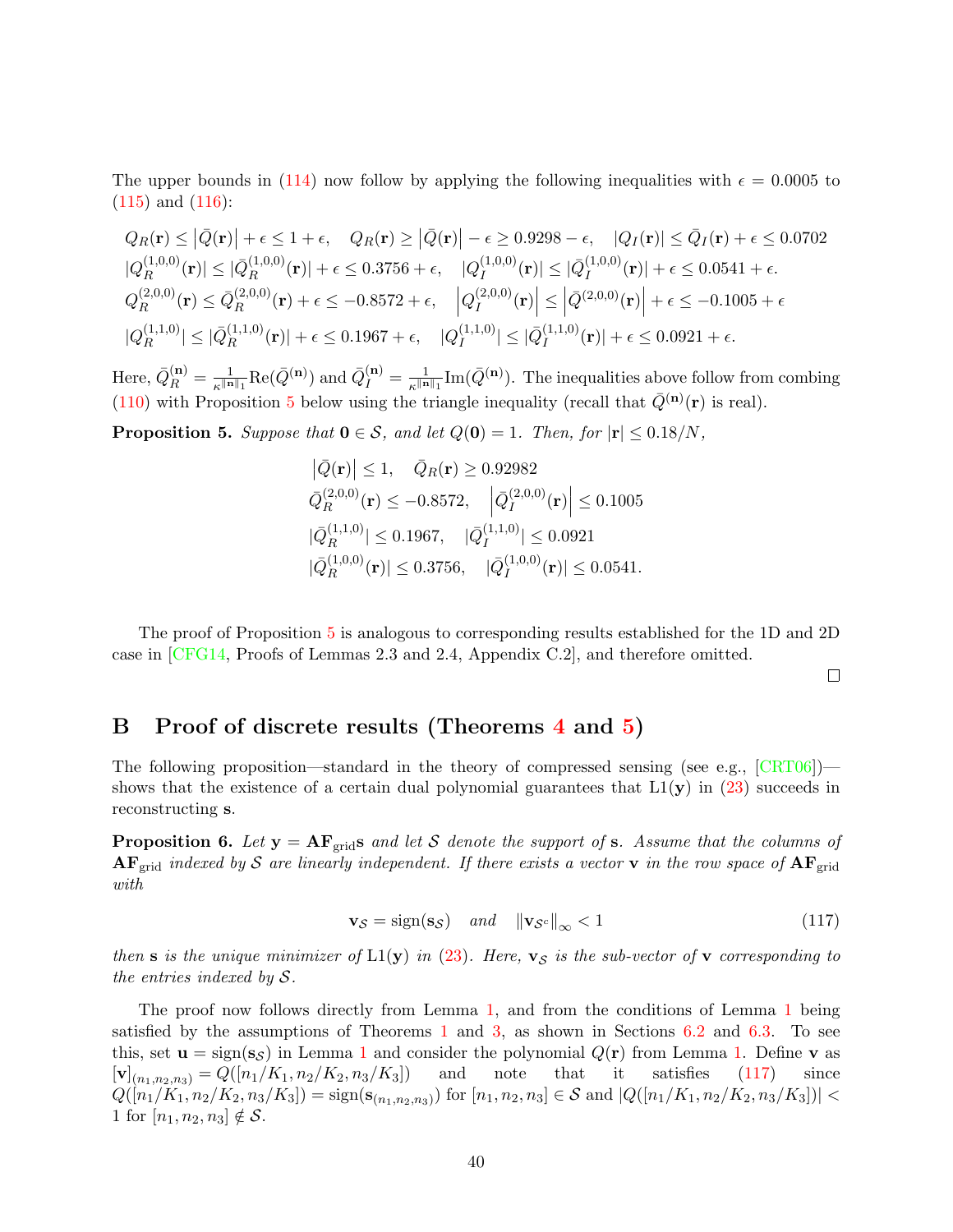## <span id="page-40-0"></span>C Proof of Lemma [4](#page-26-9)

Lemma [4](#page-26-9) is essentially a consequence of results established in [\[TBR15\]](#page-28-15), in particular the following proposition.

<span id="page-40-2"></span>**Proposition 7** ([\[TBR15,](#page-28-15) Thm. 1]). Let  $\mathbf{z} = \sum_{k=1}^{S} b_k \mathbf{f}(\nu_k)$ , and suppose the  $\nu_1, \ldots, \nu_S$  obey the minimum separation condition [\(3\)](#page-2-0). Suppose that the dual norm of  $\|\cdot\|_{\mathcal{A}}$ , defined as  $\|\cdot\|_{\mathcal{A}}^* :=$  $\sup_{\nu \in [0,1]} |\langle \cdot, \mathbf{f}(\nu) \rangle|, \text{ obeys}$ 

<span id="page-40-1"></span>
$$
\|\mathbf{w}\|_{\mathcal{A}}^* \le \frac{\lambda}{\eta}.\tag{118}
$$

Then, for  $\eta > 1$  sufficiently large, the proximity operator in [\(69\)](#page-26-10) with regularization parameter  $\lambda = \eta \sigma \sqrt{4L \log(L)}$  applied to  $\mathbf{y} = \mathbf{z} + \mathbf{w}$  with  $\mathbf{w} \sim \mathcal{N}(0, \sigma^2 \mathbf{I})$  obeys

$$
\|\tilde{\mathbf{z}}(\mathbf{z} + \mathbf{w}, \lambda) - \mathbf{z}\|_2^2 \le c\sigma^2 S \log L.
$$

Since [\(118\)](#page-40-1) holds with high probability [\[BTR13,](#page-26-3) App. C] for our choice of  $\lambda$ , Theorem [7](#page-40-2) provides an error bound that holds with high-probability. However, we need to characterize the expectation of the estimation error, thus slightly more work is required to establish Lemma [4.](#page-26-9)

For notational convenience, we set  $\tilde{\mathbf{z}} = \tilde{\mathbf{z}}(\mathbf{z} + \mathbf{w}, \lambda)$  and let  $\mathbf{e} := \mathbf{z} - \tilde{\mathbf{z}}$  be the error vector. Note that

$$
\mathbb{E}\left[\|\mathbf{e}\|_2^2\right] = \mathbb{E}\left[\|\mathbf{e}\|_2^2 \mathbb{1}\{\|\mathbf{w}\|_{\mathcal{A}}^* < \lambda/\eta\}\right] + \mathbb{E}\left[\|\mathbf{e}\|_2^2 \mathbb{1}\{\|\mathbf{w}\|_{\mathcal{A}}^* \ge \lambda/\eta\}\right].\tag{119}
$$

The lemma follows by upper bounding the terms on the RHS. The first term is smaller than  $c\sigma^2S\log L$  by Proposition [7.](#page-40-2) We next upper bound the second term. By the Cauchy-Schwarz inequality, we have

$$
\mathbb{E}\left[\|\mathbf{e}\|_{2}^{2}\mathbb{1}\{\|\mathbf{w}\|_{\mathcal{A}}^{*} \geq \lambda/\eta\}\right] \leq \sqrt{\mathbb{E}\left[\|\mathbf{e}\|_{2}^{4}\right]}\sqrt{\mathbb{P}\left[\|\mathbf{w}\|_{\mathcal{A}}^{*} \geq \lambda/\eta\right]} \leq c\sigma^{2}\log(L),\tag{120}
$$

where the last inequality follows from Lemma [13,](#page-40-3) which provides a crude upper bound on  $\mathbb{E}\left[\|\mathbf{e}\|_2^2\right]$  $\begin{bmatrix} 2 \ 2 \end{bmatrix}$ and Lemma [14,](#page-40-4) which states an upper bound on the probability for the atomic norm of  $\bf{w}$  being large.

#### <span id="page-40-3"></span>Lemma 13.

$$
\sqrt{\mathbb{E}\left[\|\mathbf{e}\|_2^4\right]} \leq c\sigma^2 L \log(L).
$$

#### <span id="page-40-4"></span>Lemma 14.

<span id="page-40-5"></span>
$$
\mathbb{P}\left[\|\mathbf{w}\|_{\mathcal{A}}^*\geq \lambda/\eta\right]\leq \frac{1}{L^2}.
$$

It remains to prove Lemmas [13](#page-40-3) and [14.](#page-40-4)

Proof of Lemma [13.](#page-40-3) We show below that

$$
\|\mathbf{e}\|_{2}^{2} \le 8\|\mathbf{w}\|_{2}^{2} + c\lambda^{2}\frac{S}{L} = 8\|\mathbf{w}\|_{2}^{2} + c\eta^{2}\sigma^{2}\log(L)S.
$$
 (121)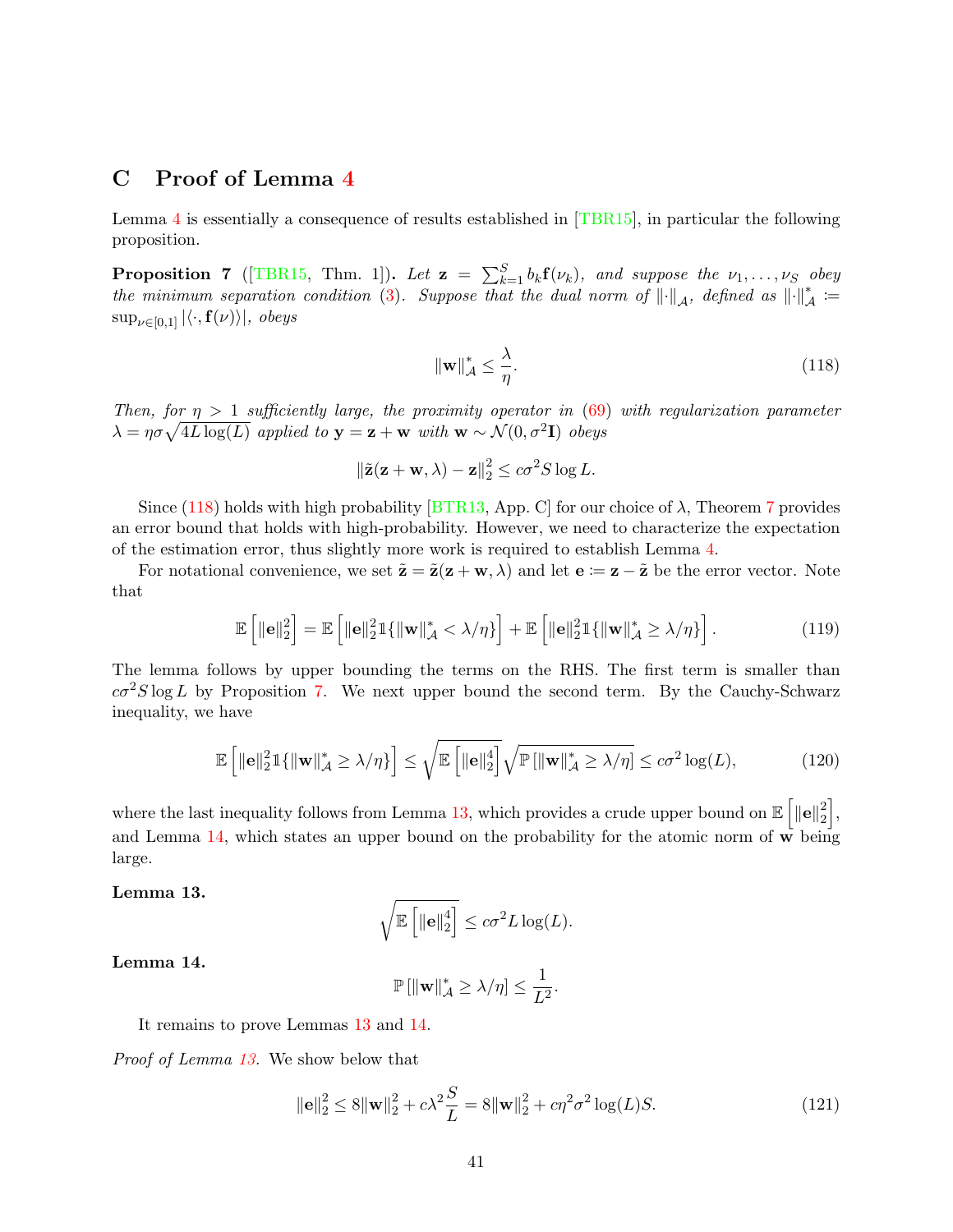It follows that

$$
\mathbb{E}\left[\left\Vert \mathbf{e} \right\Vert_2^4\right] \leq 64 \mathbb{E}\left[\left\Vert \mathbf{w} \right\Vert_2^4\right] + 16 \mathbb{E}\left[\left\Vert \mathbf{w} \right\Vert_2^2\right] \eta^2 \sigma^2 4L \log(L) + c^2 \eta^4 \sigma^4 L^2 \log^2(L) \leq c' \eta^4 \sigma^4 L^2 \log^2(L).
$$

Here, we used that  $\|\mathbf{w}\|_2^2$  $2\over 2$  is  $\chi^2$  distributed and the second moment of a  $\chi^2$  random variable with L degrees of freedom is  $L(L+2)$ . This proves the lemma.

It remains to prove [\(121\)](#page-40-5). First note that  $\mathbf{z} = \int_0^1 \mathbf{f}(\nu) \mu(d\nu)$ , where  $\mu$  is the measure defined as  $\mu(\nu) = \sum_{k=1}^{S} b_k \delta(\nu - \nu_k)$ , where  $\delta$  is the Dirac measure. Next, let  $\tilde{\mu}$  be the representing measure of the estimate  $\tilde{\mathbf{z}}$  with minimum total variation norm (for a definition of the total variation norm, denoted by  $\|\cdot\|_{TV}$  see [\[CFG14,](#page-26-1) App. A]), and note that  $\|\tilde{\mu}\|_{TV} = \|\tilde{\mathbf{z}}\|_{\mathcal{A}}$ . By optimality of  $\tilde{\mathbf{z}}$ , we have

$$
\frac{1}{2} \|\mathbf{y} - \tilde{\mathbf{z}}\|_2^2 + \lambda \|\tilde{\mu}\|_{TV} \le \frac{1}{2} \|\mathbf{y} - \mathbf{z}\|_2^2 + \lambda \|\mu\|_{TV}.
$$

Denote by  $P_{\mathcal{S}}(\tilde{\mu})$  the projection of the measure  $\tilde{\mu}$  on the support set of  $\mu$ , i.e.,  $\mathcal{S} = {\nu_1, \ldots, \nu_S}$ , likewise  $P_{\mathcal{S}^c}(\tilde{\mu})$  is the projection onto the complement of S. With this notation and  $\mathbf{y} = \mathbf{z} + \mathbf{w}$ , the former inequality is equivalent to

$$
\frac{1}{2} \|\mathbf{e}\|_{2}^{2} + \lambda (\|P_{\mathcal{S}}(\tilde{\mu})\|_{TV} + \|P_{\mathcal{S}^{c}}(\tilde{\mu})\|_{TV}) \le \langle \mathbf{e}, \mathbf{w} \rangle + \lambda \|\mu\|_{TV}.
$$
\n(122)

We next lower bound  $||P_{\mathcal{S}}(\tilde{\mu})||_{TV}$ . To this end, note that Proposition 2.1 in [\[CFG14\]](#page-26-1) guarantees that there exists a polynomial  $Q(\nu) = \langle q, f(\nu) \rangle$  that interpolates the sign pattern of  $\mu$  and obeys  $|Q(\nu)| \leq 1$ . Let  $\xi := \tilde{\mu} - \mu$  be the difference measure. Since Q interpolates the sign of  $\mu$ ,

<span id="page-41-0"></span>
$$
\|\mu\|_{TV} + \int_0^1 Q(\nu) P_{\mathcal{S}}(\xi)(d\nu) \le \|P_{\mathcal{S}}(\tilde{\mu})\|_{TV}.
$$

Using this inequality in [\(122\)](#page-41-0) and rearranging terms yields

$$
\frac{1}{2} ||\mathbf{e}||_2^2 + \lambda ||P_{\mathcal{S}^c}(\tilde{\mu})||_{TV} \le \langle \mathbf{e}, \mathbf{w} \rangle - \lambda \int_0^1 Q(\nu) P_{\mathcal{S}}(\xi)(d\nu)
$$
  
\n
$$
= \langle \mathbf{e}, \mathbf{w} \rangle - \lambda \int_0^1 Q(\nu) \xi(d\nu) + \lambda \int_0^1 Q(\nu) P_{\mathcal{S}^c}(\xi)(d\nu)
$$
  
\n
$$
= \langle \mathbf{e}, \mathbf{w} \rangle - \lambda \langle \mathbf{e}, \mathbf{q} \rangle + \lambda \int_0^1 Q(\nu) P_{\mathcal{S}^c}(\xi)(d\nu)
$$
  
\n
$$
\le \langle \mathbf{e}, \mathbf{w} \rangle - \lambda \langle \mathbf{e}, \mathbf{q} \rangle + \lambda ||P_{\mathcal{S}^c}(\xi)||_{TV}.
$$

where the penultimate inequality follows from  $Q(\nu) = \langle \mathbf{q}, \mathbf{f}(\nu) \rangle$  and Parseval's identity, and the last inequality holds by  $|Q(\nu)| \leq 1$ . We have shown that

<span id="page-41-1"></span>
$$
\frac{1}{2} \|\mathbf{e}\|_2^2 \le \langle \mathbf{e}, \mathbf{w} \rangle - \lambda \langle \mathbf{e}, \mathbf{q} \rangle. \tag{123}
$$

Next, using the inequality  $ab \leq \frac{1}{2}$  $\frac{1}{2}(a^2 + b^2)$  with  $a = ||\mathbf{e}||_2/(2\sqrt{\lambda}), b = 2\sqrt{\lambda} ||\mathbf{q}||_2$  we obtain

$$
-\lambda \left\langle \mathbf{e}, \mathbf{q} \right\rangle \le \lambda \|\mathbf{e}\|_2 \|\mathbf{q}\|_2 \le \frac{1}{8} \|\mathbf{e}\|_2^2 + 2\lambda^2 \|\mathbf{q}\|_2^2.
$$